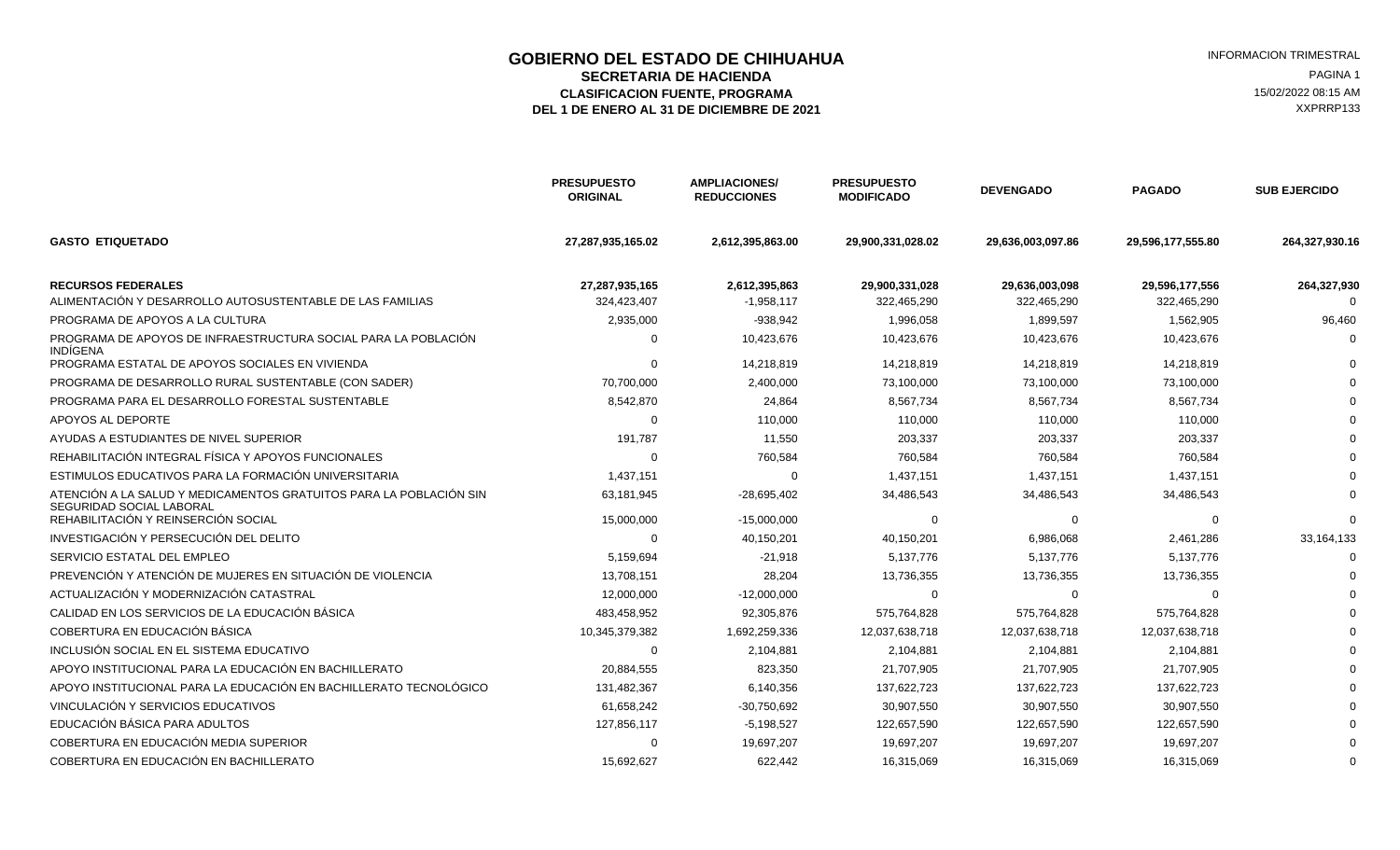### **GOBIERNO DEL ESTADO DE CHIHUAHUA EN ENGLÉ EN ENGLÉ ESTADO DE CHIHUAHUA EN ENGLÉ EN ENGLÉ EN ENGLÉ EN ENGLÉ EN<br>SECRETARIA DE HACIENDA SECRETARIA DE HACIENDA** PAGINA 2<br>**ASIFICACION FUENTE. PROGRAMA** POR ENTREMINA AND ENTRE ELECTRICATION DE EN 15/02/2022 08:15 AM ELASIFICACION FUENTE, PROGRAMA **15/02/2022 08:15 AM** 15/02/2022 08:15 AM 15/02/2022 08:15 AM 2013<br>L 1 DE ENERO AL 31 DE DICIEMBRE DE 2021 DEL 1 DE ENERO AL 31 DE DICIEMBRE DE 2021

|                                                                                                           | <b>PRESUPUESTO</b><br><b>ORIGINAL</b> | <b>AMPLIACIONES/</b><br><b>REDUCCIONES</b> | <b>PRESUPUESTO</b><br><b>MODIFICADO</b> | <b>DEVENGADO</b> | <b>PAGADO</b> | <b>SUB EJERCIDO</b> |
|-----------------------------------------------------------------------------------------------------------|---------------------------------------|--------------------------------------------|-----------------------------------------|------------------|---------------|---------------------|
| COBERTURA EN EDUCACIÓN EN BACHILLERATO TECNOLÓGICO                                                        | 274,133,040                           | 2,892,976                                  | 277,026,016                             | 277,026,016      | 277,026,016   |                     |
| DOCENCIA EN EDUCACIÓN EN BACHILLERATO                                                                     | 211,316,427                           | 9,570,530                                  | 220,886,956                             | 219,379,633      | 219,379,633   | 1,507,323           |
| DOCENCIA EN EDUCACIÓN EN BACHILLERATO TECNOLÓGICO                                                         | 36,114                                | $\Omega$                                   | 36,114                                  | 36,114           | 36,114        |                     |
| INVESTIGACIÓN Y POSGRADO                                                                                  | 4,066,230                             | 745,233                                    | 4,811,463                               | 4,811,463        | 4,811,463     |                     |
| COBERTURA EN EDUCACIÓN SUPERIOR TECNOLÓGICA                                                               | 56.510.130                            | 2,261,276                                  | 58,771,406                              | 58,771,406       | 58,771,406    |                     |
| COBERTURA EN EDUCACIÓN SUPERIOR LICENCIATURA                                                              | 55,644,397                            | 620,447                                    | 56,264,844                              | 56,264,844       | 56,264,844    |                     |
| CALIDAD DE LOS SERVICIOS EN LA EDUCACIÓN SUPERIOR                                                         | 0                                     | 14,430,951                                 | 14,430,951                              | 14,430,951       | 14,430,951    |                     |
| DOCENCIA EN EDUCACIÓN SUPERIOR TECNOLÓGICA                                                                | 1,195,341                             | $\Omega$                                   | 1,195,341                               | 1,195,341        | 1,195,341     |                     |
| DOCENCIA EN EDUCACIÓN SUPERIOR LICENCIATURA                                                               | 49,920,482                            |                                            | 49,920,482                              | 49,920,482       | 49,920,482    |                     |
| DOCENCIA EN EDUCACIÓN SUPERIOR POSGRADO                                                                   | 352,966                               | $\Omega$                                   | 352,966                                 | 352,966          | 352,966       |                     |
| SERVICIOS REGISTRALES DE LA PROPIEDAD Y EL NOTARIADO                                                      | 12,000,000                            | $-12,000,000$                              | $\Omega$                                |                  |               |                     |
| SERVICIOS REGISTRALES CIVILES                                                                             | 1,675,000                             | 613,324                                    | 2,288,324                               | 2,151,567        | 2,151,567     | 136,758             |
| ATENCIÓN A MUJERES VICTIMAS DEL DELITO                                                                    | $\Omega$                              | 1,154,045                                  | 1,154,045                               | 338,491          | 338,491       | 815,553             |
| FORTALECIMIENTO A LA ATENCIÓN MEDICA                                                                      | 12,853,619                            | 517,529                                    | 13,371,148                              | 13,371,148       | 13,371,148    |                     |
| EDUCACIÓN EN TELEBACHILLERATO COMUNITARIO                                                                 | 43,650,153                            | 1,242,548                                  | 44,892,702                              | 44,892,702       | 44,892,702    |                     |
| FONDO DE APORTACIONES PARA LA SEGURIDAD PÚBLICA DE LOS ESTADOS Y DEL<br>DISTRITO FEDERAL-OPERACIÓN (FASP) | 149.813.062                           | 147,639,747                                | 297.452.809                             | 112,625,683      | 92,189,192    | 184,827,126         |
| VINCULACIÓN, EXTENSIÓN Y SERVICIOS ACADÉMICOS EN EDUCACIÓN MEDIA<br><b>SUPERIOR Y SUPERIOR</b>            | 797.301.926                           | 36,682,056                                 | 833,983,982                             | 833,983,982      | 833,983,982   |                     |
| CALIDAD DE LOS SERVICIOS DE EDUCACIÓN SUPERIOR (COBERTURA Y DOCENCIA)                                     | 546,562,499                           | 25,627,832                                 | 572,190,331                             | 572,190,331      | 572,190,331   |                     |
| FORTALECIMIENTO DE LA GESTIÓN EDUCATIVA. INCLUYENTE E INNOVADORA                                          | 840,512,279                           | 22,902,402                                 | 863,414,681                             | 863,414,681      | 863,414,681   |                     |
| SERVICIO DE EDUCACIÓN NORMAL Y POSGRADO                                                                   | 266,444,931                           | $-39,066,859$                              | 227,378,072                             | 227,378,072      | 227,378,072   |                     |
| GESTIÓN PARA LA EDUCACIÓN BÁSICA                                                                          | 440.208.393                           | $-10,333,333$                              | 429,875,060                             | 429,875,060      | 429,875,060   |                     |
| ACCIONES TRANSVERSALES PARA LA EDUCACIÓN BÁSICA                                                           | 893,589,007                           | 66,749,901                                 | 960,338,908                             | 960,338,908      | 960,338,908   |                     |
| APOYO INSTITUCIONAL AL SISTEMA EDUCATIVO                                                                  | 39,002,513                            | 4,966,302                                  | 43,968,815                              | 43,968,815       | 43,968,815    |                     |
| FORMACIÓN EN EDUCACIÓN SUPERIOR TECNOLÓGICA                                                               | 80,253,518                            | 4,127,712                                  | 84,381,229                              | 84,381,229       | 84,381,229    |                     |
| ATENCIÓN MEDICA                                                                                           | 3,386,076,626                         | $-76,327,210$                              | 3,309,749,416                           | 3,309,749,416    | 3,309,749,416 |                     |
| PROGRAMA PARA LA PERMANENCIA EN EDUCACIÓN SUPERIOR TECNOLÓGICA                                            | 34,100,016                            | 5,449,148                                  | 39,549,164                              | 39,549,164       | 39,549,164    |                     |
| FORTALECIMIENTO DE LA SALUD PÚBLICA                                                                       | 316,388,119                           | 24,109,081                                 | 340,497,200                             | 340,497,200      | 340,497,200   |                     |
| PROGRAMA DE PERMANENCIA EN EDUCACIÓN BACHILLERATO                                                         | 31.048                                | $\Omega$                                   | 31,048                                  | 31,048           | 31,048        |                     |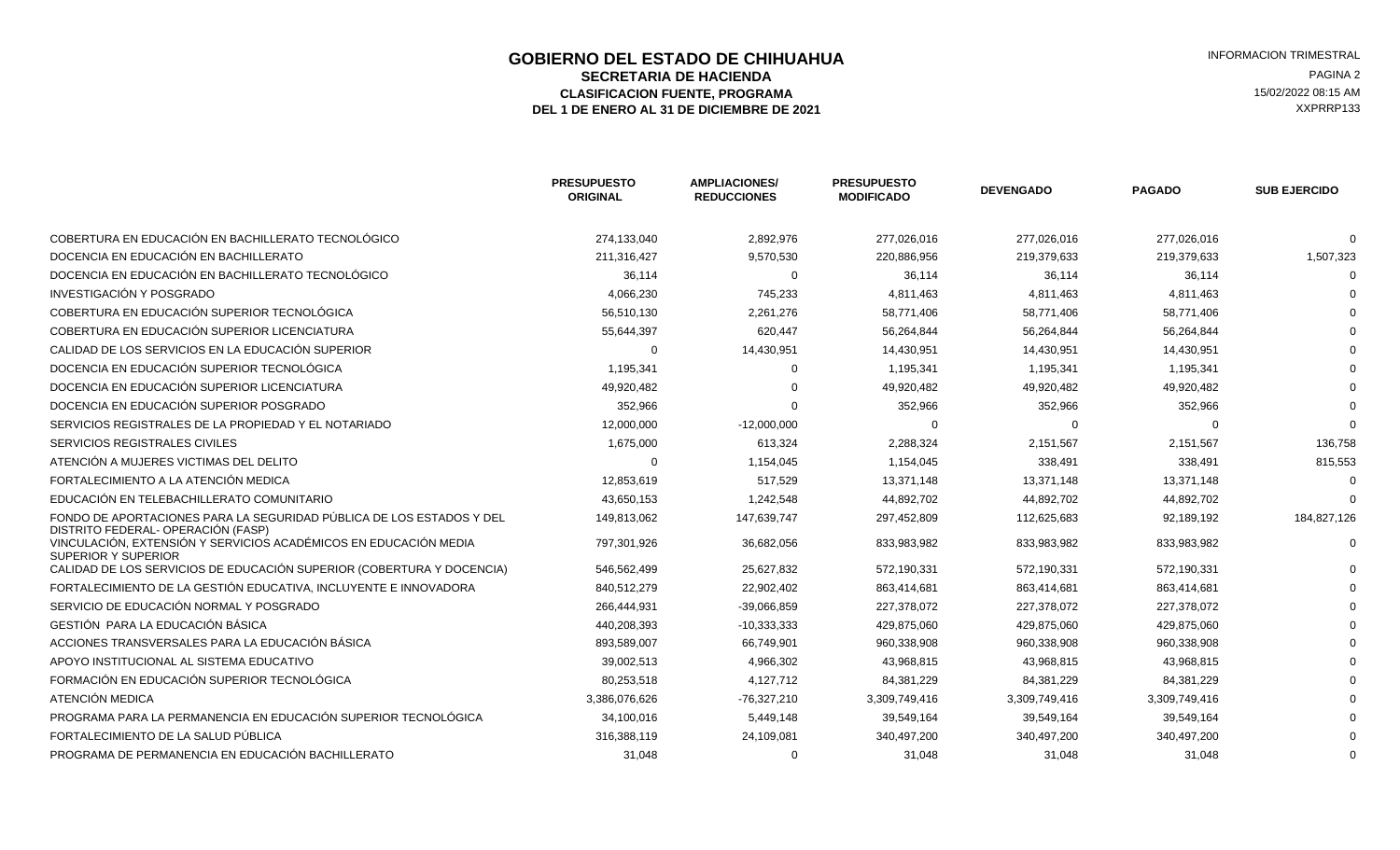### **GOBIERNO DEL ESTADO DE CHIHUAHUA EN ENTRE EN ENGLANDE DE CORTE DE CORTE DE LA CIENNA ENCRETARIA ENGLANDE EN EN<br>SECRETARIA DE HACIENDA SECRETARIA DE HACIENDA** PAGINA 3<br>**ASIFICACION FUENTE. PROGRAMA** POR ENTREMINA ASIFICACION E EN ENGRANA A PAGINA A ASIFICACION E EN ENGRAMA ELASIFICACION FUENTE, PROGRAMA **15/02/2022 08:15 AM**<br>1 DE ENERO AL 31 DE DICIEMBRE DE 2021 **1999 - 1999 - 1999 - 1999 - 1999 - 1999 - 1999 - 1999 - 1999 - 1999 - 1**<br>2 AXPRRP133 DEL 1 DE ENERO AL 31 DE DICIEMBRE DE 2021

| <b>PRESUPUESTO</b><br><b>ORIGINAL</b> | <b>AMPLIACIONES/</b><br><b>REDUCCIONES</b> | <b>PRESUPUESTO</b><br><b>MODIFICADO</b> | <b>DEVENGADO</b> | <b>PAGADO</b> | <b>SUB EJERCIDO</b> |
|---------------------------------------|--------------------------------------------|-----------------------------------------|------------------|---------------|---------------------|
| 485,487                               |                                            | 485,487                                 | 485,487          | 485,487       |                     |
| 575,499                               |                                            | 575,499                                 | 575,499          | 575,499       |                     |
| 1,504,919                             |                                            | 1,504,919                               | 1,504,919        | 1,504,919     |                     |
|                                       |                                            | $\Omega$                                | $\Omega$         | $\Omega$      |                     |
|                                       | 624,400                                    | 624,400                                 | 624,400          | 624,400       |                     |
|                                       | 500,000                                    | 500,000                                 | 500,000          | 500,000       |                     |
| 41,075,712                            | 2,323,892                                  | 43,399,604                              | 43,399,604       | 43,399,604    |                     |
| 51,758,716                            | 1,291,913                                  | 53.050.629                              | 53.050.629       | 53,050,629    |                     |
| $\Omega$                              | 837,000                                    | 837,000                                 | 837,000          | 837,000       |                     |
| U                                     | 1,257,825                                  | 1.257.825                               | 1.257.825        | 1,257,825     |                     |
| 44,041,929                            | 21,243,400                                 | 65,285,329                              | 65,285,329       | 65,285,329    |                     |
| $\Omega$                              | 740,670                                    | 740,670                                 | 740,670          | 740,670       |                     |
|                                       | 6,769,212                                  | 6,769,212                               | $\Omega$         | $\Omega$      | 6,769,212           |
|                                       | 24,865,553                                 | 24,865,553                              | 24,865,553       | 24,865,553    |                     |
|                                       | 13,551,334                                 | 13,551,334                              | 13,551,334       | 13,126,068    |                     |
| 183,862,412                           | -182,977,827                               | 884,585                                 | $\Omega$         | $\Omega$      | 884,585             |
| 137,098,999                           | -44,797,098                                | 92,301,901                              | 64,263,070       | 64,263,070    | 28,038,832          |
| 245.387.030                           | 4,388,402                                  | 249.775.432                             | 249,771,166      | 249,771,166   | 4,265               |
| 97,489,173                            | 16,086,775                                 | 113,575,948                             | 113,575,948      | 113,575,948   |                     |
| $\Omega$                              | 7,329,024                                  | 7,329,024                               | 7,329,024        | 7,329,024     |                     |
| 60,650,646                            | $-5,135,763$                               | 55,514,883                              | 55,514,883       | 55,514,883    |                     |
|                                       | 2,900,000                                  | 2,900,000                               | 2,900,000        | 2,900,000     |                     |
|                                       | 28,249,478                                 | 28,249,478                              | 28,249,478       | 28,249,478    |                     |
|                                       | 24,007,141                                 | 24,007,141                              | 23,999,372       | 22,199,570    | 7,769               |
|                                       | 161,383,501                                | 161,383,501                             | 161,383,501      | 161,383,501   |                     |
|                                       | 30,409,984                                 | 30,409,984                              | 30,409,984       | 29,813,699    |                     |
|                                       | 2,869,072                                  | 2.869.072                               | 2.869.072        | 2,869,072     |                     |
|                                       |                                            |                                         |                  |               |                     |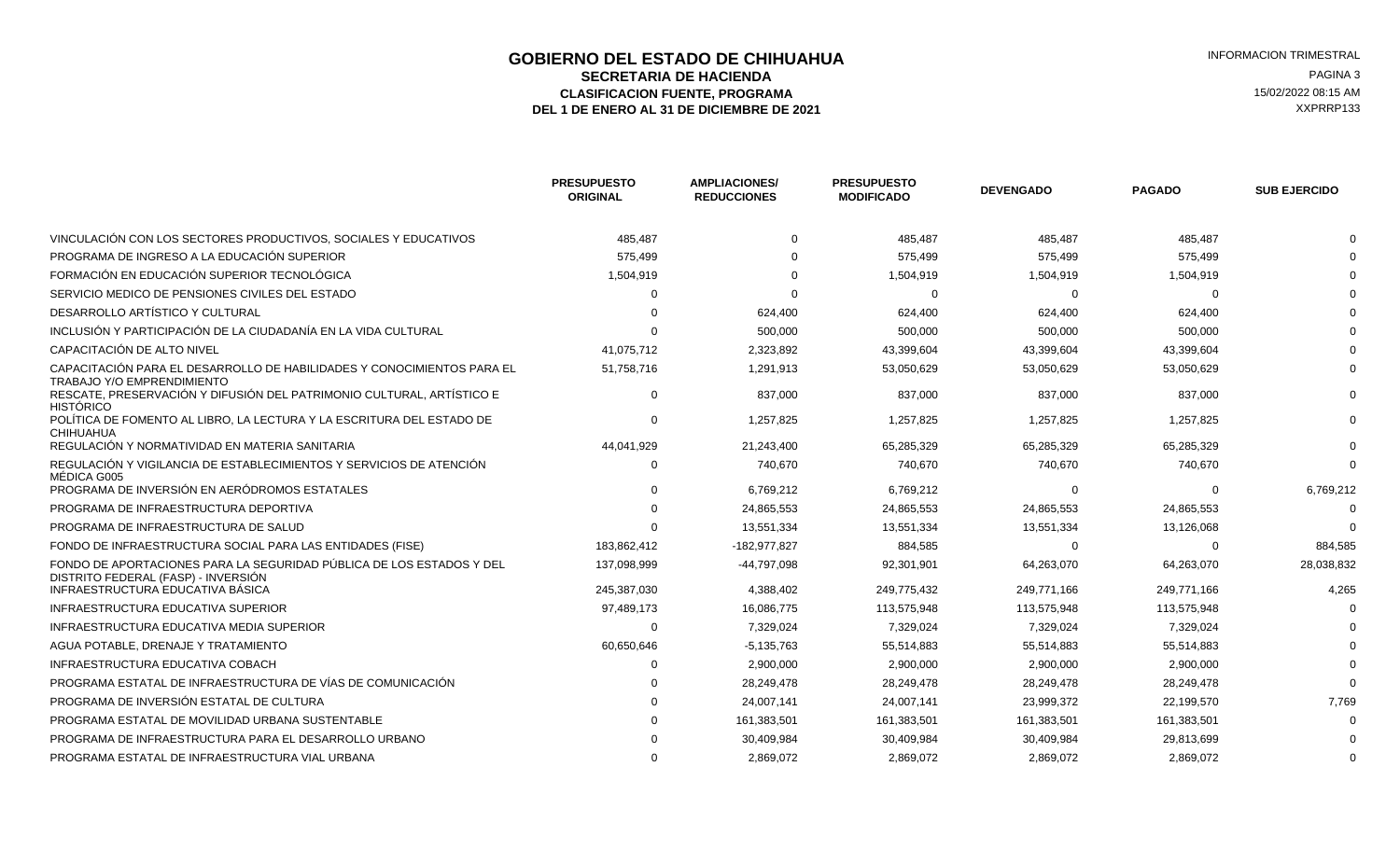### **GOBIERNO DEL ESTADO DE CHIHUAHUA EN ENTRE EN ENGLANDE DE CORTE DE CORTE DE LA CIENTAL ESTRAL EN ENGLANDE DE HA<br>SECRETARIA DE HACIENDA EN ENGLANDA EN ENGLANDA ENGLANDA ENGLANDE DE LA CIENDA ENGLANDA ENGLANDA ENGLANDA ENGLA SECRETARIA DE HACIENDA** PAGINA 4<br>**ASIFICACION FUENTE. PROGRAMA** PORTANA ELECTRICATIVA EL EL ENTREGO DE LA ELECTRICACION EL ENTREGENA EL ENTREGENA ELASIFICACION FUENTE, PROGRAMA **15/02/2022 08:15 AM**<br>1 DE ENERO AL 31 DE DICIEMBRE DE 2021 **1999 - 1999 - 1999 - 1999 - 1999 - 1999 - 1999 - 1999 - 1999 - 1999 - 1**<br>1 DE ENERO AL 31 DE DICIEMBRE DE 2021 DEL 1 DE ENERO AL 31 DE DICIEMBRE DE 2021

|                                                                                                | <b>PRESUPUESTO</b><br><b>ORIGINAL</b> | <b>AMPLIACIONES/</b><br><b>REDUCCIONES</b> | <b>PRESUPUESTO</b><br><b>MODIFICADO</b> | <b>DEVENGADO</b>  | <b>PAGADO</b>     | <b>SUB EJERCIDO</b> |
|------------------------------------------------------------------------------------------------|---------------------------------------|--------------------------------------------|-----------------------------------------|-------------------|-------------------|---------------------|
| INFRAESTRUCTURA PARA EL DESARROLLO SOCIAL                                                      | $\Omega$                              | 23,432,341                                 | 23,432,341                              | 23,428,105        | 18,999,160        | 4,236               |
| PROGRAMA DE ESPACIOS ALIMENTARIOS                                                              |                                       | 18.966.669                                 | 18.966.669                              | 18,966,669        | 18,966,669        |                     |
| PROGRAMA DE INVERSIÓN EN INFRAESTRUCTURA PÚBLICA ESTATAL                                       |                                       | 49,860,053                                 | 49,860,053                              | 49,860,053        | 49,860,053        |                     |
| INFRAESTRUCTURA DE EDUCACIÓN MEDIA SUPERIOR Y SUPERIOR                                         | 173,844,243                           | $-50,301,382$                              | 123,542,861                             | 123,542,861       | 123,542,861       |                     |
| PLANEACIÓN, EVALUACIÓN Y CONDUCCIÓN DEL DESARROLLO ECONÓMICO                                   | $\Omega$                              | 14,626,697                                 | 14,626,697                              | 14,626,697        | 7,349,418         |                     |
| INSTITUCIONALIZACIÓN DE LA PERSPECTIVA DE GENERO EN LA ADMINISTRACIÓN<br><b>PUBLICA</b>        | 10,429,768                            | $-3,543,035$                               | 6,886,733                               | 6,886,412         | 6,886,412         | 321                 |
| PLANEACIÓN. EVALUACIÓN Y DESARROLLO INSTITUCIONAL                                              | 502,427,522                           | 150,069,330                                | 652,496,852                             | 652,496,852       | 652,496,852       |                     |
| APOYO INSTITUCIONAL A LA EDUCACIÓN SUPERIOR TECNOLÓGICA                                        | 4,318,586                             | 459,077                                    | 4,777,663                               | 4,777,663         | 4,777,663         |                     |
| GESTIÓN DE ADMINISTRACIÓN DEL COLEGIO DE BACHILLERES DEL ESTADO DE<br><b>CHIHUAHUA</b>         | 231, 357, 742                         | 10,844,932                                 | 242,202,674                             | 242,202,674       | 242,202,674       |                     |
| PRESUPUESTACIÓN Y CONTROL DE RECURSOS PÚBLICOS                                                 |                                       | 843,100                                    | 843,100                                 | 843,100           | 843,100           |                     |
| CONTROL Y EVALUACIÓN DE LA GESTIÓN PUBLICA                                                     |                                       | 2,291                                      | 2,291                                   | 2,291             | 2,291             |                     |
| PRESTACIONES SOCIOECONÓMICAS A JUBILADOS, PENSIONADOS Y<br>TRABAJADORES AL SERVICIO DEL ESTADO | 1,368,175,427                         | 250,435,976                                | 1,618,611,403                           | 1,618,611,403     | 1,618,611,403     |                     |
| SEGURIDAD SOCIAL A LOS TRABAJADORES AL SERVICIO DEL ESTADO                                     |                                       | 24,825                                     | 24,825                                  | 24,825            | 24,825            |                     |
| PROGRAMA DE ADEUDOS DE EJERCICIOS FISCALES ANTERIORES                                          |                                       | 8,071,356                                  | 8,071,356                               |                   | $\Omega$          | 8,071,356           |
| APORTACIONES FEDERALES A MUNICIPIOS                                                            | 3,916,121,272                         | $-2.207.642$                               | 3.913.913.630                           | 3.913.913.630     | 3,913,913,630     |                     |
| <b>GASTO NO ETIQUETADO</b>                                                                     | 46,937,434,884.22                     | 3,651,449,307.67                           | 50,588,884,191.89                       | 50,427,375,693.79 | 48,810,144,802.41 | 161,508,498.10      |
| <b>RECURSOS FISCALES</b>                                                                       | 19,557,156,713                        | $-1,065,218,324$                           | 18,491,938,389                          | 18,365,326,029    | 16,753,587,416    | 126,612,359         |
| PROGRAMA ESTATAL DE BECAS Y APOYOS EDUCATIVOS                                                  | 64,299,374                            | $-40,262,246$                              | 24,037,128                              | 24,037,128        | 7,274,144         |                     |
| ALIMENTACIÓN Y DESARROLLO AUTOSUSTENTABLE DE LAS FAMILIAS                                      | 21,480,544                            | $-4,654,023$                               | 16,826,521                              | 16,826,521        | 11,203,393        |                     |
| PROGRAMA DE APOYOS A LA CULTURA                                                                | 6,677,136                             | $-4,026,979$                               | 2,650,157                               | 2,650,157         | 1,795,437         |                     |
| PROGRAMA ESTATAL DE SUBSIDIOS A LA PRODUCCIÓN                                                  | 26,876,000                            | 43,355,003                                 | 70,231,003                              | 70,231,003        | 18,682,070        |                     |
| PROGRAMA DE ATENCIÓN A SINIESTROS AGRICOLAS EN EL SECTOR RURAL                                 | 8,019,456                             | 55,680                                     | 8,075,136                               | 8,075,136         | 85,133            |                     |
| PROGRAMA DE DESARROLLO RURAL SUSTENTABLE (CON SADER)                                           | 21,405,003                            | $-17,905,003$                              | 3,500,000                               | 3,500,000         | 3,500,000         |                     |
| APOYOS PARA EL CUIDADO INTEGRAL DE NIÑAS Y NIÑOS                                               | $\Omega$                              | $\Omega$                                   | $\Omega$                                | $\Omega$          | 720,000           |                     |
| PROGRAMA PARA EL DESARROLLO FORESTAL SUSTENTABLE                                               | 9,071,506                             | 428,417                                    | 9,499,923                               | 9,499,923         | 2,431,470         |                     |
| PROGRAMA DE USO SUSTENTABLE DEL AGUA                                                           | 552.803                               | 6.548.161                                  | 7.100.964                               | 7.100.964         | 6.950.964         |                     |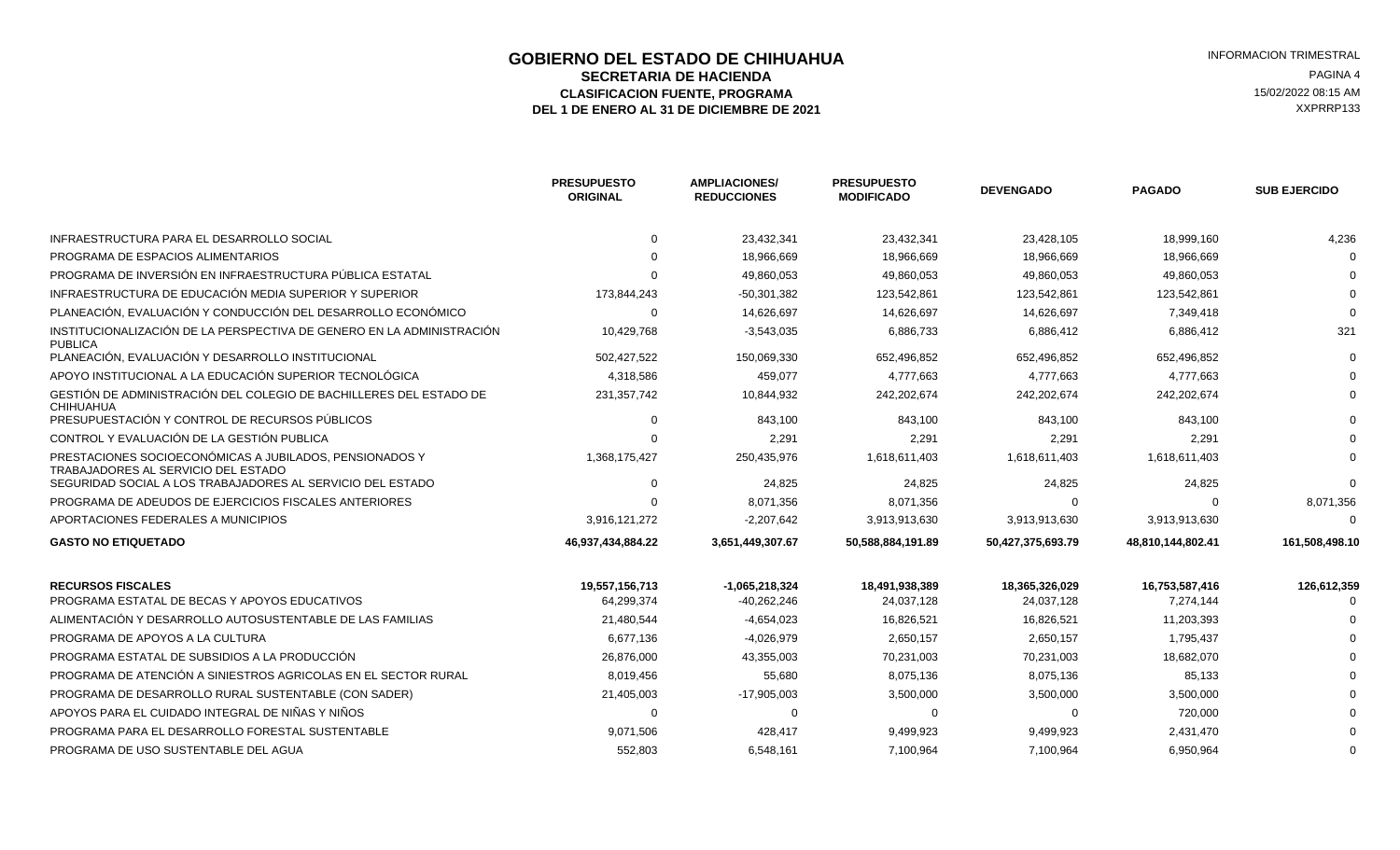### **GOBIERNO DEL ESTADO DE CHIHUAHUA INFORMACION TRIMESTRAL SECRETARIA DE HACIENDA** PAGINA 5<br>**ASIFICACION FUENTE. PROGRAMA** POR ENTREMINANT EN EL ENTRE EL ENTRE EL ENTRE EL ESPADO EN 15/02/2022 08:15 AM **CLASIFICACION FUENTE, PROGRAMA DEL 1 DE ENERO AL 31 DE DICIEMBRE DE 2021 XXPRRP133** XXPRRP133

|                                                                                              | <b>PRESUPUESTO</b><br><b>ORIGINAL</b> | <b>AMPLIACIONES/</b><br><b>REDUCCIONES</b> | <b>PRESUPUESTO</b><br><b>MODIFICADO</b> | <b>DEVENGADO</b> | <b>PAGADO</b> | <b>SUB EJERCIDO</b> |
|----------------------------------------------------------------------------------------------|---------------------------------------|--------------------------------------------|-----------------------------------------|------------------|---------------|---------------------|
| PROGRAMA IMPULSANDO JUVENTUDES                                                               | 573,932                               | $-241,292$                                 | 332,639                                 | 332,639          | 306,005       |                     |
| ATENCIÓN A SUJETOS PRIORITARIOS POR CICLO DE VIDA: NIÑAS, NIÑOS,<br>ADOLESCENTES Y JÓVENES   | 64,023,191                            | $-20,820,131$                              | 43,203,060                              | 43,203,060       | 37,543,090    |                     |
| ATENCIÓN A SUJETOS PRIORITARIOS POR SITUACIÓN DE VULNERABILIDAD:                             | 43,449,583                            | $-1,749,798$                               | 41,699,785                              | 41,699,785       | 41,496,405    |                     |
| PERSONAS MAYORES Y PERSONAS CON DISCAPACIDAD<br>UNIDOS CON VALOR POR JUÁREZ                  | 51,357,597                            | $-15,686,037$                              | 35,671,560                              | 35,671,560       | 31,472,016    |                     |
| APOYO ALIMENTICIO PARA ESTUDIANTES DE NIVEL BÁSICO Y MEDIA SUPERIOR                          | 5,130,451                             | 917,270                                    | 6,047,721                               | 6,047,721        | 4,500,120     |                     |
| APOYOS AL DEPORTE                                                                            | 17,700,085                            | $-7,821,919$                               | 9,878,166                               | 9,878,166        | 8,468,578     |                     |
| APOYOS DE VINCULACIÓN DEPORTIVA                                                              | 2,796,141                             | $-962,299$                                 | 1,833,842                               | 1,833,842        | 1,637,217     |                     |
| FORTALECIMIENTO A ORGANIZACIONES DE LA SOCIEDAD CIVIL                                        | 5,860,000                             | $-488,300$                                 | 5,371,700                               | 5,371,700        | 4,037,580     |                     |
| FOMENTO A LA PRODUCCIÓN FAMILIAR INDÍGENA EN LA REGIÓN SERRANA                               | 37,135,921                            | $-1,984,814$                               | 35,151,107                              | 35,151,107       | 23,246,726    |                     |
| ATENCIÓN A LA POBLACIÓN INDÍGENA DEL ESTADO DE CHIHUAHUA                                     | 11,704,265                            | 359,755                                    | 12,064,020                              | 12,064,020       | 9,668,489     |                     |
| APOYOS PARA EL EMPLEO EN EL ESTADO DE CHIHUAHUA                                              | 7,512,623                             | $-355,293$                                 | 7,157,330                               | 7,157,330        | 7,073,336     |                     |
| AYUDAS A ESTUDIANTES DE NIVEL SUPERIOR                                                       | 139,391                               | 56,301,291                                 | 56,440,682                              | 56,440,682       | 56,440,682    |                     |
| FORTALECIMIENTO Y DESARROLLO INDUSTRIAL                                                      | 6,378,500                             | $-1,430,655$                               | 4,947,845                               | 4,947,845        | 3,280,346     |                     |
| FORTALECIMIENTO FAMILIAR Y ATENCIÓN A LA CIUDADANÍA                                          | 7,866,152                             | 17,665,980                                 | 25,532,132                              | 25,532,132       | 16,719,879    |                     |
| REHABILITACIÓN INTEGRAL FÍSICA Y APOYOS FUNCIONALES                                          | 25,678,103                            | $-8,316,409$                               | 17,361,694                              | 17,361,694       | 16,423,088    |                     |
| FOMENTO A LA ECONOMÍA SOCIAL                                                                 | 4,119,500                             | $-2,353,613$                               | 1,765,887                               | 1,765,887        | 1,165,887     |                     |
| GESTIÓN SOCIAL Y ATENCIÓN A LA CIUDADANÍA                                                    | 14,133,015                            | $-3,537,773$                               | 10,595,242                              | 10,595,242       | 5,211,006     |                     |
| APOYO INTEGRAL A MIGRANTES                                                                   | 4,087,673                             | $-705,668$                                 | 3,382,005                               | 3,382,005        | 3,382,005     |                     |
| APOYOS A PERSONAS CON DISCAPACIDAD                                                           | 118,927,928                           | $-6,497,626$                               | 112,430,302                             | 112,430,302      | 94,383,315    |                     |
| APOYO A FAMILIARES DE VÍCTIMAS DE FEMINICIDIO                                                | $\Omega$                              | 2,192,400                                  | 2,192,400                               | 2,192,400        | 2,088,000     |                     |
| ESTIMULOS EDUCATIVOS PARA LA FORMACIÓN UNIVERSITARIA                                         | 1,923,651                             | $-601,977$                                 | 1,321,674                               | 1,321,674        | 1,089,464     |                     |
| APOYO PARA EL FOMENTO AL COMERCIO Y DESARROLLO EMPRESARIAL                                   | 6,507,161                             | $-5,512,717$                               | 994,444                                 | 994,444          | 708,954       |                     |
| APOYOS PARA LA INVERSIÓN EN INFRAESTRUCTURA SOCIAL PARA EL FOMENTO Y<br>DESARROLLO ARTESANAL | $\Omega$                              | 693,311                                    | 693,311                                 | 693,311          | 468,019       |                     |
| PROGRAMA PARA LA ATENCIÓN DEL DESARROLLO INTEGRAL INFANTIL                                   | $\Omega$                              | 26,340                                     | 26,340                                  | 26,340           | 26,340        |                     |
| DESARROLLO DEL PODER JUDICIAL                                                                |                                       | 161,256,923                                | 161,256,923                             | 161,256,923      | 161,256,923   |                     |
| <b>CONTROVERSIAS ELECTORALES</b>                                                             | $\Omega$                              | 4,223,612                                  | 4,223,612                               | 4,223,612        | 4,223,612     |                     |
| CENTRO ESTATAL DE PREVENCIÓN                                                                 | 7,972,819                             | $-97,097$                                  | 7,875,722                               | 7,875,722        | 7,108,704     |                     |
| REHABILITACIÓN Y REINSERCIÓN SOCIAL                                                          | 330,289,142                           | 44,916,802                                 | 375,205,944                             | 375,205,944      | 304,541,763   |                     |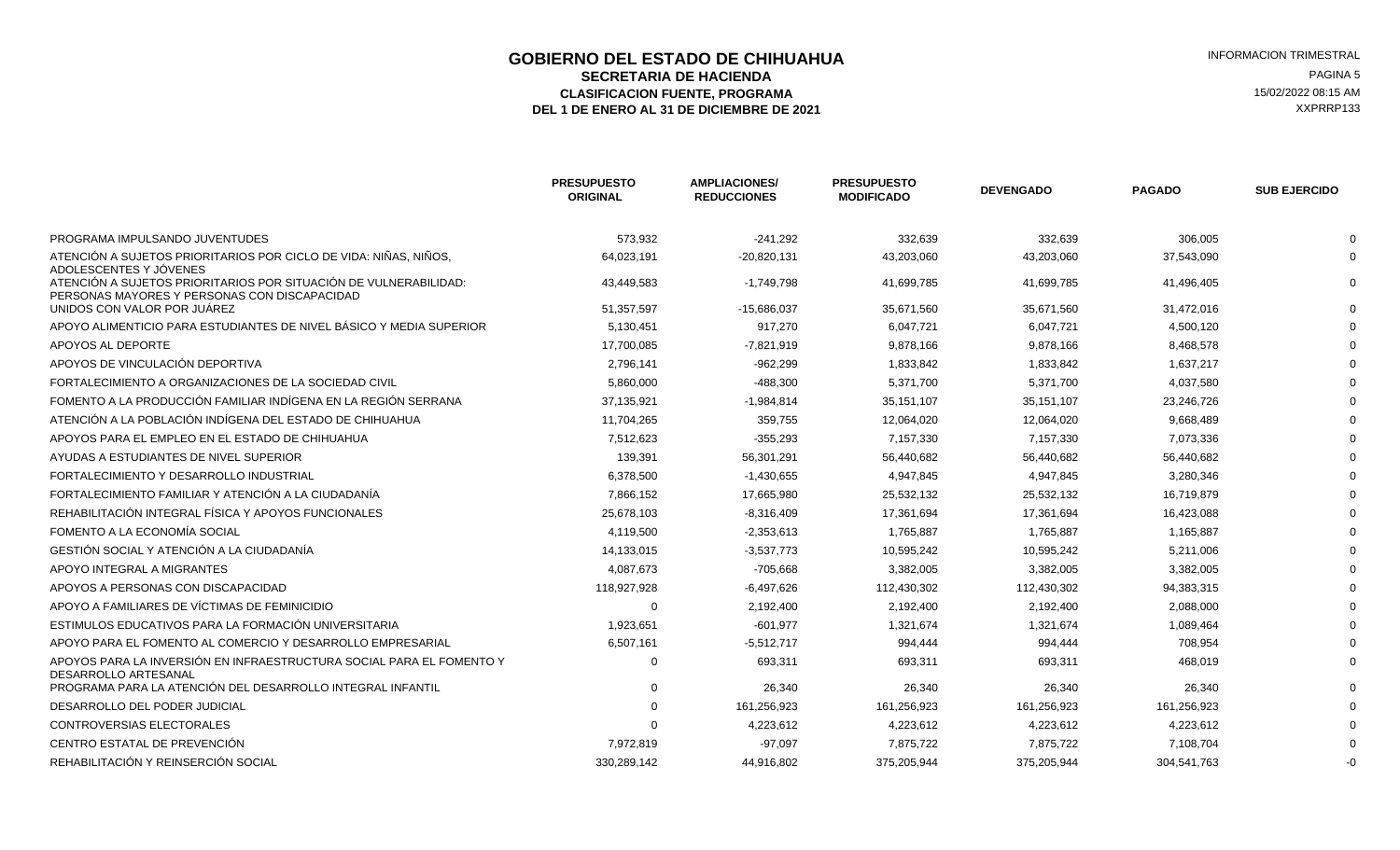### **GOBIERNO DEL ESTADO DE CHIHUAHUA EN ENTRE EN ENGLANDE DE CORTE DE CORTE DE LA CIENTA EN ENGLANDE DE LA CIENTA<br>SECRETARIA DE HACIENDA SECRETARIA DE HACIENDA** PAGINA 6<br>**ASIFICACION FUENTE. PROGRAMA** POR ENTREMINA ELECTRICACION EN EN ENGENADO EN EL ENTRE EL ENTRETADO EN EL EL ENTR ELASIFICACION FUENTE, PROGRAMA **15/02/2022 08:15 AM** 15/02/2022 08:15 AM 15/02/2022 08:15 AM 2013<br>L 1 DE ENERO AL 31 DE DICIEMBRE DE 2021 DEL 1 DE ENERO AL 31 DE DICIEMBRE DE 2021

|                                                                                                    | <b>PRESUPUESTO</b><br><b>ORIGINAL</b> | <b>AMPLIACIONES/</b><br><b>REDUCCIONES</b> | <b>PRESUPUESTO</b><br><b>MODIFICADO</b> | <b>DEVENGADO</b> | <b>PAGADO</b> | <b>SUB EJERCIDO</b> |
|----------------------------------------------------------------------------------------------------|---------------------------------------|--------------------------------------------|-----------------------------------------|------------------|---------------|---------------------|
| PROTECCIÓN CIVIL                                                                                   | 6,759,749                             | $-1,085,803$                               | 5,673,946                               | 5,673,946        | 5,008,398     |                     |
| INVESTIGACIÓN Y PERSECUCIÓN DEL DELITO                                                             | 602,307,277                           | 33,621,591                                 | 635,928,868                             | 635,928,868      | 526,179,198   |                     |
| <b>GARANTÍA DE LOS DERECHOS HUMANOS</b>                                                            | $\Omega$                              | 7,895,659                                  | 7,895,659                               | 7,895,659        | 7,249,659     |                     |
| INFORMACIÓN Y ANÁLISIS POLÍTICO                                                                    | 488,328                               | $-24,427$                                  | 463,900                                 | 463,900          | 450,056       |                     |
| GARANTÍA DE LOS DERECHOS DE ACCESO A LA INFORMACIÓN PUBLICA Y DE<br>PROTECCIÓN DE DATOS PERSONALES | $\Omega$                              | 844,999                                    | 844,999                                 | 844,999          | 844,999       |                     |
| <b>JUSTICIA LABORAL</b>                                                                            | 11,752,839                            | 2,832,503                                  | 14,585,342                              | 14,585,342       | 13,944,582    |                     |
| SERVICIO ESTATAL DEL EMPLEO                                                                        | 4,778,817                             | $-1,778,909$                               | 2,999,908                               | 2,999,908        | 2,597,106     |                     |
| REGISTRO Y CONTROL ESTADÍSTICO DE LA POBLACIÓN                                                     | 6,463,281                             | $-2,873,596$                               | 3,589,685                               | 3,589,685        | 3,494,369     |                     |
| SERVICIOS DE EMISIÓN DE PASAPORTES                                                                 | 7,120,500                             | $-447,868$                                 | 6,672,632                               | 6,672,632        | 5,718,728     |                     |
| <b>INGRESO RECAUDATORIO</b>                                                                        | 341,808,256                           | 2,612,533                                  | 344,420,789                             | 319,847,651      | 307,126,227   | 24,573,138          |
| DONACIÓN Y TRASPLANTE DE ÓRGANOS Y TEJIDOS                                                         | 645,148                               | $-566,609$                                 | 78,539                                  | 78,539           | 30,896        |                     |
| ATENCIÓN MEDICA ICHISAL                                                                            |                                       | 284,457,657                                | 284,457,657                             | 284,457,657      | 216,399,657   |                     |
| FORTALECIMIENTO COMUNITARIO Y COHESIÓN SOCIAL                                                      | 25,952,406                            | 16,912,624                                 | 42,865,029                              | 42,865,029       | 26,296,850    |                     |
| ATENCIÓN A LA JUVENTUD                                                                             | 13,040,853                            | $-4,315,652$                               | 8,725,202                               | 8,725,202        | 7,480,886     |                     |
| CHIHUAHUA AMANECE PARA TODOS EN LA SALUD                                                           | 1,227,408                             | 126,953                                    | 1,354,361                               | 1,354,361        | 1,354,361     |                     |
| PREVENCIÓN Y REHABILITACIÓN DE ADICCIONES                                                          | 4,496,764                             | $-1,057,947$                               | 3,438,817                               | 3,438,817        | 3,195,429     |                     |
| PREVENCIÓN Y ATENCIÓN DE MUJERES EN SITUACIÓN DE VIOLENCIA                                         | 24,390,349                            | 4,696,817                                  | 29,087,166                              | 29,087,166       | 28,587,141    |                     |
| ACTUALIZACIÓN Y MODERNIZACIÓN CATASTRAL                                                            | 8,301,076                             | $-7,984,938$                               | 316,138                                 | 316,138          | 315,268       |                     |
| REGULARIZACIÓN DE LOS ASENTAMIENTOS HUMANOS                                                        | 260,452                               | 998,699                                    | 1,259,150                               | 1,259,150        | 1,227,552     |                     |
| SERVICIOS DE TRANSPORTE                                                                            | 7,568,888                             | 32,340,232                                 | 39,909,120                              | 39,909,120       | 36,735,207    |                     |
| CALIDAD EN LOS SERVICIOS DE LA EDUCACIÓN BÁSICA                                                    | 29,037,805                            | $-4,084,547$                               | 24,953,258                              | 24,953,258       | 8,584,194     |                     |
| COBERTURA EN EDUCACIÓN BÁSICA                                                                      | 85,782,040                            | $-61,710,576$                              | 24,071,464                              | 24,071,464       | 12,672,863    |                     |
| INCLUSIÓN SOCIAL EN EL SISTEMA EDUCATIVO                                                           | 67,435,001                            | -13,705,639                                | 53,729,363                              | 53,729,363       | 21,214,594    |                     |
| APOYO INSTITUCIONAL PARA LA EDUCACIÓN EN BACHILLERATO                                              | 16,774,726                            | $-4,409,334$                               | 12,365,391                              | 12,365,391       | 11,269,648    |                     |
| APOYO INSTITUCIONAL PARA LA EDUCACIÓN EN BACHILLERATO TECNOLÓGICO                                  | 99,357,022                            | $-20,540,408$                              | 78,816,614                              | 78,816,614       | 74,626,788    |                     |
| <b>INFRAESTRUCTURA EDUCATIVA</b>                                                                   | 40,000,000                            | $-11,844,786$                              | 28,155,214                              | 28,155,214       | 25,254,481    |                     |
| VINCULACIÓN Y SERVICIOS EDUCATIVOS                                                                 | 99,344,302                            | $-3,323,689$                               | 96,020,613                              | 96,020,613       | 90,101,121    |                     |
| EDUCACIÓN BÁSICA PARA ADULTOS                                                                      | 2,588,735                             | $-974,855$                                 | 1,613,880                               | 1,613,880        | 1,613,880     |                     |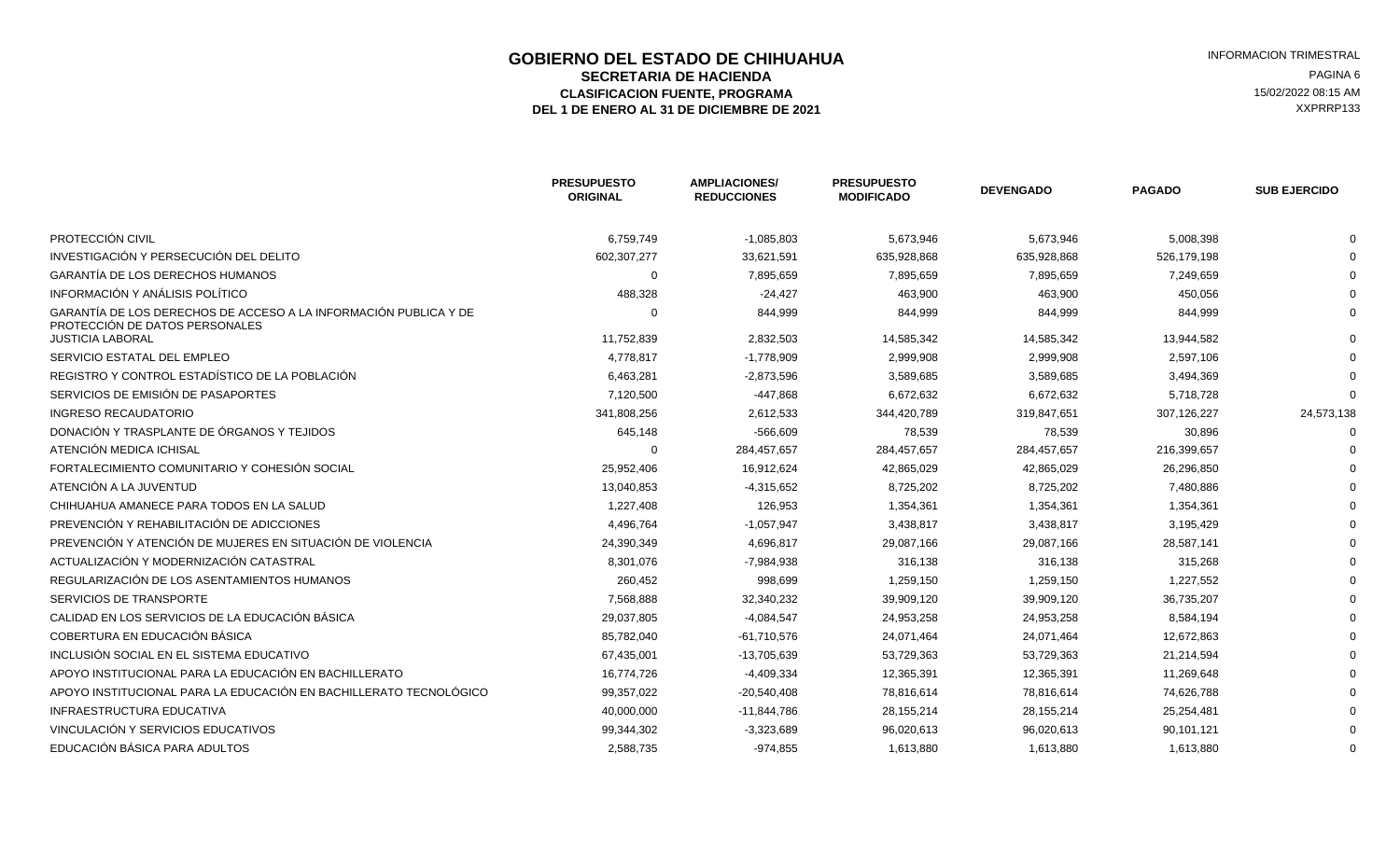### **GOBIERNO DEL ESTADO DE CHIHUAHUA EN ENGLÉ EN ENGLÉ ESTADO DE CHIHUAHUA EN ENGLÉ EN ENGLÉ EN ENGLÉ EN ENGLÉ EN<br>SECRETARIA DE HACIENDA SECRETARIA DE HACIENDA** PAGINA 7<br>**ASIFICACION FUENTE. PROGRAMA** PORTANA A PAGINA 2 ELASIFICACION FUENTE, PROGRAMA **15/02/2022 08:15 AM** 15/02/2022 08:15 AM 15/02/2022 08:15 AM 2013<br>L 1 DE ENERO AL 31 DE DICIEMBRE DE 2021 DEL 1 DE ENERO AL 31 DE DICIEMBRE DE 2021

|                                                                | <b>PRESUPUESTO</b><br><b>ORIGINAL</b> | <b>AMPLIACIONES/</b><br><b>REDUCCIONES</b> | <b>PRESUPUESTO</b><br><b>MODIFICADO</b> | <b>DEVENGADO</b> | <b>PAGADO</b> | <b>SUB EJERCIDO</b> |
|----------------------------------------------------------------|---------------------------------------|--------------------------------------------|-----------------------------------------|------------------|---------------|---------------------|
| COBERTURA EN EDUCACIÓN MEDIA SUPERIOR                          | 543,504                               | $-160,285$                                 | 383,219                                 | 383,219          | 349,452       |                     |
| COBERTURA EN EDUCACIÓN EN BACHILLERATO                         | 12,379,624                            | $-3,591,781$                               | 8,787,843                               | 8,787,843        | 8,418,138     |                     |
| COBERTURA EN EDUCACIÓN ABIERTA EN BACHILLERATO                 | 4,984,230                             | $-1,583,034$                               | 3,401,196                               | 3,401,196        | 3,120,630     |                     |
| COBERTURA EN EDUCACIÓN EN BACHILLERATO TECNOLÓGICO             | 110,482,677                           | $-30,632,815$                              | 79,849,862                              | 79,849,862       | 76,744,886    |                     |
| CALIDAD EN LOS SERVICIOS DE EDUCACIÓN MEDIA SUPERIOR           | 1,404,488                             | $-1,084,536$                               | 319,952                                 | 319,952          | 253,724       |                     |
| DOCENCIA EN EDUCACIÓN EN BACHILLERATO                          | 199,920,801                           | 92,885,360                                 | 292,806,160                             | 292,806,160      | 292,795,171   |                     |
| DOCENCIA EN EDUCACIÓN EN BACHILLERATO TECNOLÓGICO              | 36,114                                | $-2,927$                                   | 33,187                                  | 33,187           | 12,068        |                     |
| SOCIALIZACIÓN DE LA CIENCIA                                    | 2,033,005                             | $-963,053$                                 | 1,069,952                               | 1,069,952        | 1,065,452     |                     |
| CIENCIA. TECNOLOGÍA E INNOVACIÓN                               | 2,879,434                             | $-1,044,257$                               | 1,835,177                               | 1,835,177        | 1,829,177     |                     |
| VINCULACIÓN CIENTÍFICA Y TECNOLÓGICA                           | 409,911                               | $-166,571$                                 | 243,340                                 | 243,340          | 241,840       |                     |
| INVESTIGACIÓN Y POSGRADO                                       | 3,787,700                             | $-1,147,202$                               | 2,640,498                               | 2,640,498        | 2,534,298     |                     |
| COBERTURA EN EDUCACIÓN SUPERIOR TECNOLÓGICA                    | 54,910,400                            | $-15,877,482$                              | 39,032,918                              | 39,032,918       | 38,339,098    |                     |
| COBERTURA EN EDUCACIÓN SUPERIOR LICENCIATURA                   | 29,367,995                            | $-24,172,049$                              | 5,195,947                               | 5,195,947        | 5,195,947     |                     |
| CALIDAD DE LOS SERVICIOS EN LA EDUCACIÓN SUPERIOR              | 3,999,167                             | $-2,815,261$                               | 1,183,906                               | 1,183,906        | 1,103,283     |                     |
| DOCENCIA EN EDUCACIÓN SUPERIOR TECNOLÓGICA                     | 1,171,590                             | $-362,093$                                 | 809,498                                 | 809,498          | 796,365       |                     |
| DOCENCIA EN EDUCACIÓN SUPERIOR LICENCIATURA                    | 1,954,706                             | 138,665,938                                | 140,620,643                             | 140,620,643      | 140,620,643   |                     |
| DOCENCIA EN EDUCACIÓN SUPERIOR POSGRADO                        | 217,186                               | $-108,593$                                 | 108,593                                 | 108,593          | 108,593       |                     |
| <b>ASUNTOS RELIGIOSOS</b>                                      | 487,905                               | 2,744                                      | 490,649                                 | 490,649          | 488,779       |                     |
| SERVICIOS REGISTRALES DE LA PROPIEDAD Y EL NOTARIADO           | 15,577,484                            | $-5,981,171$                               | 9,596,313                               | 9,596,313        | 9,025,279     |                     |
| SERVICIOS REGISTRALES CIVILES                                  | 13,224,850                            | 196,181                                    | 13,421,032                              | 13,421,032       | 10,286,418    |                     |
| APOYO A MUNICIPIOS EN OBRA PUBLICA Y TELECOMUNICACIONES        | 30,515,143                            | $-5,021,823$                               | 25,493,319                              | 25,493,319       | 25,126,601    |                     |
| FUERZAS DE SEGURIDAD PÚBLICA DEL ESTADO                        | 357,728,074                           | 71,546,249                                 | 429,274,323                             | 429,274,323      | 382,033,855   |                     |
| COMISIÓN EJECUTIVA DE ATENCIÓN A VÍCTIMAS DEL ESTADO           | 29,551,415                            | 2,958,034                                  | 32,509,450                              | 32,509,450       | 26,072,580    |                     |
| ATENCIÓN A MUJERES VICTIMAS DEL DELITO                         | 7,182,857                             | $-3,265,194$                               | 3,917,663                               | 3,917,663        | 2,237,945     |                     |
| MOVILIDAD URBANA SUSTENTABLE                                   | 1,076,000                             | 1,904,014                                  | 2,980,014                               | 2,980,014        | 2,980,014     |                     |
| MECANIZACIÓN DEL CAMPO                                         | 16,359,670                            | 361,068                                    | 16,720,739                              | 16,720,739       | 8,506,066     |                     |
| ASISTENCIA PRIVADA                                             | 2,962,500                             | $-1,054,851$                               | 1,907,649                               | 1,907,649        | 1,747,671     |                     |
| <b>VIVIENDA DIGNA</b>                                          | 50,578,884                            | $-13,646,856$                              | 36,932,029                              | 36,932,029       | 30,981,139    |                     |
| ATENCIÓN INTEGRAL PARA LA PROTECCIÓN Y RESTITUCIÓN DE DERECHOS | 111,924,953                           | $-26, 105, 673$                            | 85,819,280                              | 85,819,280       | 61,479,799    |                     |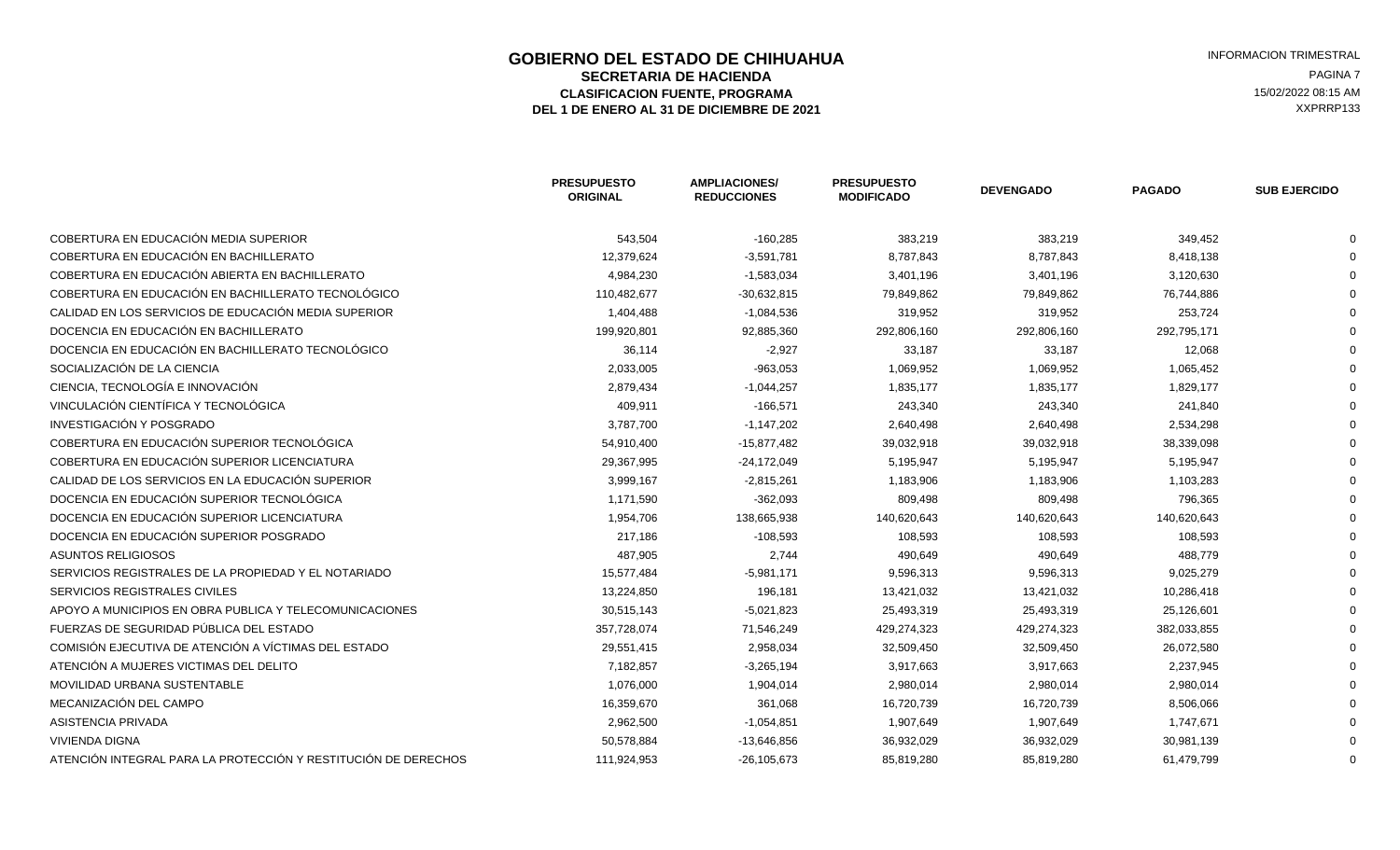### **GOBIERNO DEL ESTADO DE CHIHUAHUA EN ENTRE EN ENGLANDE DE CORTE DE CORTE DE LA CIENTA EN ENGLANDE DE LA CIENTA<br>SECRETARIA DE HACIENDA SECRETARIA DE HACIENDA** PAGINA 8<br>**ASIFICACION FUENTE. PROGRAMA** PAGINA AND TRISOLOGICAL ESTENDENTIAL EN EL EL ENTRETADO DE 15/02/2022 08:15 AM ELASIFICACION FUENTE, PROGRAMA **15/02/2022 08:15 AM** 15/02/2022 08:15 AM 15/02/2022 08:15 AM 2013<br>L 1 DE ENERO AL 31 DE DICIEMBRE DE 2021 DEL 1 DE ENERO AL 31 DE DICIEMBRE DE 2021

|                                                                                                           | <b>PRESUPUESTO</b><br><b>ORIGINAL</b> | <b>AMPLIACIONES/</b><br><b>REDUCCIONES</b> | <b>PRESUPUESTO</b><br><b>MODIFICADO</b> | <b>DEVENGADO</b> | <b>PAGADO</b> | <b>SUB EJERCIDO</b> |
|-----------------------------------------------------------------------------------------------------------|---------------------------------------|--------------------------------------------|-----------------------------------------|------------------|---------------|---------------------|
| ESPARCIMIENTO PARA EL DESARROLLO FAMILIAR                                                                 | 11,214,919                            | $-3,671,502$                               | 7,543,418                               | 7,543,418        | 6,957,278     |                     |
| SERVICIO DE TRANSPORTE PUBLICO                                                                            | 62,232,630                            | $-2,883,234$                               | 59,349,396                              | 59,349,396       | 42,381,285    |                     |
| PRACTICAS DEPORTIVAS FORMATIVAS                                                                           | 3,411,654                             | $-1,115,250$                               | 2,296,404                               | 2,296,404        | 2,041,995     |                     |
| CONSERVACIÓN Y MANTENIMIENTO DE INSTALACIONES DEPORTIVAS                                                  | 51,324,416                            | $-16,272,910$                              | 35,051,507                              | 35,051,507       | 30,930,899    |                     |
| SERVICIOS ESTATALES AEROPUERTUARIOS                                                                       | 9,666,680                             | $-4,040,503$                               | 5,626,177                               | 5,626,177        | 2,427,652     |                     |
| EDUCACIÓN EN TELEBACHILLERATO COMUNITARIO                                                                 | 43,650,153                            | $-12,578,263$                              | 31,071,890                              | 31,071,890       | 27,170,239    |                     |
| FONDO DE APORTACIONES PARA LA SEGURIDAD PÚBLICA DE LOS ESTADOS Y DEL<br>DISTRITO FEDERAL-OPERACIÓN (FASP) | 76,507,231                            | 22,458,066                                 | 98,965,297                              | 82,240,589       | 81,090,993    | 16,724,708          |
| EDUCACIÓN EN BACHILLERATO ESTADO-MUNICIPIO                                                                | 30,619,003                            | 8,225,958                                  | 38,844,960                              | 38,844,960       | 36,307,484    | $\Omega$            |
| CONTRIBUCIÓN A CARGO DEL IMPUESTO SOBRE NOMINA                                                            | 385,017,649                           | 59,070,817                                 | 444,088,466                             | 444,088,466      | 336,698,948   |                     |
| CONTRIBUCIÓN SOBRE DERECHO DE REVALIDACIÓN Y EXPEDICIÓN DE LICENCIA                                       | 49,830,446                            | 14,042,292                                 | 63,872,738                              | 63,872,738       | 63,872,738    |                     |
| CONTRIBUCIÓN EXPO-CHIHUAHUA                                                                               | 35,460,777                            | -436,322                                   | 35,024,455                              | 35,024,455       | 35,024,455    |                     |
| CONTRIBUCIÓN 5% IMPUESTO SOBRE NÓMINA                                                                     | 192,508,824                           | 29,534,917                                 | 222,043,741                             | 222,043,741      | 222,043,741   |                     |
| DESARROLLO SOCIOECONÓMICO DE LA COMUNIDAD DE BOSQUES DE SAN ELÍAS -<br><b>REPECHIQUE</b>                  | 12,000,000                            | $\Omega$                                   | 12,000,000                              | 12,000,000       | 12,000,000    |                     |
| VINCULACIÓN, EXTENSIÓN Y SERVICIOS ACADÉMICOS EN EDUCACIÓN MEDIA<br><b>SUPERIOR Y SUPERIOR</b>            | 185,779,025                           | -49,902,070                                | 135,876,954                             | 135,876,954      | 116,535,256   |                     |
| CALIDAD DE LOS SERVICIOS DE EDUCACIÓN SUPERIOR (COBERTURA Y DOCENCIA)                                     | 300,408,204                           | $-69,624,275$                              | 230,783,929                             | 230,783,929      | 80,746,322    |                     |
| FORTALECIMIENTO DE LA GESTIÓN EDUCATIVA. INCLUYENTE E INNOVADORA                                          | 575,463,214                           | -255,364,671                               | 320,098,542                             | 320,098,542      | 279.511.794   |                     |
| SERVICIO DE EDUCACIÓN NORMAL Y POSGRADO                                                                   | 2,124,486                             | 523,440                                    | 2,647,925                               | 2,647,925        | 1,480,732     |                     |
| GESTIÓN PARA LA EDUCACIÓN BÁSICA                                                                          | 93,785,712                            | $-34,982,114$                              | 58,803,598                              | 58,803,598       | 52,110,446    |                     |
| ACCIONES TRANSVERSALES PARA LA EDUCACIÓN BÁSICA                                                           | 55,998,585                            | $-9,043,240$                               | 46,955,345                              | 46,955,345       | 38,069,638    |                     |
| APOYO INSTITUCIONAL AL SISTEMA EDUCATIVO                                                                  | 34,122,806                            | -13,704,863                                | 20,417,943                              | 20,417,943       | 18,823,803    |                     |
| FORMACIÓN EN EDUCACIÓN SUPERIOR TECNOLÓGICA                                                               | 58,328,256                            | $-20,647,033$                              | 37,681,223                              | 37,681,223       | 37,681,223    |                     |
| VINCULACIÓN DE GOBIERNO DEL ESTADO CON LOS CIUDADANOS RESIDENTES EN<br><b>OTROS ESTADOS</b>               | 2,493,000                             | $-17,093$                                  | 2,475,907                               | 2,475,907        | 2,417,535     |                     |
| FORTALECIMIENTO DEL ACCESO A LA INFORMACIÓN POR PARTE DE LA CIUDADANÍA                                    | $\mathbf 0$                           | 1,168,406                                  | 1,168,406                               | 1,168,406        | 1,168,406     |                     |
| ATENCIÓN MEDICA                                                                                           | 132,700,167                           | 132,442,168                                | 265,142,335                             | 265,142,335      | 241,541,798   | $\Omega$            |
| GASTO OPERATIVO CARRETERAS ESTATALES Y FEDERALES DE CUOTA                                                 | 12,089,652                            | $\mathbf 0$                                | 12,089,652                              | 10,373,746       | 10,373,746    | 1,715,906           |
| CONCILIACIÓN Y ARBITRAJE MEDICO                                                                           | 1,460,190                             | $-461,232$                                 | 998,959                                 | 998,959          | 990,374       | $\Omega$            |
| PROGRAMA PARA LA PERMANENCIA EN EDUCACIÓN SUPERIOR TECNOLÓGICA                                            | 31,788,015                            | $-24,206,224$                              | 7,581,791                               | 7,581,791        | 7,581,791     |                     |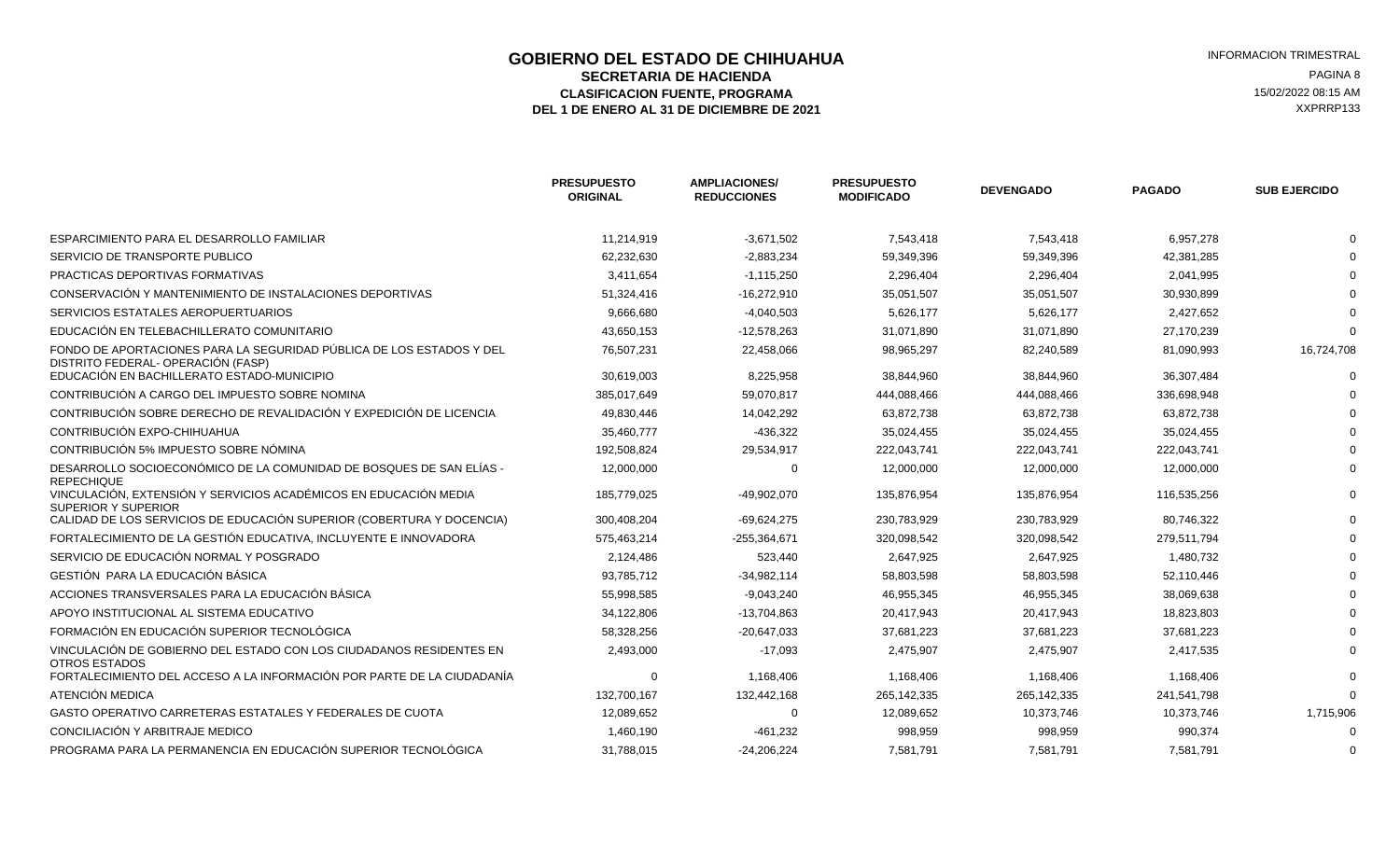### **GOBIERNO DEL ESTADO DE CHIHUAHUA EN ENTRE EN ENGLANDE DE CORTE DE CORTE DE LA CIENNA ENCRETARIA ENGLANDE EN EN<br>SECRETARIA DE HACIENDA SECRETARIA DE HACIENDA** PAGINA 9<br> **SECRETARIA DE HACIENDA** PAGINA 9<br> **ASIFICACION FUENTE. PROGRAMA** ELASIFICACION FUENTE, PROGRAMA **15/02/2022 08:15 AM**<br>1 DE ENERO AL 31 DE DICIEMBRE DE 2021 **1999 - 1999 - 1999 - 1999 - 1999 - 1999 - 1999 - 1999 - 1999 - 1999 - 1**<br>1 DE ENERO AL 31 DE DICIEMBRE DE 2021 DEL 1 DE ENERO AL 31 DE DICIEMBRE DE 2021

|                                                                                                                                             | <b>PRESUPUESTO</b><br><b>ORIGINAL</b> | <b>AMPLIACIONES/</b><br><b>REDUCCIONES</b> | <b>PRESUPUESTO</b><br><b>MODIFICADO</b> | <b>DEVENGADO</b>      | <b>PAGADO</b>        | <b>SUB EJERCIDO</b> |
|---------------------------------------------------------------------------------------------------------------------------------------------|---------------------------------------|--------------------------------------------|-----------------------------------------|-----------------------|----------------------|---------------------|
| COORDINACIÓN. CONDUCCIÓN Y ASESORÍA JURÍDICA EN EL SECTOR RURAL                                                                             | 1,122,680                             | 192,410                                    | 1,315,090                               | 1,315,090             | 1,315,090            |                     |
| MODERNIZACIÓN GUBERNAMENTAL Y DESARROLLO TECNOLÓGICO                                                                                        | 96,584,140                            | $-36.853.336$                              | 59,730,804                              | 59,730,804            | 28,138,605           |                     |
| FORTALECIMIENTO DE LA SALUD PÚBLICA                                                                                                         | $\Omega$                              | 31,421                                     | 31,421                                  | 31,421                | 31,421               |                     |
| PROGRAMA DE PERMANENCIA EN EDUCACIÓN BACHILLERATO                                                                                           | 5,502,952                             | $-2,166,853$                               | 3,336,099                               | 3,336,099             | 687.869              |                     |
| ATENCIÓN A LA SALUD MENTAL                                                                                                                  | 1,242,620                             | $-1,151,922$                               | 90,698                                  | 90,698                | 90,698               |                     |
| GASTO OPERATIVO DE INFRAESTRUCTURA DE VÍAS DE COMUNICACIÓN                                                                                  | 53,028,374                            | $-30,210,647$                              | 22,817,727                              | 22,817,727            | 22,579,646           |                     |
| VINCULACIÓN CON LOS SECTORES PRODUCTIVOS. SOCIALES Y EDUCATIVOS                                                                             | 548.487                               | 1,484,427                                  | 2,032,913                               | 2,032,913             | 1.988.119            |                     |
| PROGRAMA DE INGRESO A LA EDUCACIÓN SUPERIOR                                                                                                 | 335,218                               | $-102,217$                                 | 233,002                                 | 233,002               | 216,636              |                     |
| FORMACIÓN EN EDUCACIÓN SUPERIOR TECNOLÓGICA                                                                                                 | 2,903,381                             | $-953,358$                                 | 1,950,023                               | 1,950,023             | 1,803,309            |                     |
| ADQUISICIÓN Y HABILITACIÓN DE RESERVAS TERRITORIALES                                                                                        | 449,340                               | $-341,773$                                 | 107,567                                 | 107,567               | 104,374              |                     |
| PROGRAMA DE DESARROLLO DE PROYECTOS PRIORITARIOS EN EL ESTADO                                                                               | 766,696                               | 6,050,315                                  | 6,817,012                               | 6,817,012             | 1,389,685            |                     |
| CAPACITACIÓN EN MATERIA DE ACCESO A LA INFORMACIÓN PUBLICA; PROTECCIÓN<br>DE DATOS PERSONALES Y RENDICIÓN DE CUENTAS                        | O                                     | 527.652                                    | 527,652                                 | 527.652               | 527.652              |                     |
| SERVICIO MEDICO Y CUIDADO DE LA SALUD                                                                                                       | $\Omega$                              | 5,427,864                                  | 5,427,864                               | 5,427,864             | 4,252,317            |                     |
| SERVICIO MEDICO DE PENSIONES CIVILES DEL ESTADO                                                                                             | 1,296,574,557                         | $-1,095,004,044$                           | 201,570,513                             | 201,570,513           | 95,453,642           |                     |
| INVESTIGACIÓN Y PERSECUCIÓN PENAL DE DELITOS POR HECHOS DE CORRUPCIÓN<br>Y DELITOS CONEXOS                                                  | 0                                     | 18,466,586                                 | 18,466,586                              | 18,466,586            | 17,881,673           |                     |
| PROGRAMA DE DIFUSIÓN Y COMUNICACIÓN SOCIAL                                                                                                  | 81,750,544                            | $-11,965,694$                              | 69,784,850                              | 69,784,850            | 40,207,067           |                     |
| DESARROLLO ARTÍSTICO Y CULTURAL                                                                                                             | 4,908,945                             | 6,606,463                                  | 11,515,408                              | 11,515,408            | 8,828,500            |                     |
| INCLUSIÓN Y PARTICIPACIÓN DE LA CIUDADANÍA EN LA VIDA CULTURAL                                                                              | 1,563,863                             | 1,023,842                                  | 2,587,706                               | 2,587,706             | 2,581,442            |                     |
| FOMENTO AGRÍCOLA                                                                                                                            | 4,280,422                             | $-3,013,526$                               | 1,266,896                               | 1,266,896             | 1,182,897            |                     |
| FOMENTO ARTESANAL                                                                                                                           | 7,357,698                             | $-1,437,610$                               | 5,920,088                               | 5,920,088             | 5,015,562            |                     |
| FOMENTO A LA ACTIVIDAD MINERA MEDIANTE EL DESARROLLO SUSTENTABLE                                                                            | 2,553,478                             | $-1,638,002$                               | 915,476                                 | 915,476               | 915,476              |                     |
| FORTALECIMIENTO Y APOYO A LAS UNIDADES DE PRODUCCIÓN PECUARIA                                                                               | 1,054,030                             | 1,701,634                                  | 2,755,664                               | 2,755,664             | 2,700,541            |                     |
| FOMENTO Y DESARROLLO TURÍSTICO                                                                                                              | 5,857,505                             | $-2,118,402$                               | 3,739,103                               | 3,739,103             | 2,360,403            |                     |
| INSTRUMENTACIÓN DE ESQUEMAS DE FORMACIÓN EMPENDEDORA DE<br>AGRONEGOCIOS                                                                     | 928,300                               | $-28,311$                                  | 899,990                                 | 899,990               | 739,990              |                     |
| CAPACITACIÓN DE ALTO NIVEL                                                                                                                  | 21,030,716                            | $-1,898,919$                               | 19,131,797                              | 19,131,797            | 17,357,372           |                     |
| CAPACITACIÓN PARA EL DESARROLLO DE HABILIDADES Y CONOCIMIENTOS PARA EL<br>TRABAJO Y/O EMPRENDIMIENTO<br>PROTECCIÓN Y PRESERVACIÓN ECOLÓGICA | 28,262,991<br>482.640                 | $-4.158.771$<br>$-335.330$                 | 24.104.219<br>147.310                   | 24,104,219<br>147.310 | 19.445.106<br>97.518 |                     |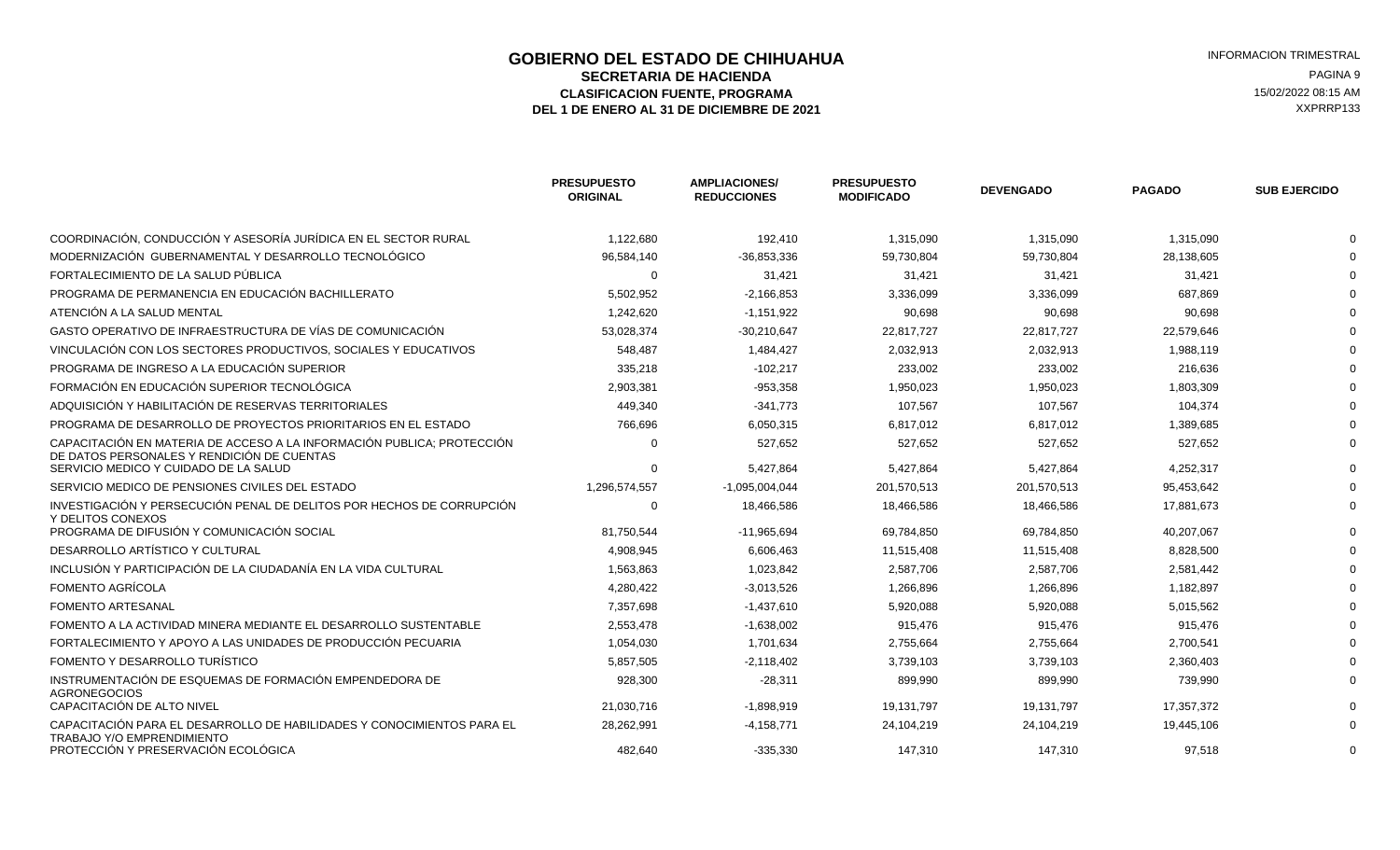### **GOBIERNO DEL ESTADO DE CHIHUAHUA EN ENTRE EN ENGLANDE DE COBIERNO DEL ESTADO DE CHIHUAHUA**<br>SECRETARIA DE HACIENDA **SECRETARIA DE HACIENDA** PAGINA 10<br> **ASIFICACION FUENTE. PROGRAMA** PAGINA ASIFICACION FUENTE. PROGRAMA ELASIFICACION FUENTE, PROGRAMA **15/02/2022 08:15 AM** 15/02/2022 08:15 AM 15/02/2022 08:15 AM 2013<br>L 1 DE ENERO AL 31 DE DICIEMBRE DE 2021 DEL 1 DE ENERO AL 31 DE DICIEMBRE DE 2021

|                                                                                                              | <b>PRESUPUESTO</b><br><b>ORIGINAL</b> | <b>AMPLIACIONES/</b><br><b>REDUCCIONES</b> | <b>PRESUPUESTO</b><br><b>MODIFICADO</b> | <b>DEVENGADO</b> | <b>PAGADO</b> | <b>SUB EJERCIDO</b> |
|--------------------------------------------------------------------------------------------------------------|---------------------------------------|--------------------------------------------|-----------------------------------------|------------------|---------------|---------------------|
| PROMOCIÓN PARA LA EFICIENCIA E INNOVACIÓN EN LA GENERACIÓN Y ABASTO DE<br>FUENTES DE ENERGÍA                 | 741,600                               | $-34,497$                                  | 707,103                                 | 707,103          | 354,787       |                     |
| RESCATE, PRESERVACIÓN Y DIFUSIÓN DEL PATRIMONIO CULTURAL, ARTÍSTICO E<br><b>HISTÓRICO</b>                    | 3,315,776                             | $-96,081$                                  | 3,219,694                               | 3,219,694        | 3,026,055     |                     |
| FOMENTO AL RESPETO DE LOS DERECHOS DE LAS Y LOS INDÍGENAS                                                    | 2,025,290                             | $-142.699$                                 | 1,882,591                               | 1,882,591        | 1,650,716     |                     |
| PROGRAMA DE DIFUSIÓN DE LA CULTURA DE LA TRANSPARENCIA                                                       | $\Omega$                              | 430,659                                    | 430,659                                 | 430,659          | 256,332       |                     |
| DIFUSIÓN DEL PATRIMONIO CULTURAL DEL ESTADO                                                                  | 6,431,262                             | $-1,492,234$                               | 4,939,028                               | 4,939,028        | 4,939,028     |                     |
| PROGRAMA ESTATAL PARA EL DESARROLLO DE PRODUCTORES AGROPECUARIOS.<br>AGROINDUSTRIALES Y FORESTALES "PRODAAF" | 20,096,500                            | 143,814                                    | 20,240,314                              | 20,240,314       | 240,314       |                     |
| PROMOCIÓN DEPORTIVA                                                                                          | 20,977,995                            | $-7,408,511$                               | 13,569,484                              | 13,569,484       | 12,246,822    |                     |
| INCLUSIÓN PRODUCTIVA Y ECONOMÍA SOLIDARIA                                                                    | 11,670,162                            | -388,984                                   | 11,281,178                              | 11,281,178       | 11,268,168    |                     |
| POLÍTICA DE FOMENTO AL LIBRO. LA LECTURA Y LA ESCRITURA DEL ESTADO DE<br>CHIHUAHUA                           | 3,538,588                             | 9,268,537                                  | 12,807,125                              | 12,807,125       | 5,054,914     |                     |
| PROMOCIÓN Y FOMENTO DE LAS ACTIVIDADES TURÍSTICAS                                                            | 46,337,628                            | 19,483,391                                 | 65,821,019                              | 65,821,019       | 58,439,373    |                     |
| FORTALECER LA IMAGEN DEL EJECUTIVO CON LA SOCIEDAD CIVIL. ORGANISMOS Y<br><b>ENTIDADES</b>                   | 15,645,653                            | 938,295                                    | 16,583,948                              | 16,583,948       | 10,338,748    |                     |
| CONTROL Y REGULACIÓN DEL CONSUMO DE ALCOHOLES                                                                | 2,040,839                             | 351,859                                    | 2,392,698                               | 2,392,698        | 2,317,220     |                     |
| SUPERVISIÓN DEL SISTEMA ESTATAL DE INFORMACIÓN PUBLICA Y DE ARCHIVOS<br><b>GUBERNAMENTALES</b>               | $\Omega$                              | 96.165                                     | 96,165                                  | 96,165           | 96,140        |                     |
| PROMOCIÓN DE LAS NORMAS PARA LA CONSERVACIÓN DEL MEDIO AMBIENTE                                              | 275,000                               | 274,091                                    | 549,091                                 | 549,091          | 534,638       |                     |
| REGULACIÓN ECOLÓGICA                                                                                         | 253.500                               | 172.891                                    | 426.391                                 | 426.391          | 340.149       |                     |
| PROTECCIÓN AL MEDIO AMBIENTE                                                                                 | 6,685,281                             | $-2,548,654$                               | 4,136,627                               | 4,136,627        | 2,767,195     |                     |
| NORMATIVIDAD JURÍDICA                                                                                        | 1,384,039                             | 75,252                                     | 1,459,291                               | 1,459,291        | 1,378,427     |                     |
| REPRESENTACIÓN JURÍDICA DEL PODER EJECUTIVO                                                                  | 1,470,469                             | $-118.007$                                 | 1,352,462                               | 1,352,462        | 1,304,665     |                     |
| PROTECCIÓN CONTRA RIESGOS SANITARIOS                                                                         | 26,587,042                            | $-199,828$                                 | 26,387,214                              | 26,387,214       | 12,456,895    |                     |
| INVERSIÓN NORMAL ESTATAL                                                                                     | 525,000,000                           | $-501,717,108$                             | 23,282,892                              | $\Omega$         | $\Omega$      | 23,282,892          |
| PROGRAMA DE INVERSIÓN EN AERÓDROMOS ESTATALES                                                                | $\Omega$                              | 300,779                                    | 300,779                                 | 300,779          | 300,779       |                     |
| PROGRAMA ESTATAL DE INFRAESTRUCTURA HIDRÁULICA                                                               | 81,206,098                            | $-1,931,006$                               | 79,275,092                              | 79,275,092       | 73,281,736    |                     |
| PROGRAMA DE INFRAESTRUCTURA DEPORTIVA                                                                        | 23,330,175                            | $-12,840,257$                              | 10,489,918                              | 10,489,918       | 10,489,918    |                     |
| PROGRAMA DE INFRAESTRUCTURA DE SALUD                                                                         | 309.992.484                           | -207,004,085                               | 102,988,399                             | 102,988,399      | 84.217.203    |                     |
| COSTO EN CASETAS FEDERALES Y ESTATALES DE CUOTA                                                              | 35,315,550                            | 1,405,578                                  | 36,721,128                              | 22,214,119       | 22,214,119    | 14,507,009          |
| FONDO DE APORTACIONES PARA LA SEGURIDAD PÚBLICA DE LOS ESTADOS Y DEL<br>DISTRITO FEDERAL (FASP) - INVERSIÓN  | 14,986,298                            | 4,112,538                                  | 19,098,836                              | 19,098,836       | 19,098,836    |                     |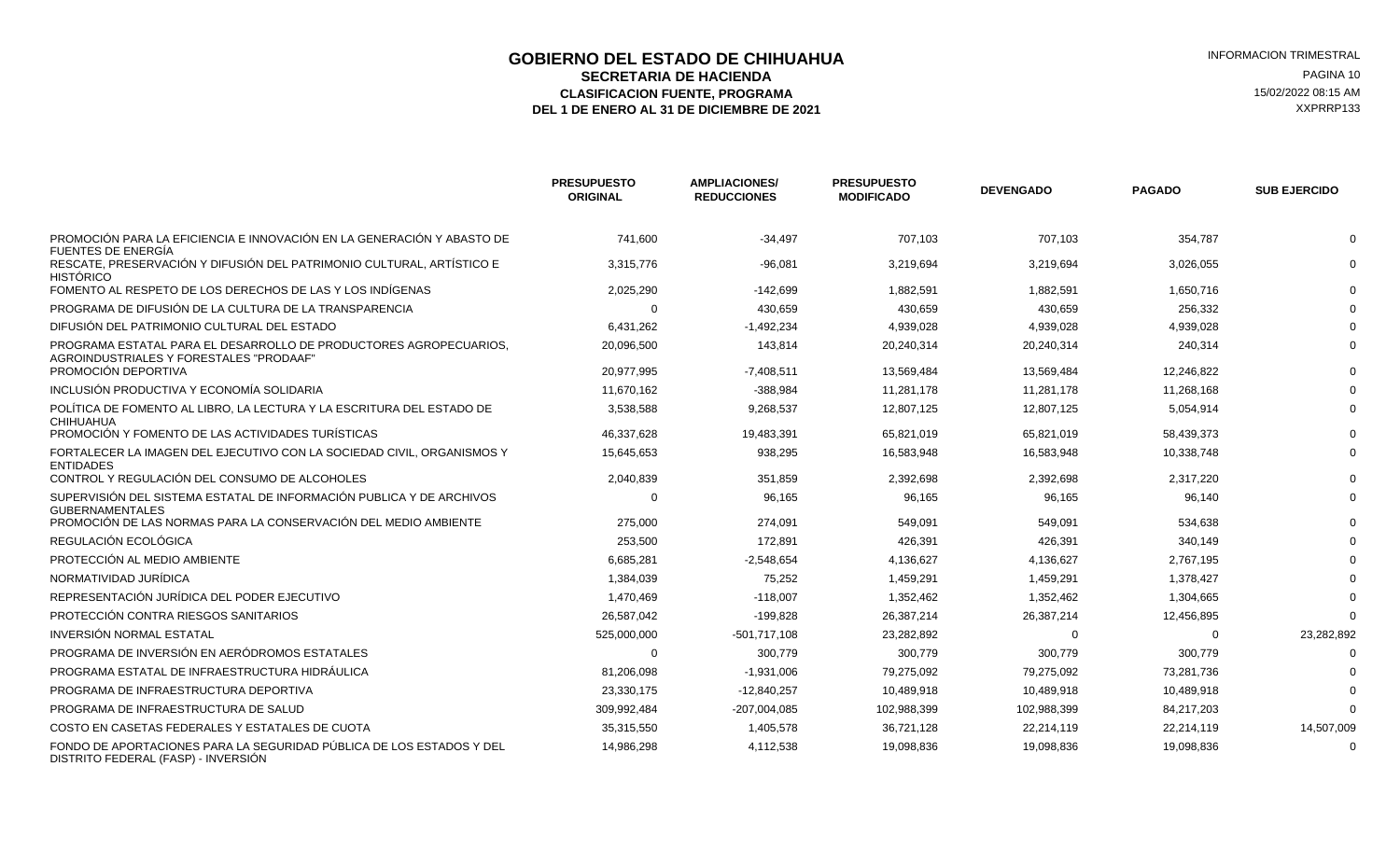### **GOBIERNO DEL ESTADO DE CHIHUAHUA EN ENGLÉ EN ENGLÉ ESTADO DE CHIHUAHUA**<br>SECRETARIA DE HACIENDA **SECRETARIA DE HACIENDA** PAGINA 11<br> **ASIFICACION FUENTE. PROGRAMA** PAGINA ASIFICACION FUENTE. PROGRAMA ELASIFICACION FUENTE, PROGRAMA **15/02/2022 08:15 AM** 15/02/2022 08:15 AM 15/02/2022 08:15 AM 2013<br>L 1 DE ENERO AL 31 DE DICIEMBRE DE 2021 DEL 1 DE ENERO AL 31 DE DICIEMBRE DE 2021

|                                                                                       | <b>PRESUPUESTO</b><br><b>ORIGINAL</b> | <b>AMPLIACIONES/</b><br><b>REDUCCIONES</b> | <b>PRESUPUESTO</b><br><b>MODIFICADO</b> | <b>DEVENGADO</b> | <b>PAGADO</b> | <b>SUB EJERCIDO</b> |
|---------------------------------------------------------------------------------------|---------------------------------------|--------------------------------------------|-----------------------------------------|------------------|---------------|---------------------|
| INFRAESTRUCTURA EDUCATIVA BÁSICA                                                      | $\Omega$                              | 4,905,060                                  | 4,905,060                               | 4,905,060        | 500,000       |                     |
| CAMINOS Y PUENTES FEDERAL-CAPUFE                                                      |                                       | 746,196                                    | 746,196                                 | 746,196          | 746,196       |                     |
| AGUA POTABLE, DRENAJE Y TRATAMIENTO                                                   | 42,000,000                            | $-12,212,821$                              | 29,787,179                              | 29,787,179       | 29,787,179    |                     |
| CONVENIO CON LA SECRETARIA DE TURISMO-SECTUR                                          | $\Omega$                              | $\Omega$                                   | $\Omega$                                | $\Omega$         |               |                     |
| INFRAESTRUCTURA EDUCATIVA COBACH                                                      |                                       | 1,042,334                                  | 1,042,334                               | 1,042,334        |               |                     |
| PROGRAMA ESTATAL DE INFRAESTRUCTURA DE VÍAS DE COMUNICACIÓN                           | 360,113,005                           | -288,223,439                               | 71,889,566                              | 71,889,566       | 55,791,018    |                     |
| CARRETERAS ESTATALES Y FEDERALES DE CUOTA                                             | 392,528,791                           | 43,065,372                                 | 435,594,163                             | 392,086,077      | 391,228,130   | 43,508,085          |
| PROGRAMA DE INVERSIÓN ESTATAL DE CULTURA                                              | 3,000,000                             | 2,351,628                                  | 5,351,628                               | 5,351,628        | 3,909,401     |                     |
| PROGRAMA ESTATAL DE MOVILIDAD URBANA SUSTENTABLE                                      | 176,100,000                           | 28,832,678                                 | 204,932,678                             | 204,932,678      | 199,654,772   |                     |
| PROGRAMA DE INFRAESTRUCTURA PARA EL DESARROLLO URBANO                                 | 7,600,000                             | 20,368,288                                 | 27,968,288                              | 27,968,288       | 17,822,528    |                     |
| PROGRAMA PARA EL MEJORAMIENTO DE LA INFRAESTRUCTURA PÚBLICA<br>ADMINISTRATIVA ESTATAL | $\Omega$                              | 7,891,817                                  | 7,891,817                               | 7,891,817        | 1,755,993     |                     |
| PROGRAMA ESTATAL DE INFRAESTRUCTURA VIAL URBANA                                       | റ                                     | 45,248,858                                 | 45,248,858                              | 45,248,858       | 24,855,728    |                     |
| PROGRAMA DE INFRAESTRUCTURA MUNICIPAL                                                 | 62,556,997                            | $-50,037,301$                              | 12,519,696                              | 12,519,696       | 11,210,878    |                     |
| INFRAESTRUCTURA PARA EL DESARROLLO SOCIAL                                             | $\Omega$                              | 2,191,572                                  | 2,191,572                               | 2,191,572        | 684,770       |                     |
| PROGRAMA DE INFRAESTRUCTURA, DESARROLLO, PAZ Y REENCUENTRO                            | 50,000,000                            | $-50,000,000$                              | $\Omega$                                | റ                |               |                     |
| PROGRAMA DE SEGURIDAD PÚBLICA DEL ESTADO                                              | 39,500,000                            | $-39,276,120$                              | 223,880                                 | 223,880          | 223,880       |                     |
| PROGRAMA DE INFRAESTRUCTURA FISCALÍA GENERAL DE ESTADO                                | $\Omega$                              | 7,221,122                                  | 7,221,122                               | 7,221,122        | 54,160        |                     |
| PROGRAMA DE INVERSIÓN EN INFRAESTRUCTURA PÚBLICA ESTATAL                              |                                       | 72,660,270                                 | 72,660,270                              | 72,660,270       | 20,037,878    |                     |
| INFRAESTRUCTURA DE EDUCACIÓN MEDIA SUPERIOR Y SUPERIOR                                |                                       | $\Omega$                                   | $\Omega$                                | $\Omega$         | - ೧           |                     |
| CONTROL, EVALUACIÓN Y PROFESIONALIZACIÓN                                              | 38,933,878                            | $-10,550,267$                              | 28,383,612                              | 28,383,612       | 23,437,052    |                     |
| <b>GOBIERNO ABIERTO E INCLUYENTE</b>                                                  | 2,043,170                             | 2,290,185                                  | 4,333,355                               | 4,333,355        | 4,209,230     |                     |
| CULTURA DE INCLUSIÓN LABORAL                                                          | 5,258,209                             | $-605,571$                                 | 4,652,638                               | 4,652,638        | 4,307,763     |                     |
| PROGRAMA DEL SISTEMA ESTATAL DE EVALUACIÓN DEL DESEMPEÑO                              | 89,500                                | 120,484                                    | 209,984                                 | 209,984          | 202,607       |                     |
| POLÍTICA Y PLANEACIÓN DEL DESARROLLO URBANO                                           | 29,549,049                            | $-2,701,636$                               | 26,847,412                              | 26,847,412       | 26,528,104    |                     |
| DEFINICIÓN Y CONDUCCIÓN DE LA PLANEACIÓN DEL DESARROLLO RURAL                         | 9,559,084                             | $-52,064$                                  | 9,507,020                               | 9,507,020        | 8,207,514     |                     |
| PLANEACIÓN, EVALUACIÓN Y CONDUCCIÓN DEL DESARROLLO ECONÓMICO                          | 14,575,977                            | 1,639,329                                  | 16,215,306                              | 16,215,306       | 15,852,449    |                     |
| CONDUCCIÓN Y SUPERVISIÓN DE OBRA PUBLICA                                              | 17,379,017                            | 15,682,581                                 | 33,061,598                              | 33,061,598       | 32,513,681    |                     |
| COORDINACIÓN INTERINSTITUCIONAL E INTERCAMBIO DE INFORMACIÓN DELICTIVA                | 7,089,648                             | 5,100,813                                  | 12,190,460                              | 12,190,460       | 11,078,830    |                     |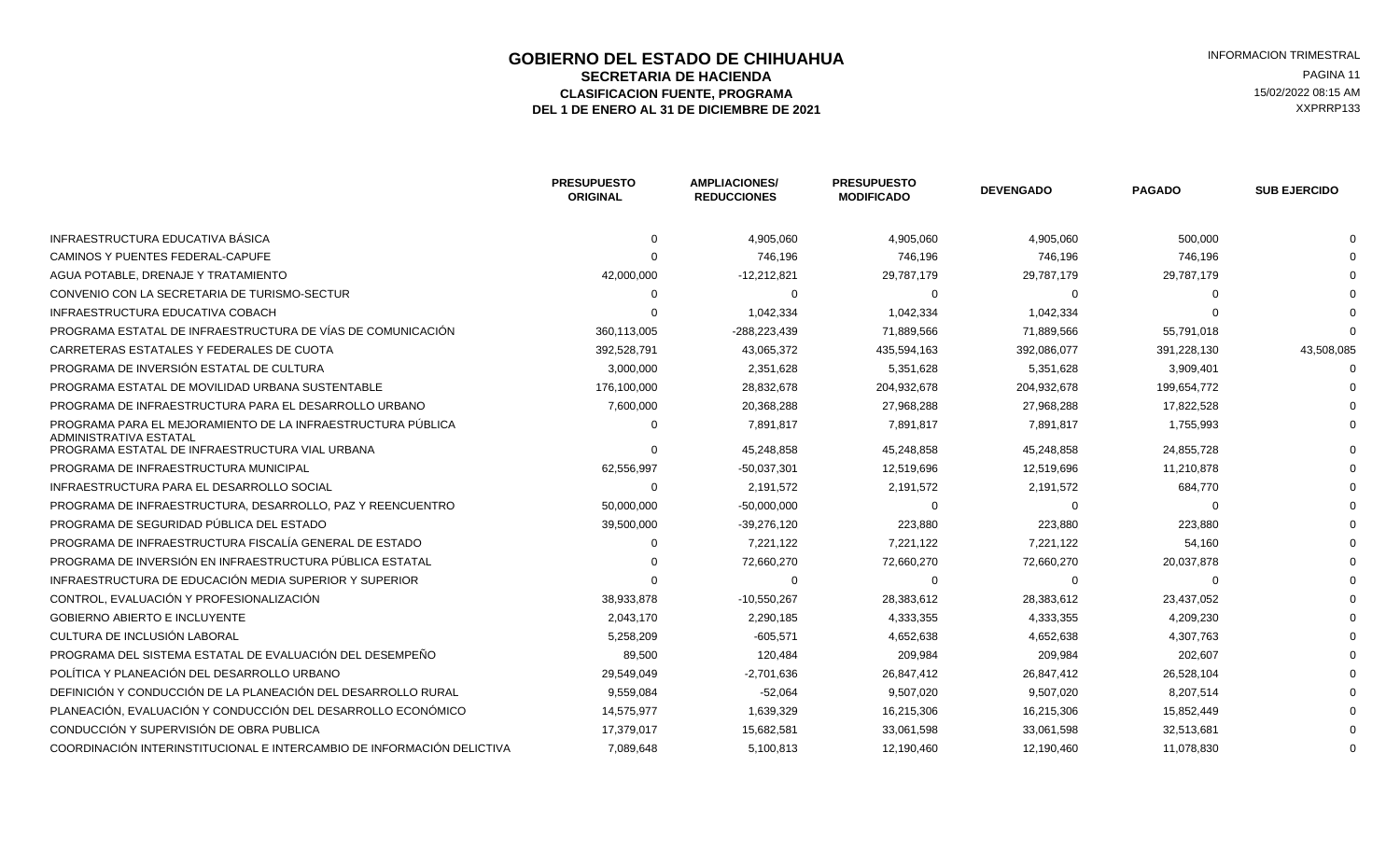### **GOBIERNO DEL ESTADO DE CHIHUAHUA EN ENTRE EN ENGLANDE DE CORTE DE CORTE DE LA ENFORMACION TRIMESTRAL<br>SECRETARIA DE HACIENDA EN ENGLANDA EN ENGLANDE DE LA ENGLANDA EN ENGLANDE DE LA ENGLANDE DE LA ENGLANDE DE LA SECRETARIA DE HACIENDA** PAGINA 12<br>**ASIFICACION FUENTE. PROGRAMA** PAGINA ELECTRICATIVO DE EL ENTRETO DE EL ENTRE EL ENTRE EL ENTRE EL ENTRE EL ENT ELASIFICACION FUENTE, PROGRAMA **15/02/2022 08:15 AM** 15/02/2022 08:15 AM 15/02/2022 08:15 AM 2013<br>L 1 DE ENERO AL 31 DE DICIEMBRE DE 2021 DEL 1 DE ENERO AL 31 DE DICIEMBRE DE 2021

|                                                                                                                   | <b>PRESUPUESTO</b><br><b>ORIGINAL</b> | <b>AMPLIACIONES/</b><br><b>REDUCCIONES</b> | <b>PRESUPUESTO</b><br><b>MODIFICADO</b> | <b>DEVENGADO</b> | <b>PAGADO</b> | <b>SUB EJERCIDO</b> |
|-------------------------------------------------------------------------------------------------------------------|---------------------------------------|--------------------------------------------|-----------------------------------------|------------------|---------------|---------------------|
| ADMINISTRACIÓN Y APLICACIÓN DE FONDOS EN MATERIA DE SEGURIDAD PUBLICA                                             | 3,605,055                             | $-1,076,576$                               | 2,528,479                               | 2,528,479        | 2,385,887     |                     |
| PROGRAMA DE PLANEACIÓN Y PROGRAMACIÓN MUNICIPAL                                                                   | 2,537,273                             | 25,483                                     | 2,562,756                               | 2,562,756        | 2,221,790     |                     |
| PROGRAMA DE DESARROLLO COMUNITARIO MUNICIPAL                                                                      | 4,288,292                             | $-1,543,635$                               | 2,744,657                               | 2,744,657        | 2,541,770     |                     |
| INSTITUCIONALIZACIÓN DE LA PERSPECTIVA DE GENERO EN LA ADMINISTRACIÓN<br><b>PUBLICA</b>                           | 9,703,833                             | $-2,485,645$                               | 7,218,189                               | 7,218,189        | 6,948,881     |                     |
| PLANEACIÓN INSTITUCIONAL                                                                                          | 2,588,111                             | 440,636                                    | 3,028,747                               | 3,028,747        | 2,853,400     |                     |
| <b>GOBIERNO ABIERTO</b>                                                                                           | 156,250                               | 444,713                                    | 600,963                                 | 600,963          | 600,963       |                     |
| CONTROL Y SEGUIMIENTO DE LOS PROGRAMAS FEDERALES                                                                  | 177.277                               | 42,596                                     | 219,873                                 | 219,873          | 217,944       |                     |
| PROGRAMACIÓN DE INVERSIONES                                                                                       | 561,833                               | 459,846                                    | 1,021,679                               | 1,021,679        | 1,004,615     |                     |
| DEFINICIÓN DE POLÍTICAS PUBLICAS                                                                                  | 12,797,174                            | $-1,462,752$                               | 11,334,422                              | 11,334,422       | 9,665,534     |                     |
| PLANEACIÓN, EVALUACIÓN Y DESARROLLO INSTITUCIONAL                                                                 | 110,029,705                           | 177,542,451                                | 287,572,156                             | 287,572,156      | 229,975,287   |                     |
| INSTITUCIONALIZACIÓN DE LA PERSPECTIVA DE JUVENTUDES                                                              | 1,330,941                             | $-400, 135$                                | 930,806                                 | 930,806          | 767,045       |                     |
| APOYO A LA GESTIÓN DEL SECTOR SOCIAL                                                                              | 28,129,358                            | $-3,242,300$                               | 24,887,057                              | 24,887,057       | 21,545,263    |                     |
| MEJORA DE REGULACIONES Y SIMPLIFICACIÓN DE TRAMITES GUBERNAMENTALES                                               | 163,750                               | 42.770                                     | 206,520                                 | 206,520          | 205,378       |                     |
| PROGRAMA PARA LA GESTIÓN CULTURAL                                                                                 | 38,643,925                            | 2,349,386                                  | 40,993,311                              | 40,993,311       | 39,035,486    |                     |
| GESTIÓN, TRANSVERSALIZACION Y SEGUIMIENTO DE PROGRAMAS Y PROYECTOS<br>SOCIALES. DIRIGIDOS A LA POBLACION INDIGENA | 2,924,005                             | 842,719                                    | 3,766,724                               | 3,766,724        | 3,591,804     |                     |
| APOYO INSTITUCIONAL A LA EDUCACIÓN SUPERIOR TECNOLÓGICA                                                           | 2,489,796                             | $-731,298$                                 | 1,758,499                               | 1,758,499        | 1,437,817     |                     |
| GESTIÓN DE ADMINISTRACIÓN DEL COLEGIO DE BACHILLERES DEL ESTADO DE<br><b>CHIHUAHUA</b>                            | 138,865,581                           | $-46,369,115$                              | 92,496,466                              | 92,496,466       | 87,929,319    |                     |
| <b>GESTIÓN INSTITUCIONAL DIF</b>                                                                                  | 56,511,935                            | $-16,431,216$                              | 40,080,719                              | 40,080,719       | 31,416,266    |                     |
| COORDINACIÓN INTERINSTITUCIONAL PARA EL FOMENTO A LA SALUD                                                        | 2,574,917                             | $-1,039,872$                               | 1,535,046                               | 1,535,046        | 1,300,762     |                     |
| APOYO A LA GESTIÓN INSTITUCIONAL DEL SECTOR SALUD                                                                 | 4,459,663                             | $-633,479$                                 | 3,826,184                               | 3,826,184        | 3,359,059     |                     |
| VINCULACIÓN CON DEPENDENCIAS, ORGANISMOS, INSTITUCIONES, MUNICIPIOS,<br>ESTADOS Y CON LA COMUNIDAD                | 776,177                               | $-15,428$                                  | 760,749                                 | 760,749          | 697,240       |                     |
| SISTEMA ESTATAL DE PROTECCIÓN INTEGRAL DE NIÑAS, NIÑOS Y ADOLESCENTES                                             | 1,950,839                             | $-1,257,591$                               | 693,248                                 | 693,248          | 667.566       |                     |
| PROGRAMA DE INTELIGENCIA POLICIAL Y OPERATIVA                                                                     | 174,931,099                           | 47,607,657                                 | 222,538,756                             | 222,538,756      | 210,901,099   |                     |
| PLANEACION Y DESARROLLO INSTITUCIONAL DEL CENTRO DE CONCILIACION                                                  |                                       | 188,352                                    | 188,352                                 | 188,352          | 188,352       |                     |
| PRERROGATIVAS DE LOS PARTIDOS POLÍTICOS                                                                           |                                       | $\Omega$                                   | $\Omega$                                |                  |               |                     |
| ASAMBLEA LEGISLATIVA                                                                                              |                                       | 60,152,096                                 | 60,152,096                              | 60,152,096       | 60,152,096    |                     |
| ORGANIZACIÓN DE PROCESOS DE CONSULTAS PUBLICAS CON PARTICIPACIÓN<br><b>CIUDADANA</b>                              |                                       | 1,745,406                                  | 1,745,406                               | 1,745,406        | 951,221       |                     |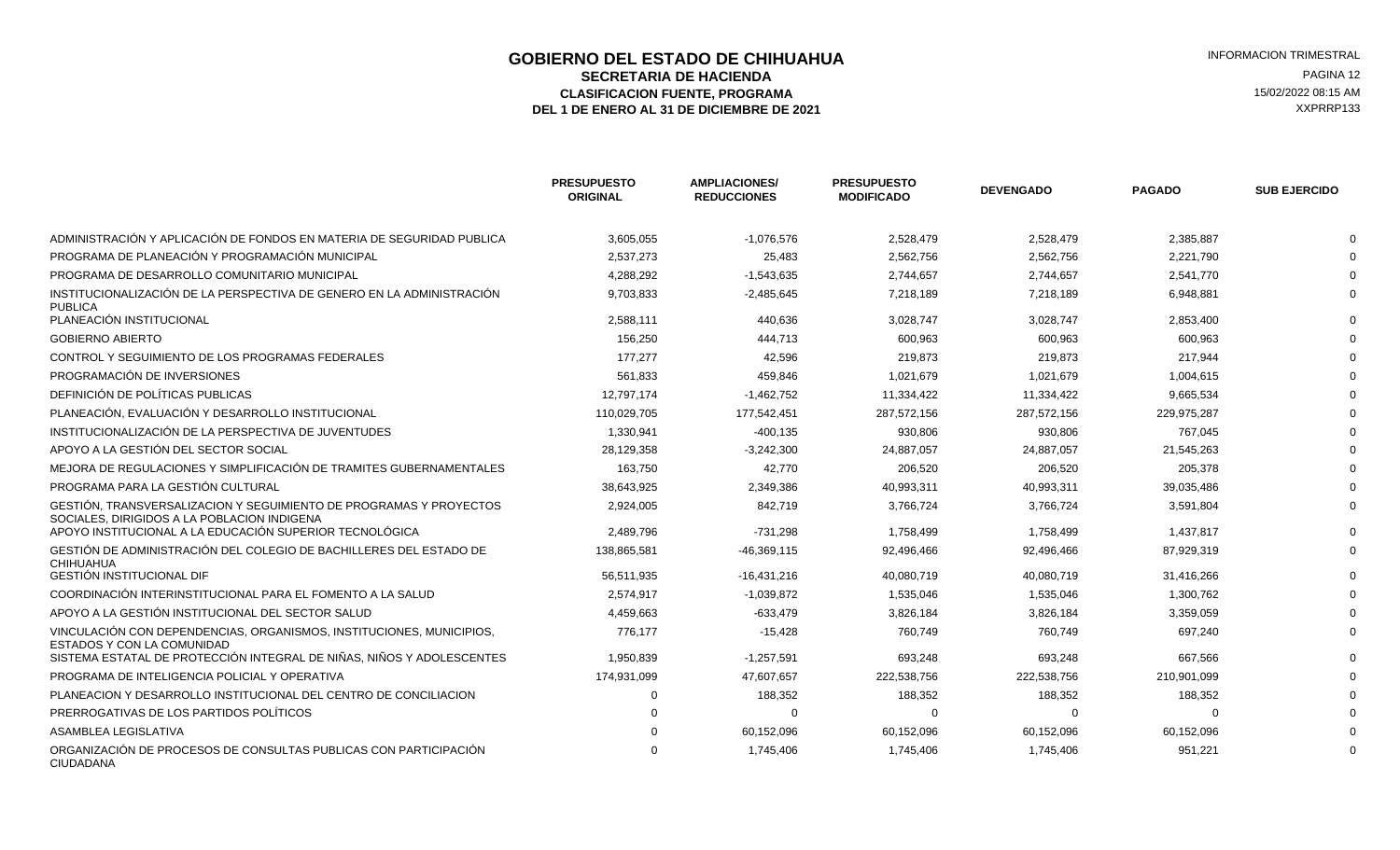### **GOBIERNO DEL ESTADO DE CHIHUAHUA EN ENTRE EN ENGLANDE DE COBIERNO DEL ESTADO DE CHIHUAHUA**<br>SECRETARIA DE HACIENDA **SECRETARIA DE HACIENDA** PAGINA 13<br>**ASIFICACION FUENTE. PROGRAMA** PAGINA ASIFICACION FUENTE. PROGRAMA ELASIFICACION FUENTE, PROGRAMA **15/02/2022 08:15 AM**<br>1 DE ENERO AL 31 DE DICIEMBRE DE 2021 **1999 - 1999 - 1999 - 1999 - 1999 - 1999 - 1999 - 1999 - 1999 - 1999 - 1**<br>1 DE ENERO AL 31 DE DICIEMBRE DE 2021 DEL 1 DE ENERO AL 31 DE DICIEMBRE DE 2021

|                                                                                                                 | <b>PRESUPUESTO</b><br><b>ORIGINAL</b> | <b>AMPLIACIONES/</b><br><b>REDUCCIONES</b> | <b>PRESUPUESTO</b><br><b>MODIFICADO</b> | <b>DEVENGADO</b> | <b>PAGADO</b> | <b>SUB EJERCIDO</b> |
|-----------------------------------------------------------------------------------------------------------------|---------------------------------------|--------------------------------------------|-----------------------------------------|------------------|---------------|---------------------|
| OPERACIÓN DEL FIDEICOMISO DE CARRETERAS FEDERALES Y ESTATALES DE<br><b>CUOTA</b>                                | 3,253,068,195                         | 463,641,221                                | 3,716,709,416                           | 3,716,709,416    | 3,716,709,416 |                     |
| IMPARTICIÓN DE JUSTICIA ADMINISTRATIVA                                                                          | $\Omega$                              | 17.218.870                                 | 17.218.870                              | 17.218.870       | 8,696,798     |                     |
| ADMINISTRACIÓN DE LOS RECURSOS                                                                                  | 305,604,339                           | $-63,917,832$                              | 241,686,506                             | 241,686,506      | 207,737,391   |                     |
| ADMINISTRACIÓN FINANCIERA Y DE DEUDA PUBLICA                                                                    | 102,500                               | $-8,060$                                   | 94,440                                  | 94,440           | 94,075        |                     |
| PRESUPUESTACIÓN Y CONTROL DE RECURSOS PÚBLICOS                                                                  | 2,059,360                             | 1,763,871                                  | 3,823,230                               | 3,823,230        | 3,562,661     |                     |
| FONDO DE REASIGNACIÓN PRESUPUESTARIA DEL GASTO OPERATIVO                                                        | 21,142,258                            | $-21,142,258$                              | $\Omega$                                |                  |               |                     |
| EFICIENCIA GUBERNAMENTAL                                                                                        | 5,311,250                             | $-3,067,150$                               | 2,244,100                               | 2,244,100        | 1,314,197     |                     |
| ADMINISTRACIÓN DEL FIDEICOMISO IRREVOCABLE DE GARANTÍA DE PAGO                                                  | 850,000                               | $-116,919$                                 | 733,081                                 | 733,081          | 733,081       |                     |
| PLANEACIÓN, PROGRAMACIÓN, PRESUPUESTACIÓN Y CONTROL DE RECURSOS EN<br>BASE AL MODELO DE GESTIÓN PARA RESULTADOS | 513,140                               | 3,139,281                                  | 3,652,421                               | 3,652,421        | 3,638,823     |                     |
| FISCALIZACIÓN DE LAS CUENTAS PUBLICAS                                                                           | $\Omega$                              | 12,563,100                                 | 12,563,100                              | 12,563,100       | 12,563,100    |                     |
| CONTROL Y EVALUACIÓN DE LA GESTIÓN PUBLICA                                                                      | 6,743,019                             | 1,774,399                                  | 8,517,418                               | 8,517,418        | 8,270,246     |                     |
| SEGUIMIENTO Y EVALUACIÓN DE POLÍTICAS PÚBLICAS ANTICORRUPCIÓN                                                   | 9,279,819                             | 562,249                                    | 9,842,068                               | 9,842,068        | 9,558,913     |                     |
| FONDO DE DESASTRES NATURALES (FONDEN)                                                                           | 50,000,000                            | $-50,000,000$                              | $\Omega$                                |                  |               |                     |
| PROGRAMA PARA LA ATENCIÓN DE CONTINGENCIAS SOCIALES                                                             | $\Omega$                              | 55,617,240                                 | 55,617,240                              | 55,157,501       | 53,637,826    | 459,739             |
| PRESTACIONES SOCIOECONÓMICAS A JUBILADOS, PENSIONADOS Y<br><b>TRABAJADORES AL SERVICIO DEL ESTADO</b>           | 1,911,665,862                         | -1,859,863,627                             | 51,802,235                              | 51,802,235       | 536,451       |                     |
| SEGURIDAD SOCIAL A LOS TRABAJADORES AL SERVICIO DEL ESTADO                                                      | 11,454,137                            | 56,433,731                                 | 67,887,867                              | 66,046,986       | 66,046,986    | 1,840,882           |
| PARTICIPACIONES E INCENTIVOS FISCALES A MUNICIPIOS                                                              | 863,978,913                           | -0                                         | 863,978,913                             | 863,978,913      | 863,978,913   |                     |
| PROGRAMA DE PAGO DE PASIVOS                                                                                     | 69,765,736                            | 10,670,154                                 | 80,435,890                              | 80,435,890       | 80,435,890    |                     |
| CRÉDITO A LARGO PLAZO POR LA INSTITUCIÓN DE BANOBRAS \$5,000 MDP (.45)                                          |                                       |                                            |                                         |                  |               |                     |
| CRÉDITO A LARGO PLAZO POR LA INSTITUCIÓN DE BANOBRAS \$5.000 MDP (.50)                                          |                                       |                                            |                                         |                  |               |                     |
| CRÉDITO A LARGO PLAZO POR LA INSTITUCIÓN DE BANOBRAS \$4,416.50 MDP (.55)                                       |                                       |                                            |                                         |                  |               |                     |
| CRÉDITO A LARGO PLAZO POR LA INSTITUCIÓN DE BBVA BANCOMER \$3,000MDP (.60)                                      |                                       |                                            |                                         |                  |               |                     |
| CRÉDITO A LARGO PLAZO POR LA INSTITUCIÓN DE BAN BAJIO \$1,500MDP (.60)                                          |                                       |                                            |                                         |                  |               |                     |
| CRÉDITO A LARGO PLAZO POR LA INSTITUCIÓN DE BBVA BANCOMER \$1,852.53MDP<br>(.65)                                |                                       |                                            |                                         |                  |               |                     |
| CRÉDITO A LARGO PLAZO POR LA INSTITUCIÓN DE SANTANDER \$1,350MDP (.60)                                          |                                       |                                            |                                         |                  |               |                     |
| CRÉDITO A LARGO PLAZO POR LA INSTITUCIÓN DE SANTANDER \$1,750MDP (.65)                                          |                                       |                                            |                                         |                  |               |                     |
| CRÉDITO A LARGO PLAZO POR LA INSTITUCIÓN DE SANTANDER \$1.900MDP (.75)                                          |                                       |                                            |                                         |                  |               |                     |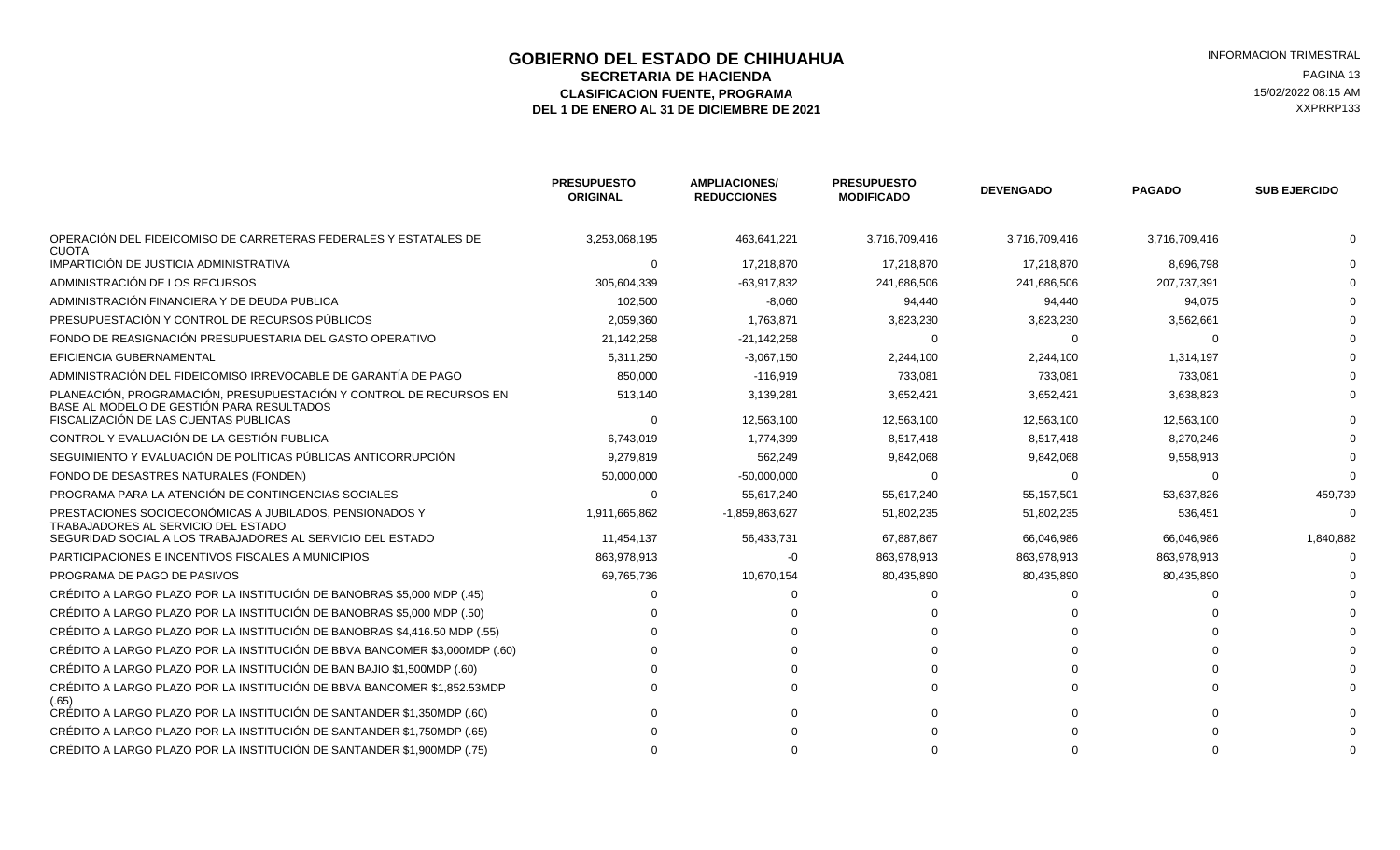#### **GOBIERNO DEL ESTADO DE CHIHUAHUA EN ENTRE EN ENGLANDE DE COBIERNO DEL ESTADO DE CHIHUAHUA**<br>SECRETARIA DE HACIENDA **SECRETARIA DE HACIENDA** PAGINA 14<br> **SECRETARIA DE HACIENDA** PAGINA 14<br> **ASIFICACION FUENTE, PROGRAMA CLASIFICACION FUENTE, PROGRAMA DEL 1 DE ENERO AL 31 DE DICIEMBRE DE 2021** XXPRRP133

|                                                                        | <b>PRESUPUESTO</b><br><b>ORIGINAL</b> | <b>AMPLIACIONES/</b><br><b>REDUCCIONES</b> | <b>PRESUPUESTO</b><br><b>MODIFICADO</b> | <b>DEVENGADO</b> | <b>PAGADO</b> | <b>SUB EJERCIDO</b> |
|------------------------------------------------------------------------|---------------------------------------|--------------------------------------------|-----------------------------------------|------------------|---------------|---------------------|
| CRÉDITO A LARGO PLAZO POR LA INSTITUCIÓN DE HSBC \$500MDP (.77)        |                                       |                                            |                                         |                  |               |                     |
| CRÉDITO A LARGO PLAZO POR LA INSTITUCIÓN DE MULTIVA \$1,740MDP (.88)   |                                       |                                            |                                         |                  |               |                     |
| CRÉDITO A LARGO PLAZO POR LA INSTITUCIÓN DE BANORTE \$3.397MDP         |                                       |                                            |                                         |                  |               |                     |
| CRÉDITO A LARGO PLAZO POR LA INSTITUCIÓN DE BAN BAJIO \$500MDP         |                                       |                                            |                                         |                  |               |                     |
| CRÉDITO A LARGO PLAZO POR LA INSTITUCIÓN DE BAN BAJIO \$250MDP         |                                       |                                            |                                         |                  |               |                     |
| CRÉDITO A LARGO PLAZO POR LA INSTITUCIÓN DE BBVA \$1000MDP             |                                       |                                            |                                         |                  |               |                     |
| CRÉDITO A LARGO PLAZO POR LA INSTITUCIÓN DE BBVA \$830MDP              |                                       |                                            |                                         |                  |               |                     |
| CRÉDITO A CORTO PLAZO POR LA INSTITUCIÓN DE HSBC \$500MDP              |                                       |                                            |                                         |                  |               |                     |
| CRÉDITO A CORTO PLAZO POR LA INSTITUCIÓN DE BANORTE \$600MDP           |                                       | 13,290,644                                 | 13,290,644                              | 13,290,644       | 13,290,644    |                     |
| CRÉDITO A CORTO PLAZO POR LA INSTITUCIÓN DE MULTIVA \$100MDP           |                                       |                                            |                                         |                  |               |                     |
| CRÉDITO A CORTO PLAZO POR LA INSTITUCIÓN DE MULTIVA \$300MDP           |                                       |                                            |                                         |                  |               |                     |
| CRÉDITO A CORTO PLAZO POR LA INSTITUCION DE BANSI \$100MDP             | 80,000,000                            | $-80,000,000$                              |                                         |                  |               |                     |
| CRÉDITO A CORTO PLAZO POR LA INSTITUCIÓN DE BANSI \$200MDP             | 73,179,634                            | -73,179,634                                |                                         |                  |               |                     |
| CRÉDITO A CORTO PLAZO POR LA INSTITUCIÓN DE MULTIVA \$300MDP           | 1,797,000,000                         | $-1,797,000,000$                           |                                         |                  |               |                     |
| CRÉDITO A CORTO PLAZO POR LA INSTITUCIÓN DE BANSI \$200MDP SEPTIEMBRE  |                                       |                                            |                                         |                  |               |                     |
| CRÉDITO A CORTO PLAZO POR LA INSTITUCIÓN DE SANTANDER \$150MDP         |                                       |                                            |                                         |                  |               |                     |
| CRÉDITO A CORTO PLAZO POR LA INSTITUCIÓN DE SANTANDER \$100MDP         |                                       |                                            |                                         |                  |               |                     |
| CRÉDITO A CORTO PLAZO POR LA INSTITUCIÓN DE BANSI \$300MDP OCTUBRE     |                                       |                                            |                                         |                  |               |                     |
| CRÉDITO A CORTO PLAZO POR LA INSTITUCIÓN DE BANSI \$300MDP NOVIEMBRE   |                                       |                                            |                                         |                  |               |                     |
| DERIVADOS FINANCIEROS                                                  |                                       | 15,104,485                                 | 15,104,485                              | 15,104,485       | 15,104,485    |                     |
| CRÉDITO A CORTO PLAZO POR LA INSTITUCIÓN DE BANSI \$100MDP DICIEMBRE   |                                       |                                            |                                         |                  |               |                     |
| CRÉDITO A CORTO PLAZO POR LA INSTITUCIÓN DE BANORTE \$500MDP DICIEMBRE |                                       |                                            |                                         |                  |               |                     |
| CRÉDITO A CORTO PLAZO POR LA INSTITUCIÓN DE BANORTE \$800MDP           |                                       |                                            |                                         |                  |               |                     |
| CRÉDITO A CORTO PLAZO POR LA INSTITUCIÓN DE BANORTE \$750MDP           |                                       |                                            |                                         |                  |               |                     |
| CRÉDITO A CORTO PLAZO POR LA INSTITUCIÓN DE BBVA \$250MDP              |                                       |                                            |                                         |                  |               |                     |
| CRÉDITO A CORTO PLAZO POR LA INSTITUCIÓN AZTECA \$100MDP               |                                       | 812,000                                    | 812,000                                 | 812,000          | 812,000       |                     |
| CRÉDITO A CORTO PLAZO POR LA INSTITUCIÓN BANSI \$20MDP                 |                                       | 116,000                                    | 116,000                                 | 116,000          | 116,000       |                     |
| PROGRAMA DE ADEUDOS DE EJERCICIOS FISCALES ANTERIORES                  | 500,000,000                           | 3,700,422,375                              | 4,200,422,375                           | 4,200,422,375    | 4,200,422,375 |                     |
| FINANCIAMIENTO INTERNO                                                 |                                       | 4,149,978,740                              | 4.149.978.740                           | 4,149,834,373    | 4,149,834,373 | 144.366             |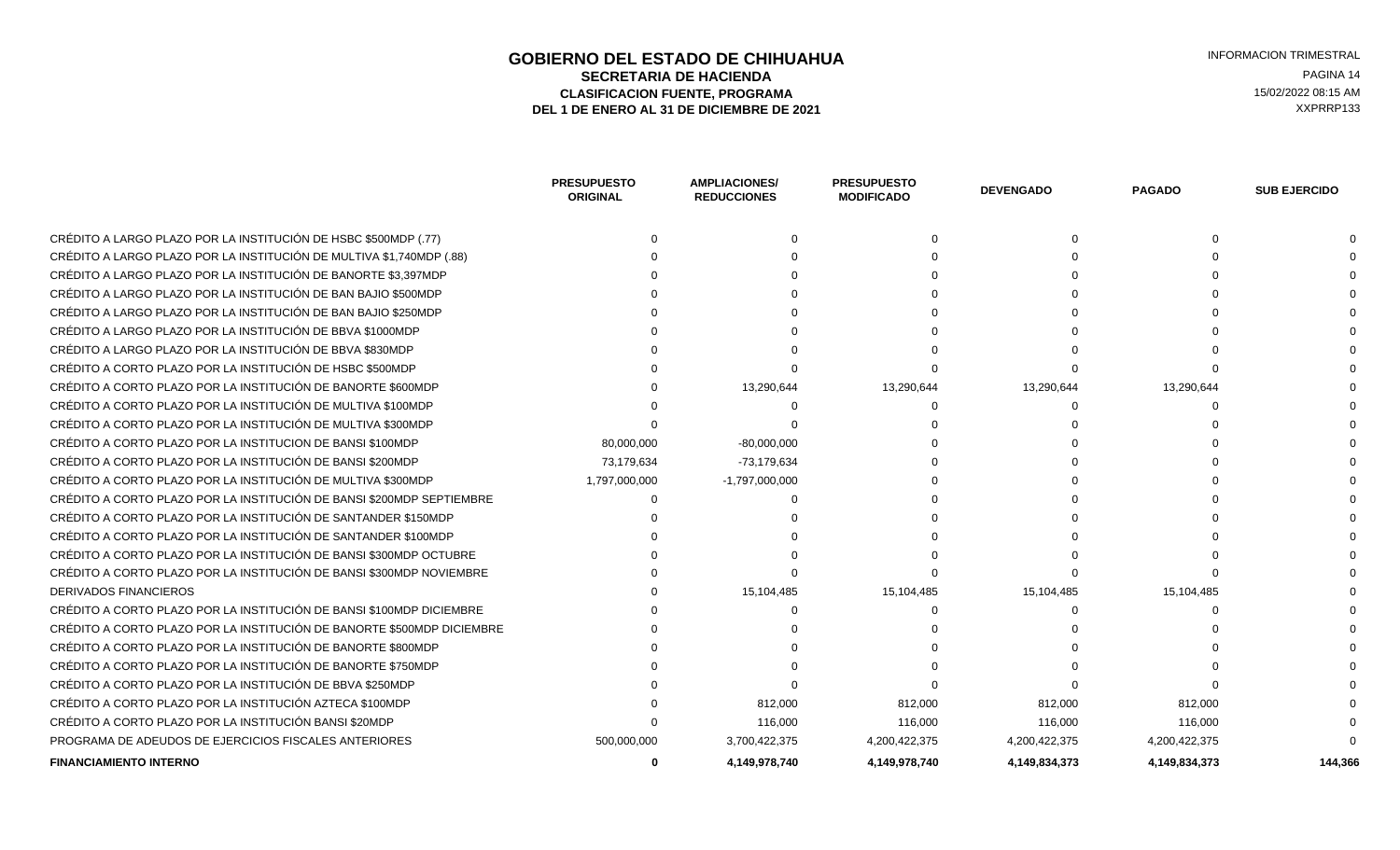### **GOBIERNO DEL ESTADO DE CHIHUAHUA EN ENTRE EN ENGLANDE DE CORTE DE CORTE DE LA ENFORMACION TRIMESTRAL<br>SECRETARIA DE HACIENDA EN ENGLANDE EN ENGLANDE DE LA ENGLANDE EN ENGLANDE DE LA ENGLANDE EN ENGLANDE EN ENGLAND SECRETARIA DE HACIENDA** PAGINA 15<br> **SECRETARIA DE HACIENDA** PAGINA 15<br> **ASIFICACION FUENTE, PROGRAMA** ELASIFICACION FUENTE, PROGRAMA **15/02/2022 08:15 AM**<br>1 DE ENERO AL 31 DE DICIEMBRE DE 2021 **1999 - 1999 - 1999 - 1999 - 1999 - 1999 - 1999 - 1999 - 1999 - 1999 - 1**<br>1 DE ENERO AL 31 DE DICIEMBRE DE 2021 DEL 1 DE ENERO AL 31 DE DICIEMBRE DE 2021

|                                                                                                                  | <b>PRESUPUESTO</b><br><b>ORIGINAL</b> | <b>AMPLIACIONES/</b><br><b>REDUCCIONES</b> | <b>PRESUPUESTO</b><br><b>MODIFICADO</b> | <b>DEVENGADO</b> | <b>PAGADO</b> | <b>SUB EJERCIDO</b> |
|------------------------------------------------------------------------------------------------------------------|---------------------------------------|--------------------------------------------|-----------------------------------------|------------------|---------------|---------------------|
| PROGRAMA ESTATAL DE BECAS Y APOYOS EDUCATIVOS                                                                    |                                       | 333,718                                    | 333,718                                 | 333,718          | 333,718       |                     |
| ALIMENTACIÓN Y DESARROLLO AUTOSUSTENTABLE DE LAS FAMILIAS                                                        |                                       | 2,931,301                                  | 2,931,301                               | 2,931,301        | 2,931,301     |                     |
| PROGRAMA DE APOYOS A LA CULTURA                                                                                  |                                       | 104,600                                    | 104,600                                 | 104,600          | 104,600       |                     |
| PROGRAMA DE ATENCIÓN A SINIESTROS AGRICOLAS EN EL SECTOR RURAL                                                   |                                       | 252,681                                    | 252,681                                 | 252,681          | 252,681       |                     |
| PROGRAMA PARA EL DESARROLLO FORESTAL SUSTENTABLE                                                                 |                                       | 1,287,139                                  | 1,287,139                               | 1,287,139        | 1,287,139     |                     |
| PROGRAMA DE USO SUSTENTABLE DEL AGUA                                                                             |                                       | 144,161                                    | 144,161                                 | 144,161          | 144,161       |                     |
| PROGRAMA IMPULSANDO JUVENTUDES                                                                                   |                                       | 115,559                                    | 115,559                                 | 115,559          | 115,559       |                     |
| ATENCIÓN A SUJETOS PRIORITARIOS POR CICLO DE VIDA: NIÑAS, NIÑOS,<br>ADOLESCENTES Y JÓVENES                       |                                       | 1,278,014                                  | 1,278,014                               | 1,278,014        | 1,278,014     |                     |
| ATENCIÓN A SUJETOS PRIORITARIOS POR SITUACIÓN DE VULNERABILIDAD:<br>PERSONAS MAYORES Y PERSONAS CON DISCAPACIDAD | $\Omega$                              | 866.384                                    | 866.384                                 | 866.384          | 866,384       |                     |
| UNIDOS CON VALOR POR JUÁREZ                                                                                      |                                       | 1,429,435                                  | 1,429,435                               | 1,429,435        | 1,429,435     |                     |
| APOYO ALIMENTICIO PARA ESTUDIANTES DE NIVEL BÁSICO Y MEDIA SUPERIOR                                              |                                       | 682,897                                    | 682,897                                 | 682,897          | 682,897       |                     |
| APOYOS AL DEPORTE                                                                                                |                                       | 1,151,394                                  | 1,151,394                               | 1,151,394        | 1,151,394     |                     |
| APOYOS DE VINCULACIÓN DEPORTIVA                                                                                  |                                       | 568,353                                    | 568,353                                 | 568,353          | 568,353       |                     |
| FORTALECIMIENTO A ORGANIZACIONES DE LA SOCIEDAD CIVIL                                                            |                                       |                                            | O                                       | $\Omega$         |               |                     |
| FOMENTO A LA PRODUCCIÓN FAMILIAR INDÍGENA EN LA REGIÓN SERRANA                                                   |                                       | 1,147,687                                  | 1,147,687                               | 1,147,687        | 1,147,687     |                     |
| ATENCIÓN A LA POBLACIÓN INDÍGENA DEL ESTADO DE CHIHUAHUA                                                         |                                       | 1,082,703                                  | 1,082,703                               | 1,079,922        | 1,079,922     | 2,781               |
| AYUDAS A ESTUDIANTES DE NIVEL SUPERIOR                                                                           |                                       | 5,487                                      | 5,487                                   | 5,487            | 5,487         |                     |
| FORTALECIMIENTO Y DESARROLLO INDUSTRIAL                                                                          |                                       | 749,871                                    | 749,871                                 | 749,871          | 749,871       |                     |
| FORTALECIMIENTO FAMILIAR Y ATENCIÓN A LA CIUDADANÍA                                                              |                                       | 1,360,031                                  | 1,360,031                               | 1,360,031        | 1,360,031     |                     |
| REHABILITACIÓN INTEGRAL FÍSICA Y APOYOS FUNCIONALES                                                              |                                       | 4,913,589                                  | 4,913,589                               | 4,913,589        | 4,913,589     |                     |
| FOMENTO A LA ECONOMÍA SOCIAL                                                                                     |                                       | 761,924                                    | 761,924                                 | 761,924          | 761,924       |                     |
| GESTIÓN SOCIAL Y ATENCIÓN A LA CIUDADANÍA                                                                        |                                       | 1,150,762                                  | 1,150,762                               | 1,150,762        | 1,150,762     |                     |
| APOYO INTEGRAL A MIGRANTES                                                                                       |                                       | 248,121                                    | 248,121                                 | 248,121          | 248,121       |                     |
| APOYOS A PERSONAS CON DISCAPACIDAD                                                                               |                                       | 391,118                                    | 391,118                                 | 391,118          | 391,118       |                     |
| APOYO A FAMILIARES DE VÍCTIMAS DE FEMINICIDIO                                                                    |                                       | 429,200                                    | 429,200                                 | 429,200          | 429,200       |                     |
| ESTIMULOS EDUCATIVOS PARA LA FORMACIÓN UNIVERSITARIA                                                             |                                       | 389,152                                    | 389,152                                 | 389,152          | 389,152       |                     |
| APOYO PARA EL FOMENTO AL COMERCIO Y DESARROLLO EMPRESARIAL                                                       |                                       | 901,821                                    | 901,821                                 | 901,821          | 901,821       |                     |
| DESARROLLO DEL PODER JUDICIAL                                                                                    |                                       | 677,396,993                                | 677,396,993                             | 677,396,993      | 677,396,993   |                     |
|                                                                                                                  |                                       |                                            |                                         |                  |               |                     |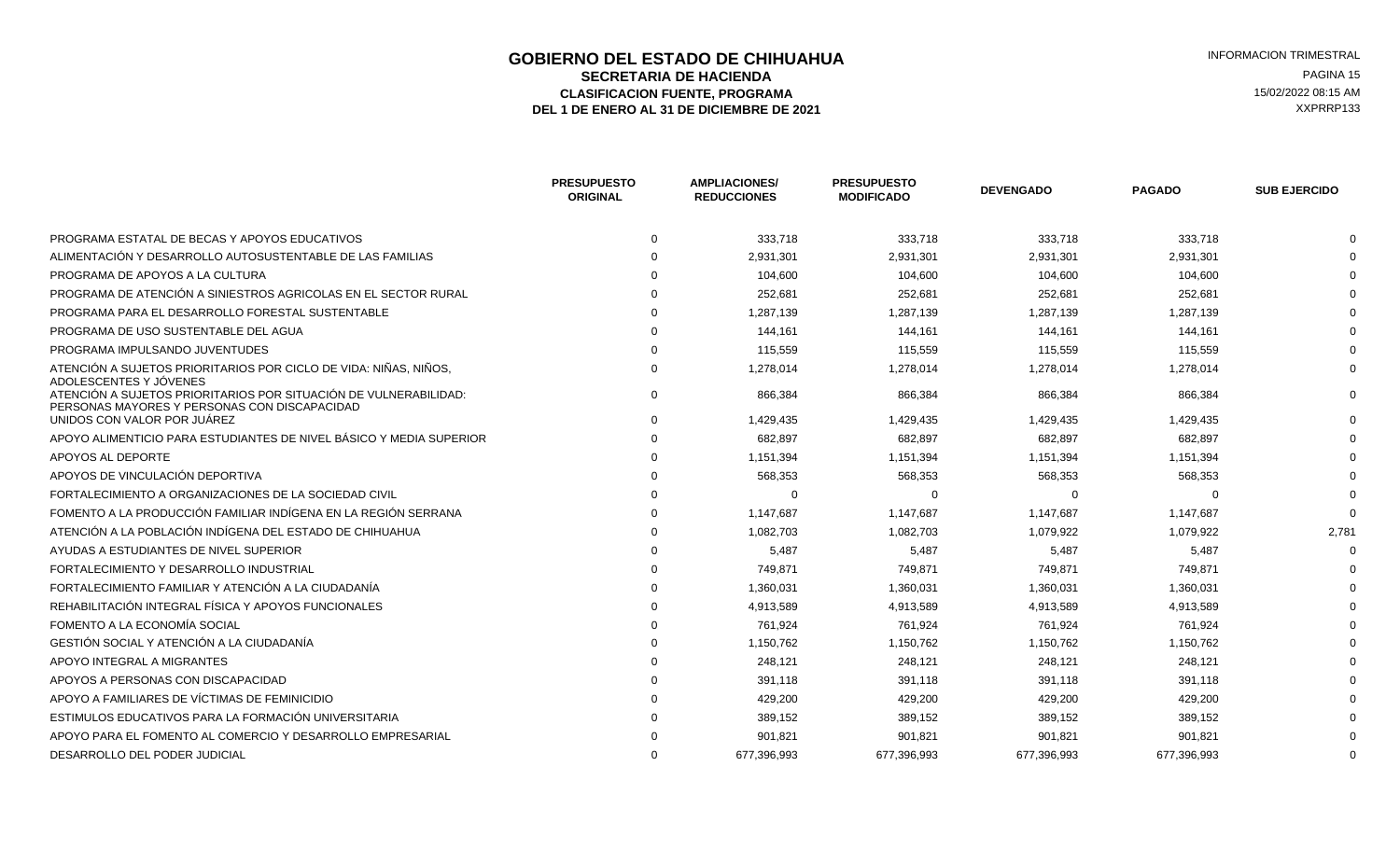# **GOBIERNO DEL ESTADO DE CHIHUAHUA INFORMACION TRIMESTRAL**<br>SECRETARIA DE HACIENDA **SECRETARIA DE HACIENDA** PAGINA 16<br> **SECRETARIA DE HACIENDA** PAGINA 16 ELASIFICACION FUENTE, PROGRAMA **15/02/2022 08:15 AM**<br>1 DE ENERO AL 31 DE DICIEMBRE DE 2021 **1999 - 1999 - 1999 - 1999 - 1999 - 1999 - 1999 - 1999 - 1999 - 1999 - 1**<br>1 DE ENERO AL 31 DE DICIEMBRE DE 2021 DEL 1 DE ENERO AL 31 DE DICIEMBRE DE 2021

|                                                                                                    | <b>PRESUPUESTO</b><br><b>ORIGINAL</b> | <b>AMPLIACIONES/</b><br><b>REDUCCIONES</b> | <b>PRESUPUESTO</b><br><b>MODIFICADO</b> | <b>DEVENGADO</b> | <b>PAGADO</b> | <b>SUB EJERCIDO</b> |
|----------------------------------------------------------------------------------------------------|---------------------------------------|--------------------------------------------|-----------------------------------------|------------------|---------------|---------------------|
| CONTROVERSIAS ELECTORALES                                                                          | 0                                     | 15,612,118                                 | 15,612,118                              | 15,612,118       | 15,612,118    |                     |
| CENTRO ESTATAL DE PREVENCIÓN                                                                       |                                       | 3,780,100                                  | 3,780,100                               | 3,780,100        | 3,780,100     |                     |
| REHABILITACIÓN Y REINSERCIÓN SOCIAL                                                                |                                       | 107,042,686                                | 107,042,686                             | 107,039,174      | 107,039,174   | 3,511               |
| PROTECCIÓN CIVIL                                                                                   |                                       | 2,766,491                                  | 2,766,491                               | 2,766,491        | 2,766,491     |                     |
| INVESTIGACIÓN Y PERSECUCIÓN DEL DELITO                                                             |                                       | 275,451,659                                | 275,451,659                             | 275,411,902      | 275,411,902   | 39,757              |
| <b>GARANTÍA DE LOS DERECHOS HUMANOS</b>                                                            |                                       | 17,564,138                                 | 17,564,138                              | 17,564,138       | 17,564,138    |                     |
| INFORMACIÓN Y ANÁLISIS POLÍTICO                                                                    |                                       | 304,333                                    | 304,333                                 | 304,333          | 304,333       |                     |
| GARANTÍA DE LOS DERECHOS DE ACCESO A LA INFORMACIÓN PUBLICA Y DE<br>PROTECCIÓN DE DATOS PERSONALES |                                       | 3,437,576                                  | 3,437,576                               | 3,437,576        | 3,437,576     |                     |
| <b>JUSTICIA LABORAL</b>                                                                            |                                       | 18,585,099                                 | 18,585,099                              | 18,585,099       | 18,585,099    |                     |
| SERVICIO ESTATAL DEL EMPLEO                                                                        |                                       | 1,755,251                                  | 1,755,251                               | 1,755,251        | 1,755,251     |                     |
| REGISTRO Y CONTROL ESTADÍSTICO DE LA POBLACIÓN                                                     |                                       | 1,223,440                                  | 1,223,440                               | 1,223,440        | 1,223,440     |                     |
| SERVICIOS DE EMISIÓN DE PASAPORTES                                                                 |                                       | 2,534,224                                  | 2,534,224                               | 2,534,224        | 2,534,224     |                     |
| <b>INGRESO RECAUDATORIO</b>                                                                        |                                       | 55,369,718                                 | 55,369,718                              | 55,367,117       | 55,367,117    | 2,601               |
| ATENCIÓN MEDICA ICHISAL                                                                            |                                       | 220,119,245                                | 220,119,245                             | 220,119,245      | 220,119,245   |                     |
| FORTALECIMIENTO COMUNITARIO Y COHESIÓN SOCIAL                                                      |                                       | 1,196,142                                  | 1,196,142                               | 1,196,142        | 1,196,142     |                     |
| ATENCIÓN A LA JUVENTUD                                                                             |                                       | 2,132,956                                  | 2,132,956                               | 2,132,956        | 2,132,956     |                     |
| PREVENCIÓN Y REHABILITACIÓN DE ADICCIONES                                                          |                                       | 894,204                                    | 894,204                                 | 894,204          | 894,204       |                     |
| PREVENCIÓN Y ATENCIÓN DE MUJERES EN SITUACIÓN DE VIOLENCIA                                         |                                       | 5,595,523                                  | 5,595,523                               | 5,595,523        | 5,595,523     |                     |
| ACTUALIZACIÓN Y MODERNIZACIÓN CATASTRAL                                                            |                                       | 602,011                                    | 602,011                                 | 602,011          | 602,011       |                     |
| REGULARIZACIÓN DE LOS ASENTAMIENTOS HUMANOS                                                        |                                       | 3,452,547                                  | 3,452,547                               | 3,452,547        | 3,452,547     |                     |
| SERVICIOS DE TRANSPORTE                                                                            |                                       | 6,226,026                                  | 6,226,026                               | 6,226,026        | 6,226,026     |                     |
| CALIDAD EN LOS SERVICIOS DE LA EDUCACIÓN BÁSICA                                                    |                                       | 3,520,409                                  | 3,520,409                               | 3,516,257        | 3,516,257     | 4,152               |
| COBERTURA EN EDUCACIÓN BÁSICA                                                                      |                                       | 683,637,283                                | 683,637,283                             | 683,637,283      | 683,637,283   |                     |
| INCLUSIÓN SOCIAL EN EL SISTEMA EDUCATIVO                                                           |                                       | 2,973,208                                  | 2,973,208                               | 2,973,208        | 2,973,208     |                     |
| APOYO INSTITUCIONAL PARA LA EDUCACIÓN EN BACHILLERATO                                              |                                       | 3,768,415                                  | 3,768,415                               | 3,768,415        | 3,768,415     |                     |
| APOYO INSTITUCIONAL PARA LA EDUCACIÓN EN BACHILLERATO TECNOLÓGICO                                  |                                       | 22,923,089                                 | 22,923,089                              | 22,923,089       | 22,923,089    |                     |
| INFRAESTRUCTURA EDUCATIVA                                                                          |                                       | 8,874,963                                  | 8,874,963                               | 8,874,963        | 8,874,963     |                     |
| VINCULACIÓN Y SERVICIOS EDUCATIVOS                                                                 |                                       | 17.111.089                                 | 17.111.089                              | 17,109,891       | 17,109,891    | 1,198               |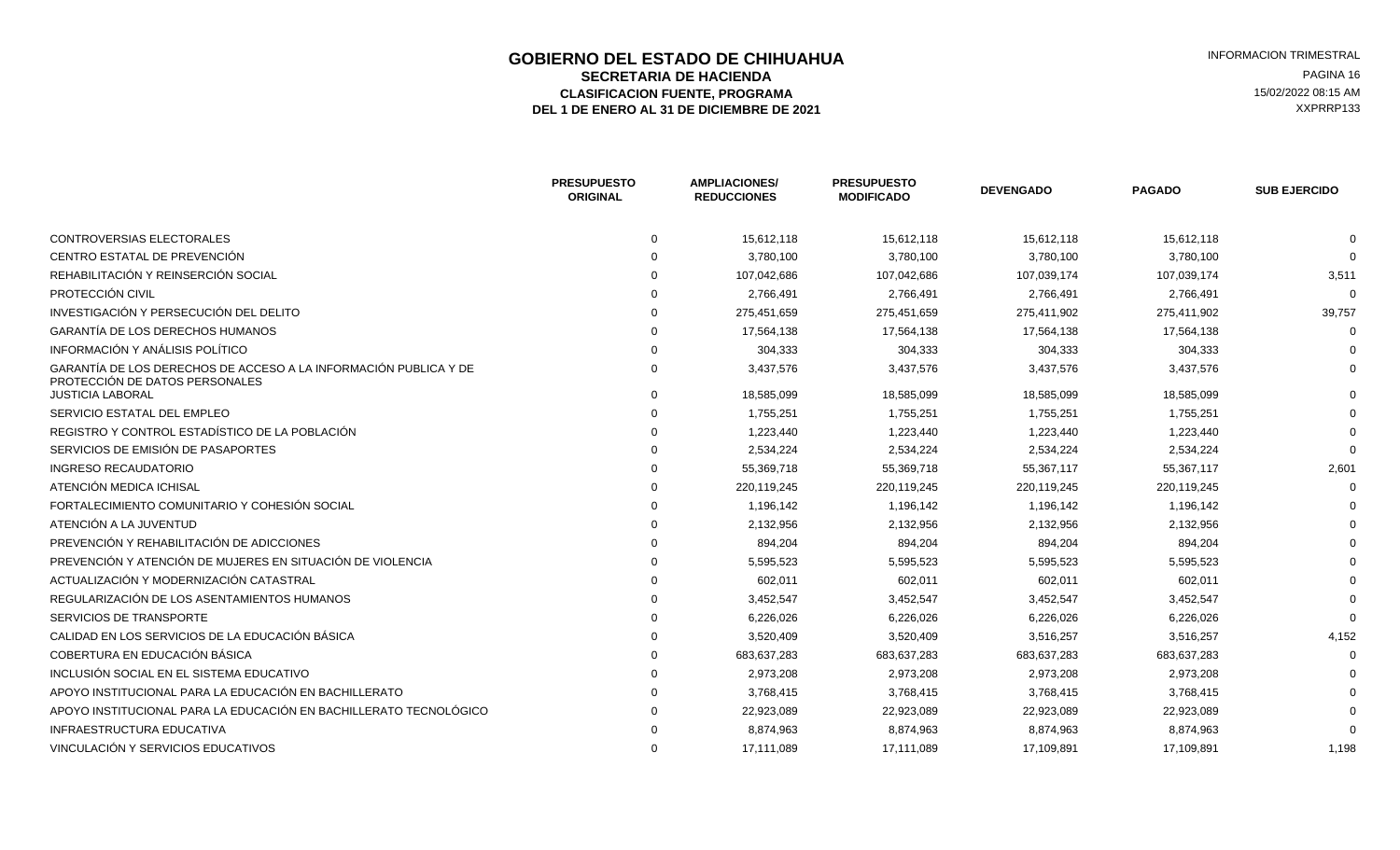### **GOBIERNO DEL ESTADO DE CHIHUAHUA EN ENTRE EN ENGLANDE DE CORTE DE CORTE DE LA CIENNA EN ENGLANDE DE LA CIENNA<br>SECRETARIA DE HACIENDA EN ENGLANDE EN ENGLANDE DE LA CIENNA ENGLANDE DE LA CIENNA ENGLANDE DE LA CIENNA ENGLAN<br> SECRETARIA DE HACIENDA** PAGINA 17<br>**ASIFICACION FUENTE. PROGRAMA** PAGINA ASIFICACION EURO EN OGRAMA ELASIFICACION FUENTE, PROGRAMA **15/02/2022 08:15 AM**<br>1 DE ENERO AL 31 DE DICIEMBRE DE 2021 **1999 - 1999 - 1999 - 1999 - 1999 - 1999 - 1999 - 1999 - 1999 - 1999 - 1**<br>1 DE ENERO AL 31 DE DICIEMBRE DE 2021 DEL 1 DE ENERO AL 31 DE DICIEMBRE DE 2021

|                                                         | <b>PRESUPUESTO</b><br><b>ORIGINAL</b> | <b>AMPLIACIONES/</b><br><b>REDUCCIONES</b> | <b>PRESUPUESTO</b><br><b>MODIFICADO</b> | <b>DEVENGADO</b> | <b>PAGADO</b> | <b>SUB EJERCIDO</b> |
|---------------------------------------------------------|---------------------------------------|--------------------------------------------|-----------------------------------------|------------------|---------------|---------------------|
| EDUCACIÓN BÁSICA PARA ADULTOS                           | $\Omega$                              | 798,593                                    | 798,593                                 | 798,593          | 798,593       |                     |
| COBERTURA EN EDUCACIÓN MEDIA SUPERIOR                   |                                       | 45,098,676                                 | 45,098,676                              | 45,098,676       | 45,098,676    |                     |
| COBERTURA EN EDUCACIÓN EN BACHILLERATO                  |                                       | 2,788,164                                  | 2,788,164                               | 2,788,164        | 2,788,164     |                     |
| COBERTURA EN EDUCACIÓN ABIERTA EN BACHILLERATO          |                                       | 838,875                                    | 838,875                                 | 838,875          | 838,875       |                     |
| COBERTURA EN EDUCACIÓN EN BACHILLERATO TECNOLÓGICO      |                                       | 23,712,151                                 | 23,712,151                              | 23,712,151       | 23,712,151    |                     |
| CALIDAD EN LOS SERVICIOS DE EDUCACIÓN MEDIA SUPERIOR    |                                       | 268,376                                    | 268,376                                 | 268,376          | 268,376       |                     |
| DOCENCIA EN EDUCACIÓN EN BACHILLERATO                   |                                       | 50,170,753                                 | 50,170,753                              | 50,170,753       | 50,170,753    |                     |
| DOCENCIA EN EDUCACIÓN EN BACHILLERATO TECNOLÓGICO       |                                       | $\Omega$                                   | $\Omega$                                | - 0              |               |                     |
| SOCIALIZACIÓN DE LA CIENCIA                             |                                       | 427,398                                    | 427,398                                 | 427,398          | 427,398       |                     |
| CIENCIA. TECNOLOGÍA E INNOVACIÓN                        |                                       | 632,767                                    | 632,767                                 | 632,767          | 632,767       |                     |
| VINCULACIÓN CIENTÍFICA Y TECNOLÓGICA                    |                                       | 77,625                                     | 77,625                                  | 77.625           | 77.625        |                     |
| INVESTIGACIÓN Y POSGRADO                                |                                       | 970,867                                    | 970,867                                 | 970.867          | 970,867       |                     |
| COBERTURA EN EDUCACIÓN SUPERIOR TECNOLÓGICA             |                                       | 12,551,979                                 | 12,551,979                              | 12,551,979       | 12,551,979    |                     |
| COBERTURA EN EDUCACIÓN SUPERIOR LICENCIATURA            |                                       | 5,121,797                                  | 5,121,797                               | 5,121,797        | 5,121,797     |                     |
| CALIDAD DE LOS SERVICIOS EN LA EDUCACIÓN SUPERIOR       |                                       | 15,435,447                                 | 15,435,447                              | 15,435,447       | 15,435,447    |                     |
| DOCENCIA EN EDUCACIÓN SUPERIOR TECNOLÓGICA              |                                       | 286,503                                    | 286,503                                 | 286,503          | 286,503       |                     |
| DOCENCIA EN EDUCACIÓN SUPERIOR LICENCIATURA             |                                       | 963,405                                    | 963,405                                 | 963,405          | 963,405       |                     |
| DOCENCIA EN EDUCACIÓN SUPERIOR POSGRADO                 |                                       | 107,043                                    | 107,043                                 | 107,043          | 107,043       |                     |
| <b>ASUNTOS RELIGIOSOS</b>                               |                                       | 100,722                                    | 100,722                                 | 100,722          | 100,722       |                     |
| SERVICIOS REGISTRALES DE LA PROPIEDAD Y EL NOTARIADO    |                                       | 12,008,544                                 | 12,008,544                              | 12,008,544       | 12,008,544    |                     |
| SERVICIOS REGISTRALES CIVILES                           |                                       | 9,033,324                                  | 9,033,324                               | 9,033,324        | 9,033,324     |                     |
| APOYO A MUNICIPIOS EN OBRA PUBLICA Y TELECOMUNICACIONES |                                       | 2,692,449                                  | 2,692,449                               | 2,692,449        | 2,692,449     |                     |
| FUERZAS DE SEGURIDAD PÚBLICA DEL ESTADO                 |                                       | 115,361,368                                | 115,361,368                             | 115,318,897      | 115,318,897   | 42,471              |
| COMISIÓN EJECUTIVA DE ATENCIÓN A VÍCTIMAS DEL ESTADO    |                                       | 10,271,671                                 | 10,271,671                              | 10,271,671       | 10,271,671    |                     |
| ATENCIÓN A MUJERES VICTIMAS DEL DELITO                  |                                       | 291,210                                    | 291,210                                 | 291,210          | 291,210       |                     |
| MOVILIDAD URBANA SUSTENTABLE                            |                                       | 72,839                                     | 72,839                                  | 72,839           | 72,839        |                     |
| MECANIZACIÓN DEL CAMPO                                  |                                       | 4,684,452                                  | 4,684,452                               | 4,684,452        | 4,684,452     |                     |
| ASISTENCIA PRIVADA                                      |                                       | 545,425                                    | 545,425                                 | 545,425          | 545,425       |                     |
| <b>VIVIENDA DIGNA</b>                                   |                                       | 9,778,640                                  | 9,778,640                               | 9,778,640        | 9,778,640     |                     |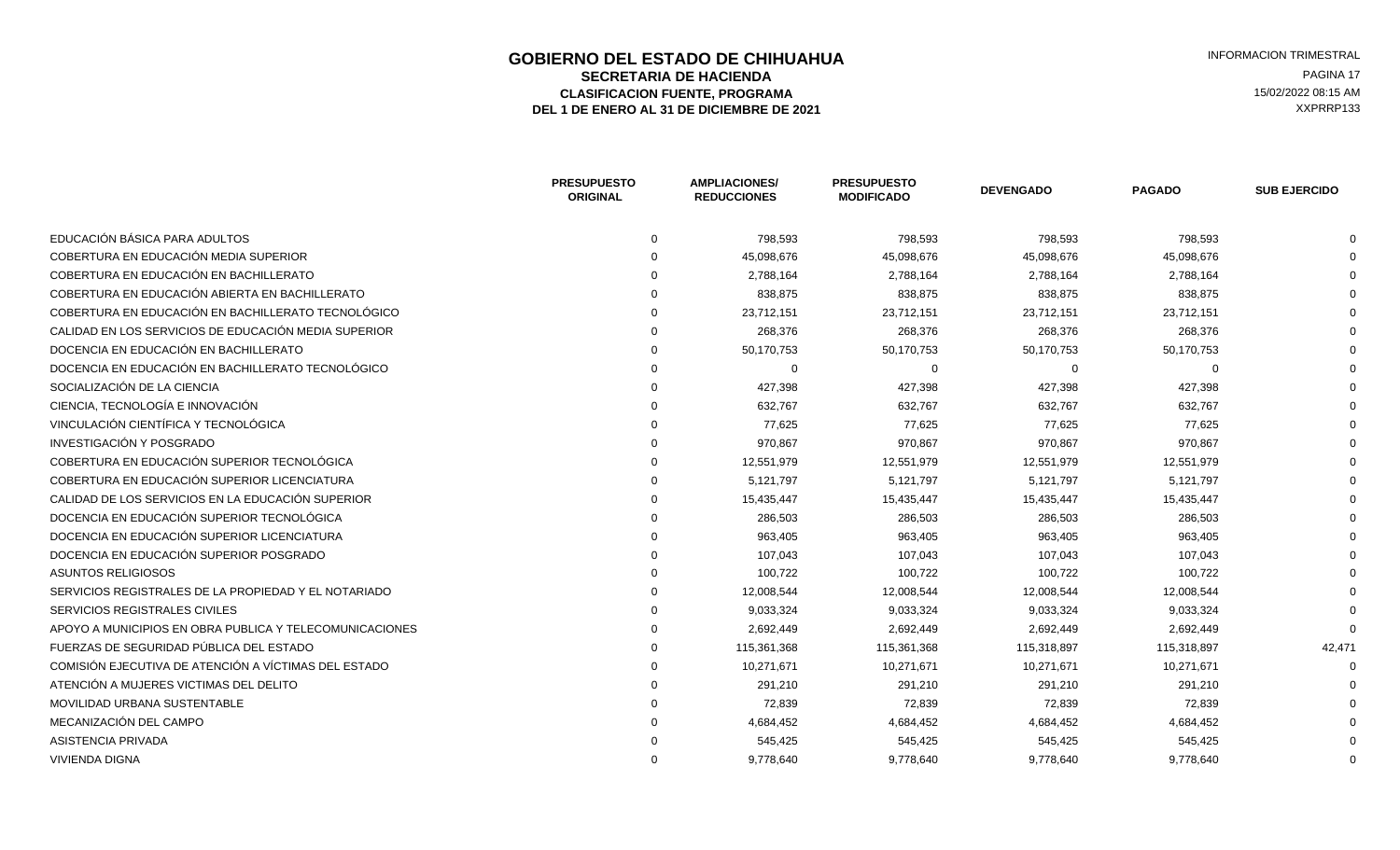### **GOBIERNO DEL ESTADO DE CHIHUAHUA EN ENTRE EN ENGLANDE DE CORTE DE CORTE DE LA CIENNA EN ENGLANDE DE LA CIENNA<br>SECRETARIA DE HACIENDA EN ENGLANDE DE CORTE DE LA CIENNA EN ENGLANDE DE LA CIENNA ENGLANDE DE LA CIENNA ENGLAN<br> SECRETARIA DE HACIENDA** PAGINA 18<br>**ASIFICACION FUENTE. PROGRAMA** PAGINA ASIFICACION FUENTE. PROGRAMA ELASIFICACION FUENTE, PROGRAMA **15/02/2022 08:15 AM**<br>1 DE ENERO AL 31 DE DICIEMBRE DE 2021 **1999 - 1999 - 1999 - 1999 - 1999 - 1999 - 1999 - 1999 - 1999 - 1999 - 1**<br>1 DE ENERO AL 31 DE DICIEMBRE DE 2021 DEL 1 DE ENERO AL 31 DE DICIEMBRE DE 2021

|                                                                                                | <b>PRESUPUESTO</b><br><b>ORIGINAL</b> | <b>AMPLIACIONES/</b><br><b>REDUCCIONES</b> | <b>PRESUPUESTO</b><br><b>MODIFICADO</b> | <b>DEVENGADO</b> | <b>PAGADO</b> | <b>SUB EJERCIDO</b> |
|------------------------------------------------------------------------------------------------|---------------------------------------|--------------------------------------------|-----------------------------------------|------------------|---------------|---------------------|
| ATENCIÓN INTEGRAL PARA LA PROTECCIÓN Y RESTITUCIÓN DE DERECHOS                                 | $\Omega$                              | 17,517,993                                 | 17,517,993                              | 17,517,993       | 17,517,993    |                     |
| ESPARCIMIENTO PARA EL DESARROLLO FAMILIAR                                                      |                                       | 2,132,220                                  | 2,132,220                               | 2,132,220        | 2,132,220     |                     |
| PRACTICAS DEPORTIVAS FORMATIVAS                                                                |                                       | 663,668                                    | 663,668                                 | 663,668          | 663,668       |                     |
| CONSERVACIÓN Y MANTENIMIENTO DE INSTALACIONES DEPORTIVAS                                       |                                       | 1,924,993                                  | 1,924,993                               | 1,924,993        | 1,924,993     |                     |
| EDUCACIÓN EN TELEBACHILLERATO COMUNITARIO                                                      |                                       | 7,929,192                                  | 7,929,192                               | 7,929,192        | 7,929,192     |                     |
| EDUCACIÓN EN BACHILLERATO ESTADO-MUNICIPIO                                                     |                                       | 6,813,242                                  | 6,813,242                               | 6,813,242        | 6,813,242     |                     |
| VINCULACIÓN, EXTENSIÓN Y SERVICIOS ACADÉMICOS EN EDUCACIÓN MEDIA<br><b>SUPERIOR Y SUPERIOR</b> |                                       | 65,895,124                                 | 65,895,124                              | 65,895,124       | 65,895,124    |                     |
| CALIDAD DE LOS SERVICIOS DE EDUCACIÓN SUPERIOR (COBERTURA Y DOCENCIA)                          |                                       | 47,489,259                                 | 47,489,259                              | 47,489,259       | 47,489,259    |                     |
| FORTALECIMIENTO DE LA GESTIÓN EDUCATIVA, INCLUYENTE E INNOVADORA                               |                                       | 165,428,519                                | 165,428,519                             | 165,428,519      | 165,428,519   |                     |
| SERVICIO DE EDUCACIÓN NORMAL Y POSGRADO                                                        |                                       | 574,849                                    | 574,849                                 | 574,849          | 574,849       |                     |
| GESTIÓN PARA LA EDUCACIÓN BÁSICA                                                               |                                       | 27,877,514                                 | 27,877,514                              | 27,877,514       | 27,877,514    |                     |
| ACCIONES TRANSVERSALES PARA LA EDUCACIÓN BÁSICA                                                |                                       | 14,170,656                                 | 14,170,656                              | 14,170,656       | 14,170,656    |                     |
| APOYO INSTITUCIONAL AL SISTEMA EDUCATIVO                                                       |                                       | 4,787,780                                  | 4,787,780                               | 4,787,780        | 4,787,780     |                     |
| FORMACIÓN EN EDUCACIÓN SUPERIOR TECNOLÓGICA                                                    |                                       | 2,941,615                                  | 2,941,615                               | 2,941,615        | 2,941,615     |                     |
| VINCULACIÓN DE GOBIERNO DEL ESTADO CON LOS CIUDADANOS RESIDENTES EN<br>OTROS ESTADOS           |                                       | 1,234,809                                  | 1,234,809                               | 1,234,809        | 1,234,809     |                     |
| FORTALECIMIENTO DEL ACCESO A LA INFORMACIÓN POR PARTE DE LA CIUDADANÍA                         |                                       | 2,602,458                                  | 2,602,458                               | 2,602,458        | 2,602,458     |                     |
| ATENCIÓN MEDICA                                                                                |                                       | 46,226,523                                 | 46,226,523                              | 46,226,523       | 46,226,523    |                     |
| CONCILIACIÓN Y ARBITRAJE MEDICO                                                                |                                       | 715,932                                    | 715,932                                 | 715,932          | 715,932       |                     |
| PROGRAMA PARA LA PERMANENCIA EN EDUCACIÓN SUPERIOR TECNOLÓGICA                                 |                                       | 3,833,020                                  | 3,833,020                               | 3,833,020        | 3,833,020     |                     |
| COORDINACIÓN, CONDUCCIÓN Y ASESORÍA JURÍDICA EN EL SECTOR RURAL                                |                                       | 427,358                                    | 427,358                                 | 427,358          | 427,358       |                     |
| MODERNIZACIÓN GUBERNAMENTAL Y DESARROLLO TECNOLÓGICO                                           |                                       | 2,196,674                                  | 2,196,674                               | 2,196,674        | 2,196,674     |                     |
| FORTALECIMIENTO DE LA SALUD PÚBLICA                                                            |                                       | 15,710                                     | 15,710                                  | 15,710           | 15,710        |                     |
| PROGRAMA DE PERMANENCIA EN EDUCACIÓN BACHILLERATO                                              |                                       | $\Omega$                                   | $\Omega$                                | $\Omega$         | $\Omega$      |                     |
| ATENCIÓN A LA SALUD MENTAL                                                                     |                                       | 452,333                                    | 452,333                                 | 452,333          | 452,333       |                     |
| VINCULACIÓN CON LOS SECTORES PRODUCTIVOS, SOCIALES Y EDUCATIVOS                                |                                       | 133,005                                    | 133,005                                 | 133,005          | 133,005       |                     |
| PROGRAMA DE INGRESO A LA EDUCACIÓN SUPERIOR                                                    |                                       | 96,177                                     | 96,177                                  | 96,177           | 96,177        |                     |
| FORMACIÓN EN EDUCACIÓN SUPERIOR TECNOLÓGICA                                                    |                                       | 694,899                                    | 694,899                                 | 694,899          | 694,899       |                     |
| ADQUISICIÓN Y HABILITACIÓN DE RESERVAS TERRITORIALES                                           |                                       | 344,733                                    | 344,733                                 | 344,733          | 344,733       |                     |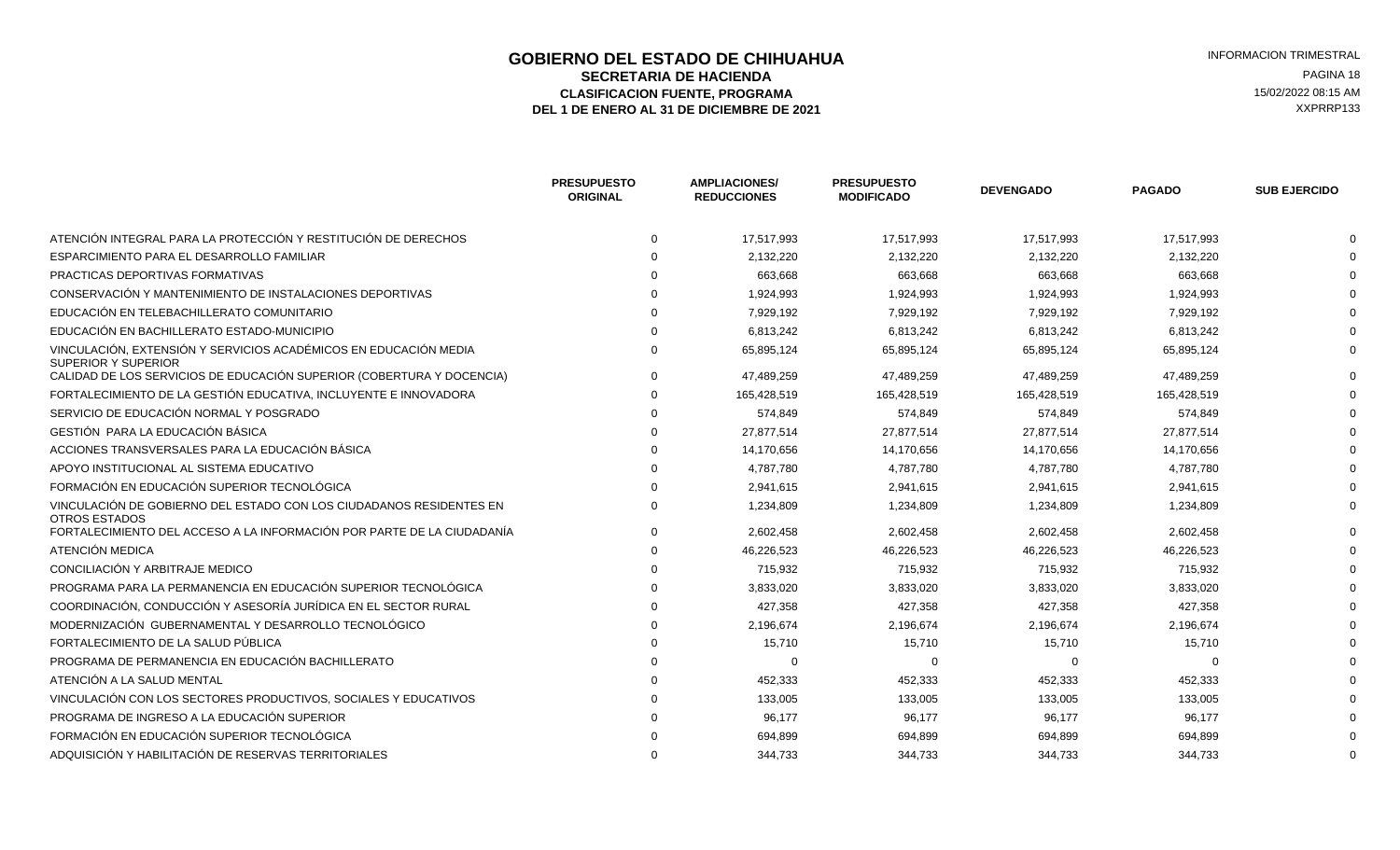### **GOBIERNO DEL ESTADO DE CHIHUAHUA EN ENTRE EN ENGLANDE DE CORTE DE CORTE DE LA CIENNA EN ENGLANDE DE LA CIENNA<br>SECRETARIA DE HACIENDA EN ENGLANDE DE CORTE DE LA CIENNA EN ENGLANDE DE LA CIENNA ENGLANDE DE LA CIENNA ENGLAN SECRETARIA DE HACIENDA** PAGINA 19<br>**ASIFICACION FUENTE. PROGRAMA** PAGINA ASIFICACION FUENTE. PROGRAMA ELASIFICACION FUENTE, PROGRAMA **15/02/2022 08:15 AM**<br>1 DE ENERO AL 31 DE DICIEMBRE DE 2021 **1999 - 1999 - 1999 - 1999 - 1999 - 1999 - 1999 - 1999 - 1999 - 1999 - 1**<br>1 DE ENERO AL 31 DE DICIEMBRE DE 2021 DEL 1 DE ENERO AL 31 DE DICIEMBRE DE 2021

|                                                                                                                      | <b>PRESUPUESTO</b><br><b>ORIGINAL</b> | <b>AMPLIACIONES/</b><br><b>REDUCCIONES</b> | <b>PRESUPUESTO</b><br><b>MODIFICADO</b> | <b>DEVENGADO</b> | <b>PAGADO</b> | <b>SUB EJERCIDO</b> |
|----------------------------------------------------------------------------------------------------------------------|---------------------------------------|--------------------------------------------|-----------------------------------------|------------------|---------------|---------------------|
| PROGRAMA DE DESARROLLO DE PROYECTOS PRIORITARIOS EN EL ESTADO                                                        | $\Omega$                              | 585,716                                    | 585,716                                 | 585,716          | 585,716       |                     |
| CAPACITACIÓN EN MATERIA DE ACCESO A LA INFORMACIÓN PUBLICA; PROTECCIÓN<br>DE DATOS PERSONALES Y RENDICIÓN DE CUENTAS |                                       | 867,862                                    | 867,862                                 | 867,862          | 867,862       |                     |
| SERVICIO MEDICO Y CUIDADO DE LA SALUD                                                                                |                                       | 1.417.439                                  | 1.417.439                               | 1.417.439        | 1.417.439     |                     |
| SERVICIO MEDICO DE PENSIONES CIVILES DEL ESTADO                                                                      |                                       | 310,118,448                                | 310,118,448                             | 310,118,448      | 310,118,448   |                     |
| INVESTIGACIÓN Y PERSECUCIÓN PENAL DE DELITOS POR HECHOS DE CORRUPCIÓN<br>Y DELITOS CONEXOS                           |                                       | 16,159,886                                 | 16,159,886                              | 16,159,886       | 16,159,886    |                     |
| PROGRAMA DE DIFUSIÓN Y COMUNICACIÓN SOCIAL                                                                           |                                       | 6,225,503                                  | 6,225,503                               | 6,225,503        | 6,225,503     |                     |
| DESARROLLO ARTÍSTICO Y CULTURAL                                                                                      |                                       | 8,160,468                                  | 8,160,468                               | 8,160,468        | 8,160,468     |                     |
| INCLUSIÓN Y PARTICIPACIÓN DE LA CIUDADANÍA EN LA VIDA CULTURAL                                                       |                                       | 375,994                                    | 375,994                                 | 375,994          | 375,994       |                     |
| FOMENTO AGRÍCOLA                                                                                                     |                                       | 868,402                                    | 868,402                                 | 868,402          | 868,402       |                     |
| <b>FOMENTO ARTESANAL</b>                                                                                             |                                       | 1,803,144                                  | 1,803,144                               | 1,803,144        | 1,803,144     |                     |
| FOMENTO A LA ACTIVIDAD MINERA MEDIANTE EL DESARROLLO SUSTENTABLE                                                     |                                       | 702,988                                    | 702,988                                 | 702,988          | 702,988       |                     |
| FORTALECIMIENTO Y APOYO A LAS UNIDADES DE PRODUCCIÓN PECUARIA                                                        |                                       | 4,103,774                                  | 4,103,774                               | 4,103,774        | 4,103,774     |                     |
| FOMENTO Y DESARROLLO TURÍSTICO                                                                                       |                                       | 1,103,233                                  | 1,103,233                               | 1,103,233        | 1,103,233     |                     |
| INSTRUMENTACIÓN DE ESQUEMAS DE FORMACIÓN EMPENDEDORA DE<br><b>AGRONEGOCIOS</b>                                       |                                       | 587,778                                    | 587,778                                 | 587,778          | 587,778       |                     |
| CAPACITACIÓN DE ALTO NIVEL                                                                                           |                                       | 2,186,140                                  | 2,186,140                               | 2,186,140        | 2,186,140     |                     |
| CAPACITACIÓN PARA EL DESARROLLO DE HABILIDADES Y CONOCIMIENTOS PARA EL<br><b>TRABAJO Y/O EMPRENDIMIENTO</b>          |                                       | 2,744,937                                  | 2,744,937                               | 2,744,937        | 2,744,937     |                     |
| PROTECCIÓN Y PRESERVACIÓN ECOLÓGICA                                                                                  |                                       | 114,167                                    | 114,167                                 | 114,167          | 114,167       |                     |
| PROMOCIÓN PARA LA EFICIENCIA E INNOVACIÓN EN LA GENERACIÓN Y ABASTO DE<br>FUENTES DE ENERGÍA                         |                                       | 358,261                                    | 358,261                                 | 358,261          | 358,261       |                     |
| RESCATE, PRESERVACIÓN Y DIFUSIÓN DEL PATRIMONIO CULTURAL, ARTÍSTICO E<br>HISTÓRICO                                   | $\Omega$                              | 1,549,758                                  | 1,549,758                               | 1,549,758        | 1,549,758     |                     |
| FOMENTO AL RESPETO DE LOS DERECHOS DE LAS Y LOS INDÍGENAS                                                            |                                       | 1,519,066                                  | 1,519,066                               | 1,519,066        | 1,519,066     |                     |
| PROGRAMA DE DIFUSIÓN DE LA CULTURA DE LA TRANSPARENCIA                                                               |                                       | 818,211                                    | 818,211                                 | 818,211          | 818,211       |                     |
| DIFUSIÓN DEL PATRIMONIO CULTURAL DEL ESTADO                                                                          |                                       | 1,492,234                                  | 1,492,234                               | 1,492,234        | 1,492,234     |                     |
| PROGRAMA ESTATAL PARA EL DESARROLLO DE PRODUCTORES AGROPECUARIOS.<br>AGROINDUSTRIALES Y FORESTALES "PRODAAF"         |                                       | 502,583                                    | 502,583                                 | 502,583          | 502,583       |                     |
| PROMOCIÓN DEPORTIVA                                                                                                  |                                       | 3,472,029                                  | 3,472,029                               | 3,472,029        | 3,472,029     |                     |
| INCLUSIÓN PRODUCTIVA Y ECONOMÍA SOLIDARIA                                                                            |                                       | 262,757                                    | 262,757                                 | 262,757          | 262,757       |                     |
| POLÍTICA DE FOMENTO AL LIBRO. LA LECTURA Y LA ESCRITURA DEL ESTADO DE<br>CHIHUAHUA                                   |                                       | 1,011,354                                  | 1,011,354                               | 1,011,354        | 1,011,354     |                     |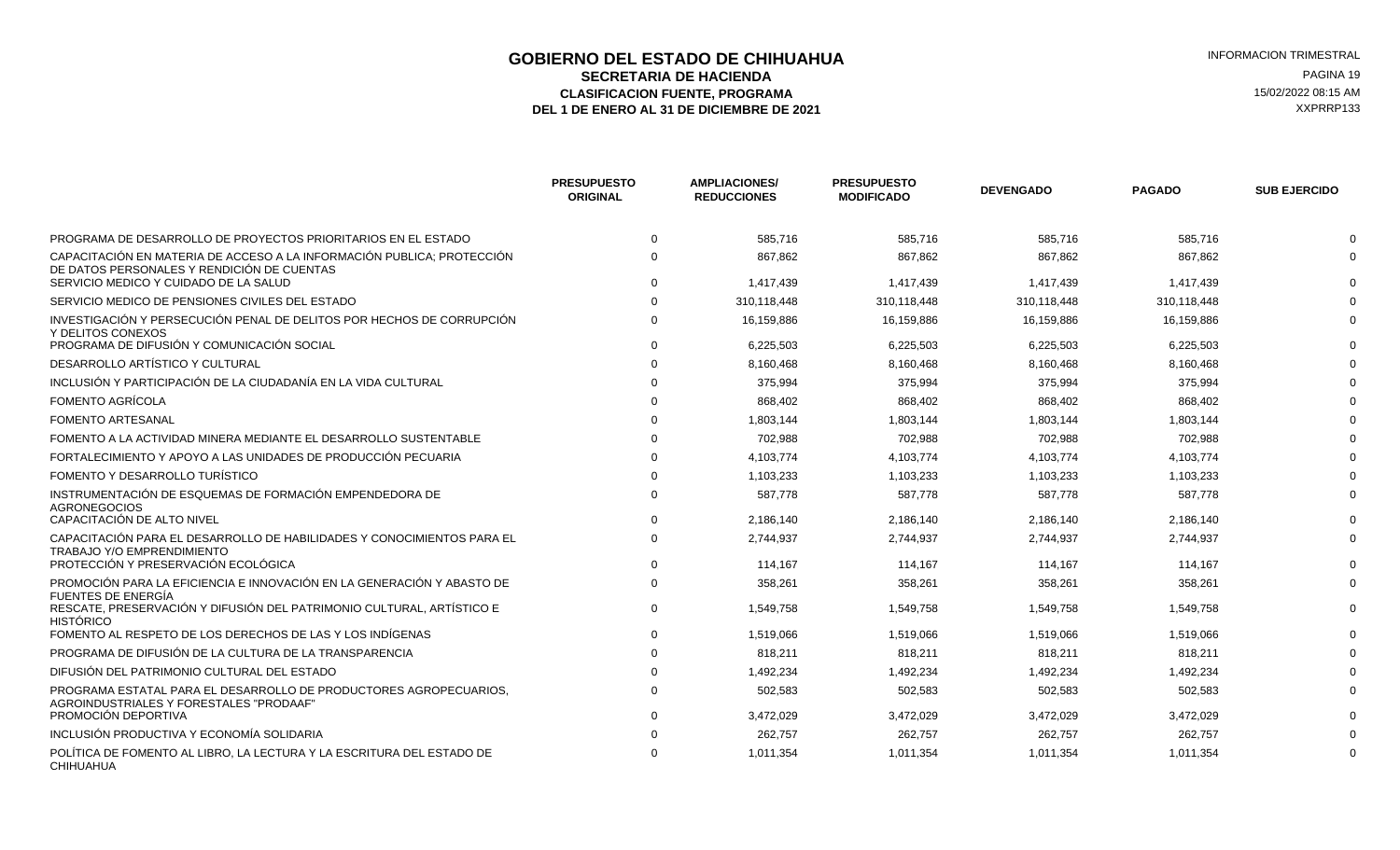#### **GOBIERNO DEL ESTADO DE CHIHUAHUA EN ENTRE EN ENGLANDE DE COBIERNO DEL ESTADO DE CHIHUAHUA**<br>SECRETARIA DE HACIENDA **SECRETARIA DE HACIENDA** PAGINA 20<br>**ASIFICACION FUENTE. PROGRAMA** PAGINA ASIFICACION FUENTE. PROGRAMA ELASIFICACION FUENTE, PROGRAMA **15/02/2022 08:15 AM**<br>1 DE ENERO AL 31 DE DICIEMBRE DE 2021 **1999 - 1999 - 1999 - 1999 - 1999 - 1999 - 1999 - 1999 - 1999 - 1999 - 1**<br>1 DE ENERO AL 31 DE DICIEMBRE DE 2021 DEL 1 DE ENERO AL 31 DE DICIEMBRE DE 2021

|                                                                                                | <b>PRESUPUESTO</b><br><b>ORIGINAL</b> | <b>AMPLIACIONES/</b><br><b>REDUCCIONES</b> | <b>PRESUPUESTO</b><br><b>MODIFICADO</b> | <b>DEVENGADO</b> | <b>PAGADO</b> | <b>SUB EJERCIDO</b> |
|------------------------------------------------------------------------------------------------|---------------------------------------|--------------------------------------------|-----------------------------------------|------------------|---------------|---------------------|
| FORTALECER LA IMAGEN DEL EJECUTIVO CON LA SOCIEDAD CIVIL, ORGANISMOS Y<br><b>ENTIDADES</b>     | $\mathbf 0$                           | 2,172,108                                  | 2,172,108                               | 2,172,108        | 2,172,108     |                     |
| CONTROL Y REGULACIÓN DEL CONSUMO DE ALCOHOLES                                                  |                                       | 1,856,905                                  | 1,856,905                               | 1,856,905        | 1,856,905     |                     |
| SUPERVISIÓN DEL SISTEMA ESTATAL DE INFORMACIÓN PUBLICA Y DE ARCHIVOS<br><b>GUBERNAMENTALES</b> |                                       | 2,104,120                                  | 2,104,120                               | 2,104,120        | 2,104,120     |                     |
| PROMOCIÓN DE LAS NORMAS PARA LA CONSERVACIÓN DEL MEDIO AMBIENTE                                |                                       | 1,334,437                                  | 1,334,437                               | 1,334,437        | 1,334,437     |                     |
| REGULACIÓN ECOLÓGICA                                                                           |                                       | 434,254                                    | 434,254                                 | 434,254          | 434,254       |                     |
| NORMATIVIDAD JURÍDICA                                                                          |                                       | 2,546,097                                  | 2,546,097                               | 2,546,097        | 2,546,097     |                     |
| REPRESENTACIÓN JURÍDICA DEL PODER EJECUTIVO                                                    |                                       | 1,244,032                                  | 1,244,032                               | 1,244,032        | 1,244,032     |                     |
| CONTROL, EVALUACIÓN Y PROFESIONALIZACIÓN                                                       |                                       | 12,850,317                                 | 12,850,317                              | 12,850,317       | 12,850,317    |                     |
| <b>GOBIERNO ABIERTO E INCLUYENTE</b>                                                           |                                       | 2,176,592                                  | 2,176,592                               | 2,175,970        | 2,175,970     | 622                 |
| CULTURA DE INCLUSIÓN LABORAL                                                                   |                                       | 1,901,291                                  | 1,901,291                               | 1,900,491        | 1,900,491     | 800                 |
| PROGRAMA DEL SISTEMA ESTATAL DE EVALUACIÓN DEL DESEMPEÑO                                       |                                       | 889,274                                    | 889,274                                 | 889,274          | 889,274       |                     |
| POLÍTICA Y PLANEACIÓN DEL DESARROLLO URBANO                                                    |                                       | 3,274,510                                  | 3,274,510                               | 3,274,510        | 3,274,510     |                     |
| DEFINICIÓN Y CONDUCCIÓN DE LA PLANEACIÓN DEL DESARROLLO RURAL                                  |                                       | 6,584,089                                  | 6,584,089                               | 6,584,089        | 6,584,089     |                     |
| PLANEACIÓN, EVALUACIÓN Y CONDUCCIÓN DEL DESARROLLO ECONÓMICO                                   |                                       | 3,649,231                                  | 3,649,231                               | 3,649,231        | 3,649,231     |                     |
| CONDUCCIÓN Y SUPERVISIÓN DE OBRA PUBLICA                                                       |                                       | 6,456,496                                  | 6,456,496                               | 6,453,155        | 6,453,155     | 3,341               |
| COORDINACIÓN INTERINSTITUCIONAL E INTERCAMBIO DE INFORMACIÓN DELICTIVA                         |                                       | 12,935,307                                 | 12,935,307                              | 12,925,126       | 12,925,126    | 10,181              |
| ADMINISTRACIÓN Y APLICACIÓN DE FONDOS EN MATERIA DE SEGURIDAD PUBLICA                          |                                       | 2,128,782                                  | 2,128,782                               | 2,128,782        | 2,128,782     |                     |
| PROGRAMA DE PLANEACIÓN Y PROGRAMACIÓN MUNICIPAL                                                |                                       | 1,490,630                                  | 1,490,630                               | 1,490,630        | 1,490,630     |                     |
| PROGRAMA DE DESARROLLO COMUNITARIO MUNICIPAL                                                   |                                       | 2,037,626                                  | 2,037,626                               | 2,037,626        | 2,037,626     |                     |
| INSTITUCIONALIZACIÓN DE LA PERSPECTIVA DE GENERO EN LA ADMINISTRACIÓN<br><b>PUBLICA</b>        | $\Omega$                              | 1,922,688                                  | 1,922,688                               | 1,922,688        | 1,922,688     |                     |
| PLANEACIÓN INSTITUCIONAL                                                                       | $\Omega$                              | 5,998,634                                  | 5,998,634                               | 5,998,388        | 5,998,388     | 246                 |
| <b>GOBIERNO ABIERTO</b>                                                                        |                                       | 1,959,167                                  | 1,959,167                               | 1,959,167        | 1,959,167     |                     |
| CONTROL Y SEGUIMIENTO DE LOS PROGRAMAS FEDERALES                                               |                                       | 559,662                                    | 559,662                                 | 559,662          | 559,662       |                     |
| PROGRAMACIÓN DE INVERSIONES                                                                    |                                       | 3,131,924                                  | 3,131,924                               | 3,131,924        | 3,131,924     |                     |
| DEFINICIÓN DE POLÍTICAS PUBLICAS                                                               |                                       | 4,526,253                                  | 4,526,253                               | 4,524,753        | 4,524,753     | 1,500               |
| PLANEACIÓN, EVALUACIÓN Y DESARROLLO INSTITUCIONAL                                              |                                       | റ                                          | - 0                                     | $\Omega$         |               |                     |
| INSTITUCIONALIZACIÓN DE LA PERSPECTIVA DE JUVENTUDES                                           |                                       | 142,057                                    | 142,057                                 | 142,057          | 142,057       |                     |
| APOYO A LA GESTIÓN DEL SECTOR SOCIAL                                                           |                                       | 6,059,345                                  | 6,059,345                               | 6,059,345        | 6,059,345     |                     |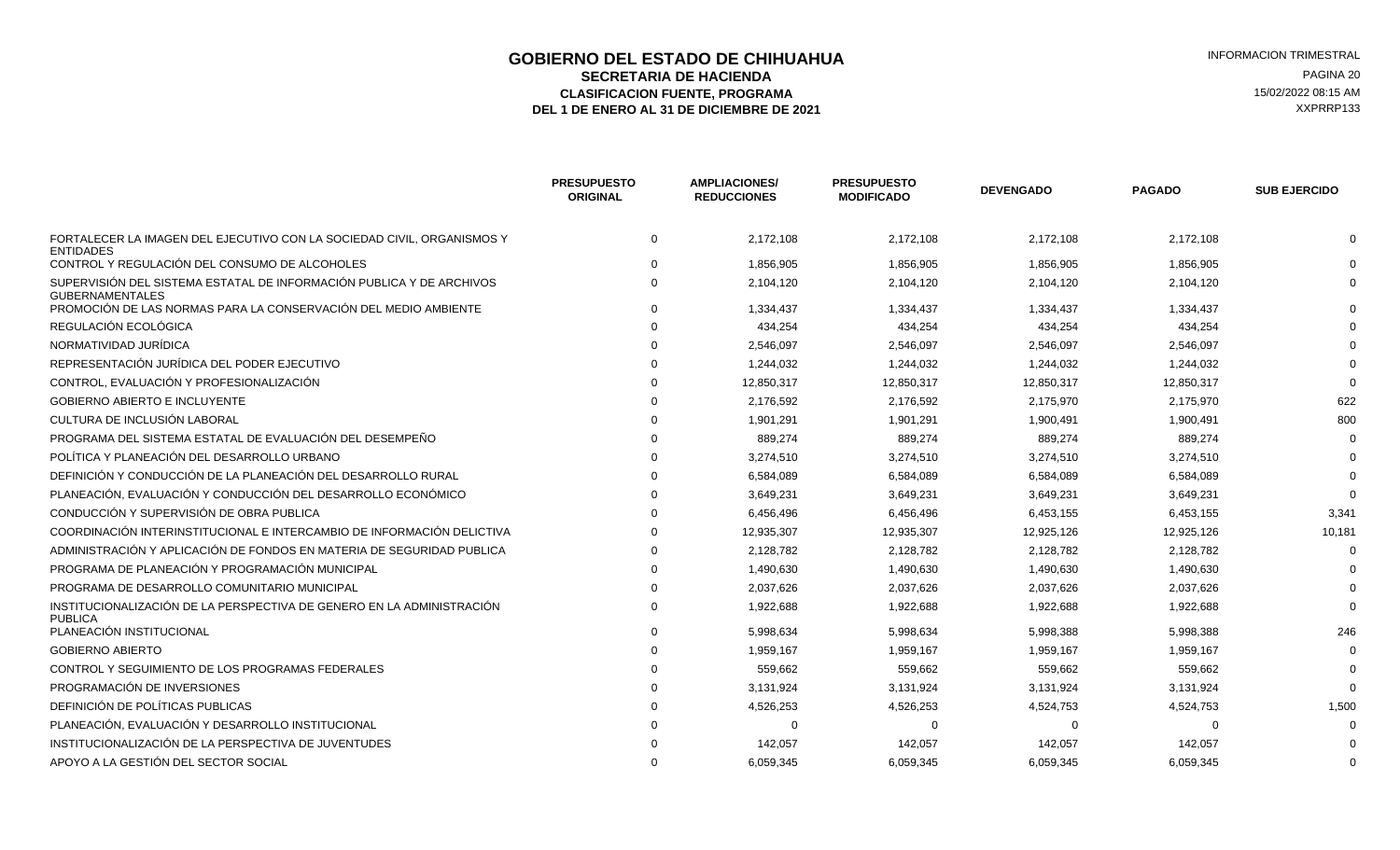# **GOBIERNO DEL ESTADO DE CHIHUAHUA EN ENGLÉ EN ENGLÉ ESTADO DE CHIHUAHUA**<br>SECRETARIA DE HACIENDA EN ENGLÉ EN ENGLÉ EN ENGLÉ EN ENGLÉ EN ENGLÉ EN ENGLÉ EN ENGLÉ EN ENGLÉ EN ENGLÉ EN EN **SECRETARIA DE HACIENDA** PAGINA 21<br>ASIFICACION FUENTE, PROGRAMA PAGINA ELECCIÓN EL ENTREGADO DE EL ENTREGADO DE EL ENTREGADO DE EL EL EL ENTREGADO ELASIFICACION FUENTE, PROGRAMA **15/02/2022 08:15 AM** 15/02/2022 08:15 AM 15/02/2022 08:15 AM 2013<br>L 1 DE ENERO AL 31 DE DICIEMBRE DE 2021 DEL 1 DE ENERO AL 31 DE DICIEMBRE DE 2021

|                                                                                                                                                  | <b>PRESUPUESTO</b><br><b>ORIGINAL</b> | <b>AMPLIACIONES/</b><br><b>REDUCCIONES</b> | <b>PRESUPUESTO</b><br><b>MODIFICADO</b> | <b>DEVENGADO</b> | <b>PAGADO</b> | <b>SUB EJERCIDO</b> |
|--------------------------------------------------------------------------------------------------------------------------------------------------|---------------------------------------|--------------------------------------------|-----------------------------------------|------------------|---------------|---------------------|
| MEJORA DE REGULACIONES Y SIMPLIFICACIÓN DE TRAMITES GUBERNAMENTALES                                                                              |                                       | 549,993                                    | 549,993                                 | 549,993          | 549,993       |                     |
| PROGRAMA PARA LA GESTIÓN CULTURAL                                                                                                                |                                       | 2,430,788                                  | 2,430,788                               | 2,430,765        | 2,430,765     |                     |
| GESTIÓN, TRANSVERSALIZACION Y SEGUIMIENTO DE PROGRAMAS Y PROYECTOS<br>SOCIALES, DIRIGIDOS A LA POBLACION INDIGENA                                |                                       | 3,228,100                                  | 3,228,100                               | 3,228,100        | 3,228,100     |                     |
| APOYO INSTITUCIONAL A LA EDUCACIÓN SUPERIOR TECNOLÓGICA                                                                                          |                                       | 543,935                                    | 543.935                                 | 543,935          | 543,935       |                     |
| GESTIÓN DE ADMINISTRACIÓN DEL COLEGIO DE BACHILLERES DEL ESTADO DE<br><b>CHIHUAHUA</b>                                                           |                                       | 33,688,708                                 | 33,688,708                              | 33,688,708       | 33,688,708    |                     |
| GESTIÓN INSTITUCIONAL DIF                                                                                                                        |                                       | 10,052,825                                 | 10,052,825                              | 10,052,825       | 10,052,825    |                     |
| COORDINACIÓN INTERINSTITUCIONAL PARA EL FOMENTO A LA SALUD                                                                                       |                                       | 1,297,931                                  | 1,297,931                               | 1,297,931        | 1,297,931     |                     |
| APOYO A LA GESTIÓN INSTITUCIONAL DEL SECTOR SALUD                                                                                                |                                       | 1,255,406                                  | 1,255,406                               | 1,255,406        | 1,255,406     |                     |
| VINCULACIÓN CON DEPENDENCIAS, ORGANISMOS, INSTITUCIONES, MUNICIPIOS,<br><b>ESTADOS Y CON LA COMUNIDAD</b>                                        |                                       | 746,048                                    | 746,048                                 | 746,048          | 746,048       |                     |
| SISTEMA ESTATAL DE PROTECCIÓN INTEGRAL DE NIÑAS, NIÑOS Y ADOLESCENTES                                                                            |                                       | 561,913                                    | 561,913                                 | 561,913          | 561,913       |                     |
| ADMINISTRACIÓN DE LOS RECURSOS HUMANOS, MATERIALES Y FINANCIEROS Y<br>EVALUACIÓN POR RESULTADOS<br>PROGRAMA DE INTELIGENCIA POLICIAL Y OPERATIVA |                                       | 2,523,297                                  | 2,523,297                               | 2,523,297        | 2,523,297     |                     |
|                                                                                                                                                  |                                       | 18,002,265                                 | 18,002,265                              | 17,977,508       | 17,977,508    | 24,757              |
| PLANEACION Y DESARROLLO INSTITUCIONAL DEL CENTRO DE CONCILIACION                                                                                 |                                       | 929,330                                    | 929,330                                 | 929,330          | 929,330       |                     |
| PRERROGATIVAS DE LOS PARTIDOS POLÍTICOS                                                                                                          |                                       | 7,192,367                                  | 7,192,367                               | 7,192,367        | 7,192,367     |                     |
| <b>ASAMBLEA LEGISLATIVA</b>                                                                                                                      |                                       | 120.294.572                                | 120.294.572                             | 120,294,572      | 120,294,572   |                     |
| ORGANIZACIÓN DE PROCESOS DE CONSULTAS PUBLICAS CON PARTICIPACIÓN<br><b>CIUDADANA</b>                                                             |                                       | 36,077,486                                 | 36,077,486                              | 36,077,486       | 36,077,486    |                     |
| IMPARTICIÓN DE JUSTICIA ADMINISTRATIVA                                                                                                           |                                       | 15,960,279                                 | 15,960,279                              | 15,960,279       | 15,960,279    |                     |
| ADMINISTRACIÓN DE LOS RECURSOS                                                                                                                   |                                       | 38,757,090                                 | 38,757,090                              | 38,750,665       | 38,750,665    | 6,425               |
| ADMINISTRACIÓN FINANCIERA Y DE DEUDA PUBLICA                                                                                                     |                                       | 374,748                                    | 374,748                                 | 374,748          | 374,748       |                     |
| PRESUPUESTACIÓN Y CONTROL DE RECURSOS PÚBLICOS                                                                                                   |                                       | 6,551,723                                  | 6,551,723                               | 6,551,723        | 6,551,723     |                     |
| EFICIENCIA GUBERNAMENTAL                                                                                                                         |                                       | 1,272,669                                  | 1,272,669                               | 1,272,669        | 1,272,669     |                     |
| PLANEACIÓN, PROGRAMACIÓN, PRESUPUESTACIÓN Y CONTROL DE RECURSOS EN<br>BASE AL MODELO DE GESTIÓN PARA RESULTADOS                                  |                                       | 4,140,657                                  | 4,140,657                               | 4,140,657        | 4,140,657     |                     |
| FISCALIZACIÓN DE LAS CUENTAS PUBLICAS                                                                                                            |                                       | 45,601,901                                 | 45,601,901                              | 45,601,901       | 45,601,901    |                     |
| CONTROL Y EVALUACIÓN DE LA GESTIÓN PUBLICA                                                                                                       |                                       | 10,254,844                                 | 10,254,844                              | 10,254,844       | 10,254,844    |                     |
| SEGUIMIENTO Y EVALUACIÓN DE POLÍTICAS PÚBLICAS ANTICORRUPCIÓN                                                                                    |                                       | 1,856,626                                  | 1,856,626                               | 1,856,626        | 1,856,626     |                     |
| PRESTACIONES SOCIOECONÓMICAS A JUBILADOS, PENSIONADOS Y<br>TRABAJADORES AL SERVICIO DEL ESTADO                                                   |                                       | 251,379,451                                | 251,379,451                             | 251,379,451      | 251,379,451   |                     |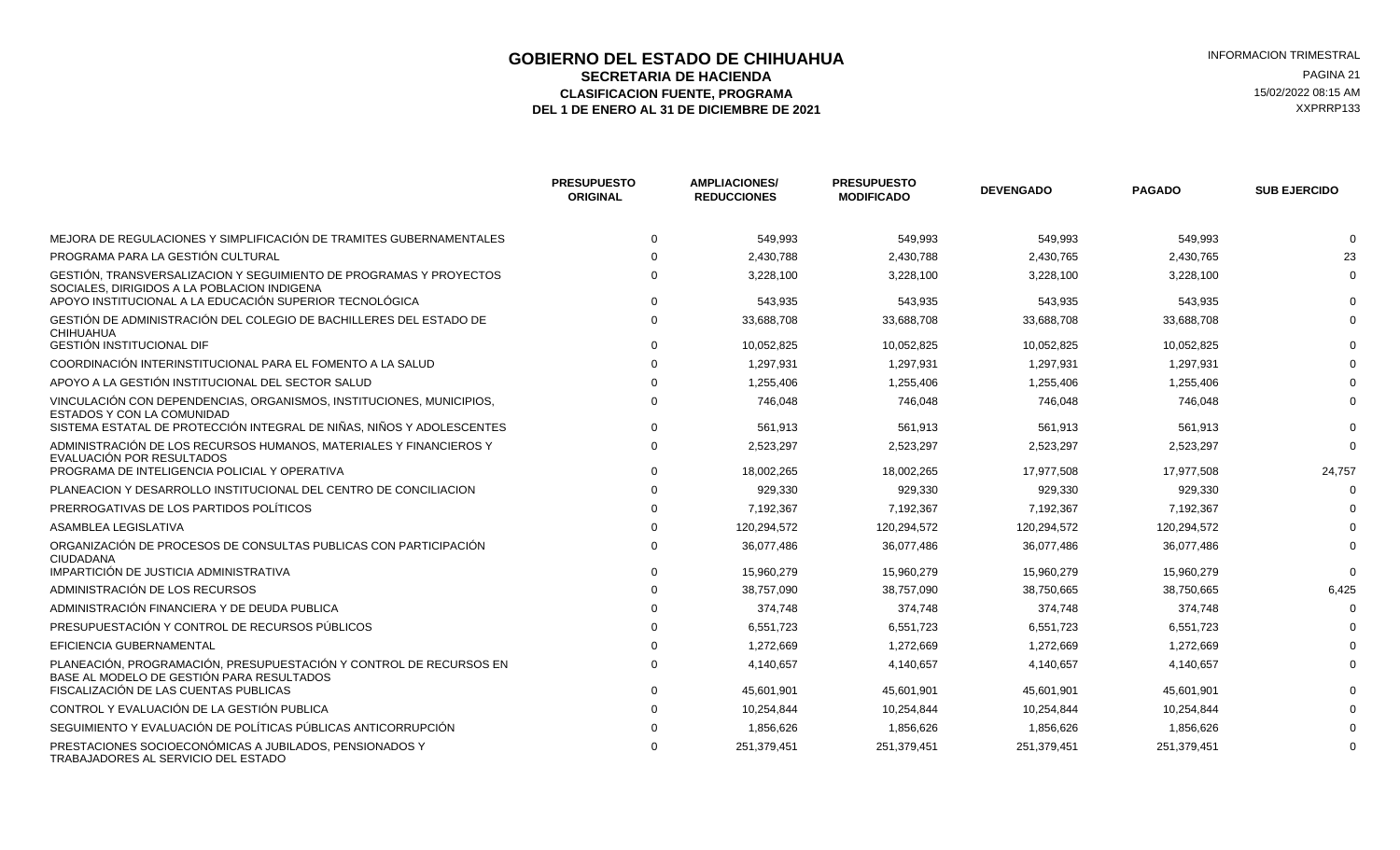#### **GOBIERNO DEL ESTADO DE CHIHUAHUA EN ENGLÉ EN ENGLÉ ESTADO DE CHIHUAHUA EN ENGLÉ EN ENGLÉ EN ENGLÉ EN EL ESTRAL**<br>SECRETARIA DE HACIENDA **SECRETARIA DE HACIENDA** PAGINA 22<br>**ASIFICACION FUENTE. PROGRAMA** PAGINA ASIFICACION FUENTE. PROGRAMA ELASIFICACION FUENTE, PROGRAMA **15/02/2022 08:15 AM** 15/02/2022 08:15 AM 15/02/2022 08:15 AM 2013<br>L 1 DE ENERO AL 31 DE DICIEMBRE DE 2021 DEL 1 DE ENERO AL 31 DE DICIEMBRE DE 2021

|                                                                                                                  | <b>PRESUPUESTO</b><br><b>ORIGINAL</b> | <b>AMPLIACIONES/</b><br><b>REDUCCIONES</b> | <b>PRESUPUESTO</b><br><b>MODIFICADO</b> | <b>DEVENGADO</b> | <b>PAGADO</b>  | <b>SUB EJERCIDO</b> |
|------------------------------------------------------------------------------------------------------------------|---------------------------------------|--------------------------------------------|-----------------------------------------|------------------|----------------|---------------------|
| SEGURIDAD SOCIAL A LOS TRABAJADORES AL SERVICIO DEL ESTADO                                                       | 0                                     | 132,236,464                                | 132,236,464                             | 132,236,464      | 132,236,464    |                     |
| <b>RECURSOS FEDERALES</b>                                                                                        | 27,309,829,558                        | 424,075,830                                | 27,733,905,388                          | 27,699,277,616   | 27,698,773,197 | 34,627,772          |
| PROGRAMA ESTATAL DE BECAS Y APOYOS EDUCATIVOS                                                                    | 1,659,244                             | -390,817                                   | 1,268,427                               | 1,268,427        | 1,268,427      |                     |
| ALIMENTACIÓN Y DESARROLLO AUTOSUSTENTABLE DE LAS FAMILIAS                                                        | $\Omega$                              | 873,630                                    | 873,630                                 | 873,630          | 873,630        |                     |
| PROGRAMA DE APOYOS A LA CULTURA                                                                                  | 556,814                               | $-158,459$                                 | 398,355                                 | 398,355          | 398,355        |                     |
| PROGRAMA DE ATENCIÓN A SINIESTROS AGRICOLAS EN EL SECTOR RURAL                                                   | 1,486,291                             | $-456,997$                                 | 1,029,294                               | 1,029,294        | 1,029,294      |                     |
| PROGRAMA PARA EL DESARROLLO FORESTAL SUSTENTABLE                                                                 | 6,747,377                             | $-1,298,159$                               | 5,449,217                               | 5,449,217        | 5,449,217      |                     |
| PROGRAMA DE USO SUSTENTABLE DEL AGUA                                                                             | 901,484                               | $-204.744$                                 | 696.740                                 | 696.740          | 696.740        |                     |
| PROGRAMA IMPULSANDO JUVENTUDES                                                                                   | $\Omega$                              | 13,733                                     | 13,733                                  | 13,733           | 13,733         |                     |
| ATENCIÓN A SUJETOS PRIORITARIOS POR CICLO DE VIDA: NIÑAS, NIÑOS,<br>ADOLESCENTES Y JOVENES                       | 8,213,144                             | $-2,639,945$                               | 5,573,200                               | 5,573,200        | 5,573,200      |                     |
| ATENCIÓN A SUJETOS PRIORITARIOS POR SITUACIÓN DE VULNERABILIDAD:<br>PERSONAS MAYORES Y PERSONAS CON DISCAPACIDAD | 4,628,859                             | $-1,335,269$                               | 3,293,590                               | 3,293,590        | 3,293,590      |                     |
| UNIDOS CON VALOR POR JUÁREZ                                                                                      | 7,744,082                             | $-1,843,140$                               | 5,900,943                               | 5,900,943        | 5,900,943      |                     |
| APOYO ALIMENTICIO PARA ESTUDIANTES DE NIVEL BÁSICO Y MEDIA SUPERIOR                                              | 3,265,632                             | -891,841                                   | 2,373,791                               | 2,373,791        | 2,373,791      |                     |
| APOYOS AL DEPORTE                                                                                                | $\Omega$                              | 279,670                                    | 279,670                                 | 279,670          | 279,670        |                     |
| APOYOS DE VINCULACIÓN DEPORTIVA                                                                                  |                                       | 112,310                                    | 112,310                                 | 112,310          | 112,310        |                     |
| FORTALECIMIENTO A ORGANIZACIONES DE LA SOCIEDAD CIVIL                                                            |                                       | 0                                          | 0                                       | O                |                |                     |
| FOMENTO A LA PRODUCCIÓN FAMILIAR INDÍGENA EN LA REGIÓN SERRANA                                                   | 6,623,374                             | $-1,884,322$                               | 4,739,052                               | 4,739,052        | 4,739,052      |                     |
| ATENCIÓN A LA POBLACIÓN INDÍGENA DEL ESTADO DE CHIHUAHUA                                                         | 5,435,091                             | $-1,358,316$                               | 4,076,775                               | 4,076,775        | 4,076,775      |                     |
| AYUDAS A ESTUDIANTES DE NIVEL SUPERIOR                                                                           | $\Omega$                              | 931                                        | 931                                     | 931              | 931            |                     |
| FORTALECIMIENTO Y DESARROLLO INDUSTRIAL                                                                          | 3,771,394                             | $-1,355,527$                               | 2,415,867                               | 2,415,867        | 2,415,867      |                     |
| FORTALECIMIENTO FAMILIAR Y ATENCIÓN A LA CIUDADANÍA                                                              | $\Omega$                              | 587,709                                    | 587,709                                 | 587,709          | 587,709        |                     |
| REHABILITACIÓN INTEGRAL FÍSICA Y APOYOS FUNCIONALES                                                              |                                       | 1,943,892                                  | 1,943,892                               | 1,943,892        | 1,943,892      |                     |
| FOMENTO A LA ECONOMÍA SOCIAL                                                                                     | 1,411,071                             | $-219,933$                                 | 1,191,139                               | 1,191,139        | 1,191,139      |                     |
| GESTIÓN SOCIAL Y ATENCIÓN A LA CIUDADANÍA                                                                        | $\Omega$                              | 280,495                                    | 280,495                                 | 280,495          | 280,495        |                     |
| APOYO INTEGRAL A MIGRANTES                                                                                       |                                       | 199,768                                    | 199,768                                 | 199,768          | 199,768        |                     |
| APOYOS A PERSONAS CON DISCAPACIDAD                                                                               | 1,832,282                             | $-510,206$                                 | 1,322,076                               | 1,321,963        | 1,321,963      | 113                 |
| APOYO A FAMILIARES DE VÍCTIMAS DE FEMINICIDIO                                                                    |                                       | 104,400                                    | 104,400                                 | 104,400          | 104,400        |                     |
| ESTIMULOS EDUCATIVOS PARA LA FORMACIÓN UNIVERSITARIA                                                             |                                       | 51.079                                     | 51.079                                  | 51.079           | 51.079         |                     |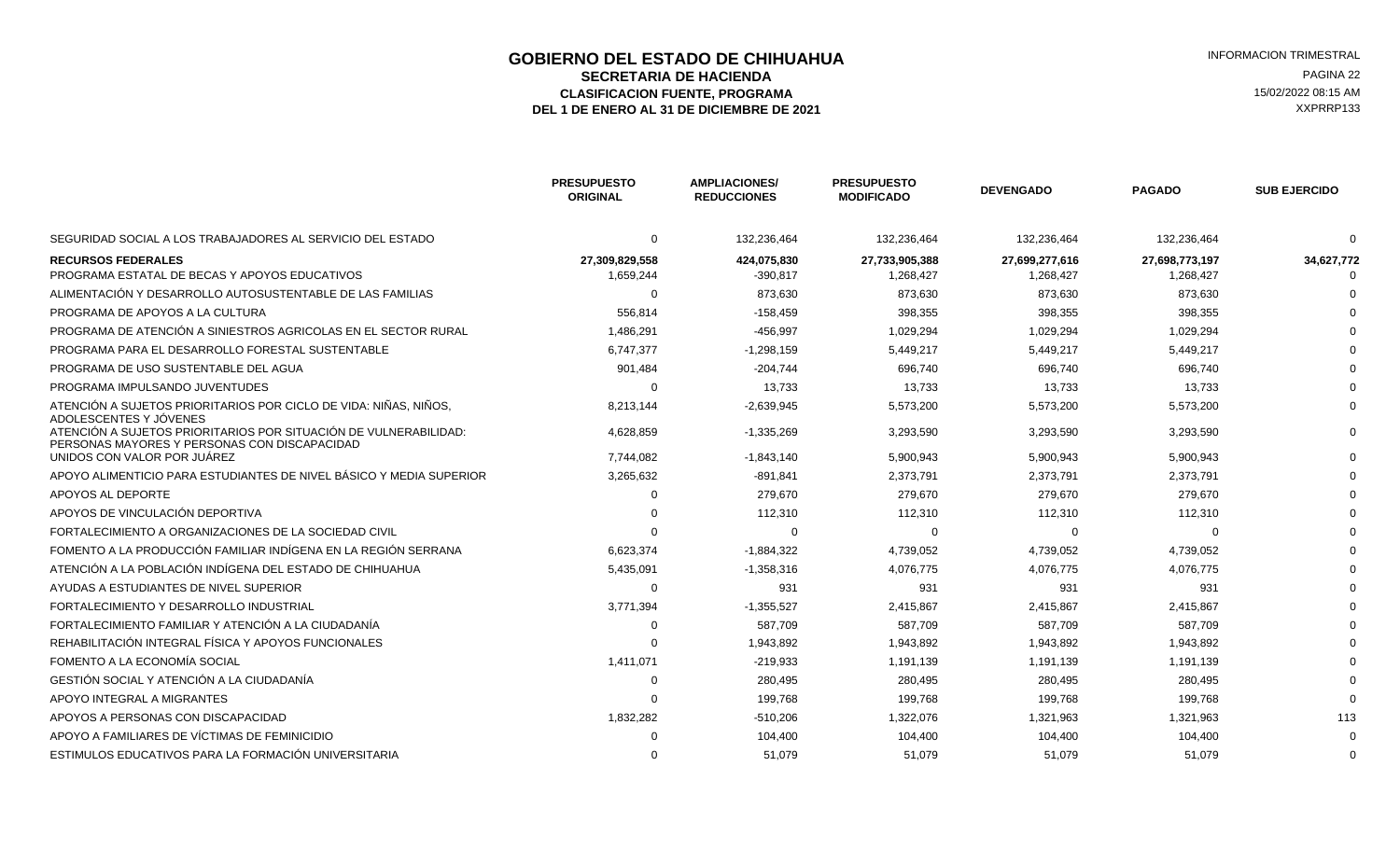# **GOBIERNO DEL ESTADO DE CHIHUAHUA EN ENGLÉ EN ENGLÉ ESTADO DE CHIHUAHUA**<br>SECRETARIA DE HACIENDA EN ENGLÉ EN ENGLÉ EN ENGLÉ EN ENGLÉ EN ENGLÉ EN ENGLÉ EN ENGLÉ EN ENGLÉ EN ENGLÉ EN EN **SECRETARIA DE HACIENDA** PAGINA 23<br>ASIFICACION FUENTE, PROGRAMA PAGINA ELECCIÓN EL ENTREGADO DE EL ENTREGADO DE EL ENTREGADO DE EL EL EL ENTREGADO ELASIFICACION FUENTE, PROGRAMA **15/02/2022 08:15 AM**<br>1 DE ENERO AL 31 DE DICIEMBRE DE 2021 **1999 - 1999 - 1999 - 1999 - 1999 - 1999 - 1999 - 1999 - 1999 - 1999 - 1**<br>1 DE ENERO AL 31 DE DICIEMBRE DE 2021 DEL 1 DE ENERO AL 31 DE DICIEMBRE DE 2021

|                                                                                                    | <b>PRESUPUESTO</b><br><b>ORIGINAL</b> | <b>AMPLIACIONES/</b><br><b>REDUCCIONES</b> | <b>PRESUPUESTO</b><br><b>MODIFICADO</b> | <b>DEVENGADO</b> | <b>PAGADO</b> | <b>SUB EJERCIDO</b> |
|----------------------------------------------------------------------------------------------------|---------------------------------------|--------------------------------------------|-----------------------------------------|------------------|---------------|---------------------|
| APOYO PARA EL FOMENTO AL COMERCIO Y DESARROLLO EMPRESARIAL                                         | 4,557,894                             | $-1,088,899$                               | 3,468,995                               | 3,468,995        | 3,468,995     |                     |
| DESARROLLO DEL PODER JUDICIAL                                                                      | 2,828,290,869                         | -1,351,953,784                             | 1,476,337,085                           | 1,476,337,085    | 1,476,041,219 |                     |
| <b>CONTROVERSIAS ELECTORALES</b>                                                                   | 58,857,617                            | $-23,803,934$                              | 35,053,683                              | 35,053,683       | 35,053,683    |                     |
| CENTRO ESTATAL DE PREVENCIÓN                                                                       | 25,072,726                            | $-9,120,245$                               | 15,952,481                              | 15,952,481       | 15,952,481    |                     |
| REHABILITACIÓN Y REINSERCIÓN SOCIAL                                                                | 585,332,004                           | $-161,660,149$                             | 423,671,855                             | 423,669,284      | 423,669,284   | 2,571               |
| PROTECCIÓN CIVIL                                                                                   | 16,811,440                            | $-4,434,999$                               | 12,376,441                              | 12,376,441       | 12,376,441    |                     |
| INVESTIGACIÓN Y PERSECUCIÓN DEL DELITO                                                             | 1,475,647,892                         | -386,167,909                               | 1,089,479,983                           | 1,089,471,157    | 1,089,471,157 | 8,827               |
| GARANTÍA DE LOS DERECHOS HUMANOS                                                                   | 78,782,363                            | -36,884,382                                | 41,897,980                              | 41,897,980       | 41,897,980    |                     |
| INFORMACIÓN Y ANÁLISIS POLÍTICO                                                                    | 1,558,502                             | $-361,520$                                 | 1,196,982                               | 1,196,982        | 1,196,982     |                     |
| GARANTÍA DE LOS DERECHOS DE ACCESO A LA INFORMACIÓN PUBLICA Y DE<br>PROTECCIÓN DE DATOS PERSONALES | 12,089,076                            | $-6,038,917$                               | 6,050,158                               | 6,050,158        | 6,050,158     |                     |
| <b>JUSTICIA LABORAL</b>                                                                            | 98,663,973                            | $-26,488,105$                              | 72,175,868                              | 72,175,721       | 72,175,721    | 146                 |
| SERVICIO ESTATAL DEL EMPLEO                                                                        | 9,540,201                             | $-2,260,703$                               | 7,279,497                               | 7,279,497        | 7,279,497     |                     |
| REGISTRO Y CONTROL ESTADÍSTICO DE LA POBLACIÓN                                                     | $\mathbf 0$                           | 1,250,022                                  | 1,250,022                               | 1,250,022        | 1,250,022     |                     |
| SERVICIOS DE EMISIÓN DE PASAPORTES                                                                 | 14,861,193                            | $-4,355,849$                               | 10,505,345                              | 10,505,345       | 10,505,345    |                     |
| INGRESO RECAUDATORIO                                                                               | 309,536,050                           | 167,947,559                                | 477,483,609                             | 477,483,609      | 477,483,609   |                     |
| ATENCIÓN MEDICA ICHISAL                                                                            | 723,760,683                           | $-61,414,444$                              | 662,346,239                             | 662,346,239      | 662,346,239   |                     |
| FORTALECIMIENTO COMUNITARIO Y COHESIÓN SOCIAL                                                      | 6,241,948                             | $-519,867$                                 | 5,722,080                               | 5,722,080        | 5,722,080     |                     |
| ATENCIÓN A LA JUVENTUD                                                                             | 0                                     | 242,132                                    | 242,132                                 | 242,132          | 242,132       |                     |
| PREVENCIÓN Y REHABILITACIÓN DE ADICCIONES                                                          | 4,909,842                             | $-1,311,992$                               | 3,597,850                               | 3,597,850        | 3,597,850     |                     |
| PREVENCIÓN Y ATENCIÓN DE MUJERES EN SITUACIÓN DE VIOLENCIA                                         | $\Omega$                              | 1,077,879                                  | 1,077,879                               | 1,077,879        | 1,077,879     |                     |
| ACTUALIZACIÓN Y MODERNIZACIÓN CATASTRAL                                                            | 3,343,133                             | $-1,050,078$                               | 2,293,055                               | 2,293,055        | 2,293,055     |                     |
| REGULARIZACIÓN DE LOS ASENTAMIENTOS HUMANOS                                                        | 17,342,678                            | $-4,627,502$                               | 12,715,176                              | 12,715,176       | 12,715,176    |                     |
| SERVICIOS DE TRANSPORTE                                                                            | 35,064,483                            | $-10,186,820$                              | 24,877,664                              | 24,877,664       | 24,877,664    |                     |
| CALIDAD EN LOS SERVICIOS DE LA EDUCACIÓN BÁSICA                                                    | 15,931,075                            | $-4,300,631$                               | 11,630,445                              | 11,630,445       | 11,630,445    |                     |
| COBERTURA EN EDUCACIÓN BÁSICA                                                                      | 4,391,444,362                         | -1,579,687,307                             | 2,811,757,055                           | 2,811,757,055    | 2,811,757,055 |                     |
| INCLUSIÓN SOCIAL EN EL SISTEMA EDUCATIVO                                                           | 10,768,484                            | $-96,959$                                  | 10,671,525                              | 10,671,525       | 10,671,525    |                     |
| <b>INFRAESTRUCTURA EDUCATIVA</b>                                                                   | $\Omega$                              | 2,441,546                                  | 2,441,546                               | 2,441,546        | 2,441,546     |                     |
| VINCULACIÓN Y SERVICIOS EDUCATIVOS                                                                 | 73,328,266                            | $-20,939,997$                              | 52,388,270                              | 52,388,270       | 52,388,270    |                     |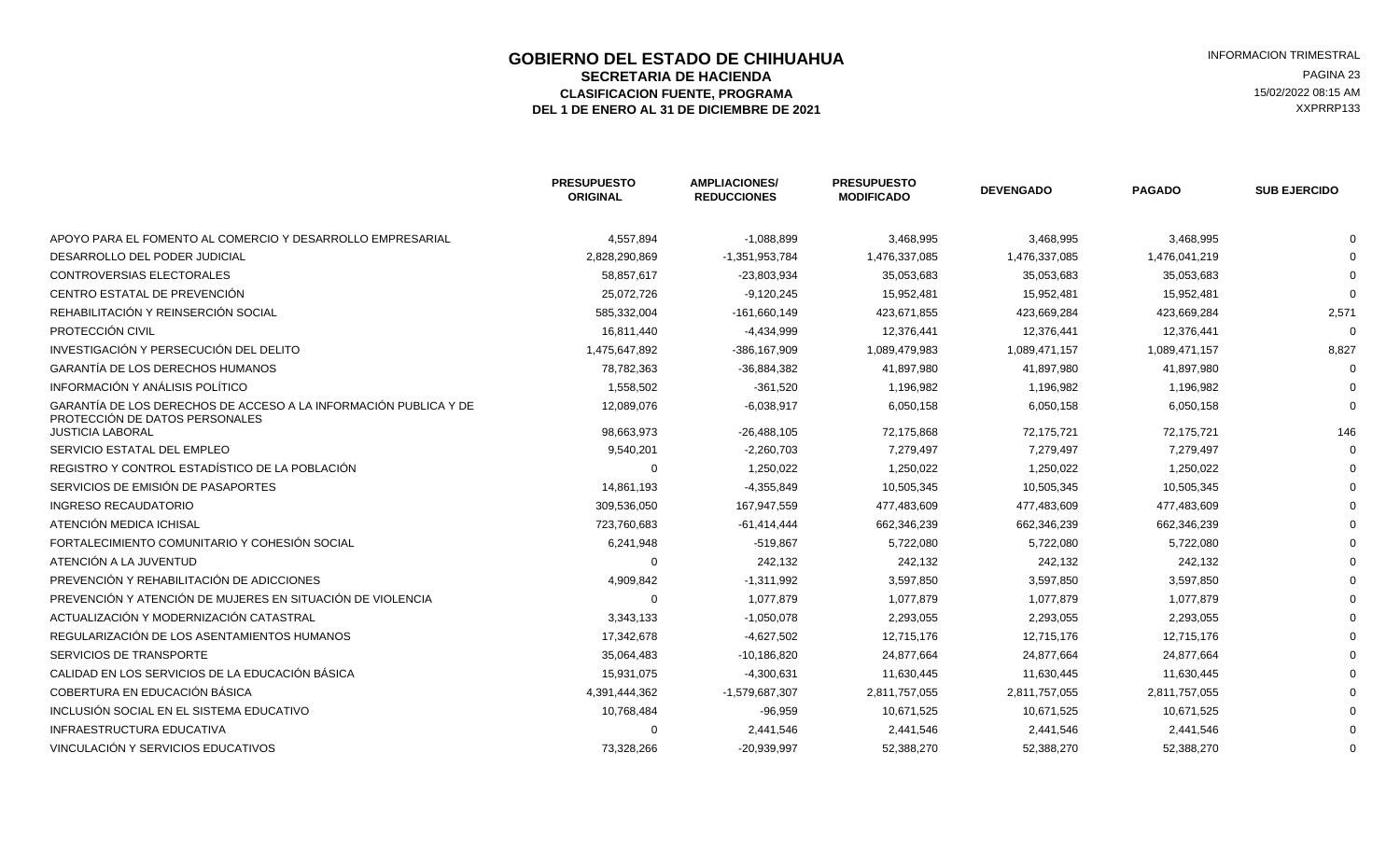# **GOBIERNO DEL ESTADO DE CHIHUAHUA EN ENGLÉ EN ENGLÉ ESTADO DE CHIHUAHUA EN ENGLÉ EN ENGLÉ EN EL ESTRAL EN ENGLÍ<br>SECRETARIA DE HACIENDA SECRETARIA DE HACIENDA** PAGINA 24<br>ASIFICACION FUENTE, PROGRAMA PAGINA ELECCIÓN EL ENTREGADO DE EL ENTREGADO DE EL ENTREGADO DE EL EL EL EL EL EN<br>ASIFICACION FUENTE, PROGRAMA ELASIFICACION FUENTE, PROGRAMA **15/02/2022 08:15 AM** 15/02/2022 08:15 AM 15/02/2022 08:15 AM 2013<br>L 1 DE ENERO AL 31 DE DICIEMBRE DE 2021 DEL 1 DE ENERO AL 31 DE DICIEMBRE DE 2021

|                                                                | <b>PRESUPUESTO</b><br><b>ORIGINAL</b> | <b>AMPLIACIONES/</b><br><b>REDUCCIONES</b> | <b>PRESUPUESTO</b><br><b>MODIFICADO</b> | <b>DEVENGADO</b> | <b>PAGADO</b> | <b>SUB EJERCIDO</b> |
|----------------------------------------------------------------|---------------------------------------|--------------------------------------------|-----------------------------------------|------------------|---------------|---------------------|
| EDUCACIÓN BÁSICA PARA ADULTOS                                  | $\Omega$                              | 1,056,968                                  | 1,056,968                               | 1,056,968        | 1,056,968     |                     |
| COBERTURA EN EDUCACIÓN MEDIA SUPERIOR                          | 237,774,812                           | $-62,434,479$                              | 175,340,334                             | 175,340,334      | 175,340,334   |                     |
| COBERTURA EN EDUCACIÓN ABIERTA EN BACHILLERATO                 |                                       | 127,538                                    | 127,538                                 | 127,538          | 127,538       |                     |
| COBERTURA EN EDUCACIÓN EN BACHILLERATO TECNOLÓGICO             |                                       | 4,241,675                                  | 4,241,675                               | 4,241,675        | 4,241,675     |                     |
| CALIDAD EN LOS SERVICIOS DE EDUCACIÓN MEDIA SUPERIOR           | 1,244,489                             | $-234,303$                                 | 1,010,186                               | 1,010,186        | 1,010,186     |                     |
| DOCENCIA EN EDUCACIÓN EN BACHILLERATO                          |                                       | 6,645,200                                  | 6,645,200                               | 6,645,200        | 6,645,200     |                     |
| SOCIALIZACIÓN DE LA CIENCIA                                    |                                       | 85,854                                     | 85,854                                  | 85,854           | 85,854        |                     |
| CIENCIA. TECNOLOGÍA E INNOVACIÓN                               |                                       | 120,543                                    | 120,543                                 | 120,543          | 120,543       |                     |
| VINCULACIÓN CIENTÍFICA Y TECNOLÓGICA                           |                                       | 19,486                                     | 19,486                                  | 19,486           | 19,486        |                     |
| INVESTIGACIÓN Y POSGRADO                                       |                                       | 141,754                                    | 141,754                                 | 141,754          | 141,754       |                     |
| COBERTURA EN EDUCACIÓN SUPERIOR TECNOLÓGICA                    |                                       | 4,426,388                                  | 4,426,388                               | 4,426,388        | 4,426,388     |                     |
| COBERTURA EN EDUCACIÓN SUPERIOR LICENCIATURA                   |                                       | 1,044,529                                  | 1,044,529                               | 1,044,529        | 1,044,529     |                     |
| CALIDAD DE LOS SERVICIOS EN LA EDUCACIÓN SUPERIOR              | 94,301,399                            | $-25,607,496$                              | 68,693,903                              | 68,693,903       | 68,693,903    |                     |
| DOCENCIA EN EDUCACIÓN SUPERIOR TECNOLÓGICA                     |                                       | 70,783                                     | 70,783                                  | 70,783           | 70,783        |                     |
| DOCENCIA EN EDUCACIÓN SUPERIOR LICENCIATURA                    |                                       | 196,475                                    | 196,475                                 | 196,475          | 196,475       |                     |
| DOCENCIA EN EDUCACIÓN SUPERIOR POSGRADO                        |                                       | 21,830                                     | 21,830                                  | 21,830           | 21,830        |                     |
| <b>ASUNTOS RELIGIOSOS</b>                                      | 525,526                               | $-129,609$                                 | 395,916                                 | 395,916          | 395,916       |                     |
| SERVICIOS REGISTRALES DE LA PROPIEDAD Y EL NOTARIADO           | 57,384,674                            | -15,838,537                                | 41,546,136                              | 41,546,136       | 41,546,136    |                     |
| SERVICIOS REGISTRALES CIVILES                                  | 41,328,750                            | $-11,818,339$                              | 29,510,411                              | 29,504,015       | 29,504,015    | 6,397               |
| APOYO A MUNICIPIOS EN OBRA PUBLICA Y TELECOMUNICACIONES        | 13,834,244                            | $-4,694,722$                               | 9,139,522                               | 9,139,522        | 9,139,522     |                     |
| FUERZAS DE SEGURIDAD PÚBLICA DEL ESTADO                        | 670,309,112                           | -188,076,784                               | 482,232,327                             | 482,223,855      | 482,223,855   | 8,472               |
| COMISIÓN EJECUTIVA DE ATENCIÓN A VÍCTIMAS DEL ESTADO           | 54,224,487                            | -14,945,830                                | 39,278,657                              | 39,278,657       | 39,278,657    |                     |
| ATENCIÓN A MUJERES VICTIMAS DEL DELITO                         | 1,906,526                             | $-477,728$                                 | 1,428,798                               | 1,428,798        | 1,428,798     |                     |
| <b>MOVILIDAD URBANA SUSTENTABLE</b>                            | 336,060                               | $-79,140$                                  | 256,920                                 | 256,920          | 256,920       |                     |
| MECANIZACIÓN DEL CAMPO                                         | 18,742,089                            | $-2,323,458$                               | 16,418,631                              | 16,418,631       | 16,418,631    |                     |
| ASISTENCIA PRIVADA                                             |                                       | 109,667                                    | 109,667                                 | 109,667          | 109,667       |                     |
| <b>VIVIENDA DIGNA</b>                                          |                                       | 1,196,660                                  | 1,196,660                               | 1,196,660        | 1,196,660     |                     |
| ATENCIÓN INTEGRAL PARA LA PROTECCIÓN Y RESTITUCIÓN DE DERECHOS |                                       | 7,389,621                                  | 7,389,621                               | 7,389,621        | 7,294,072     |                     |
| ESPARCIMIENTO PARA EL DESARROLLO FAMILIAR                      |                                       | 796,058                                    | 796,058                                 | 796.058          | 796,058       |                     |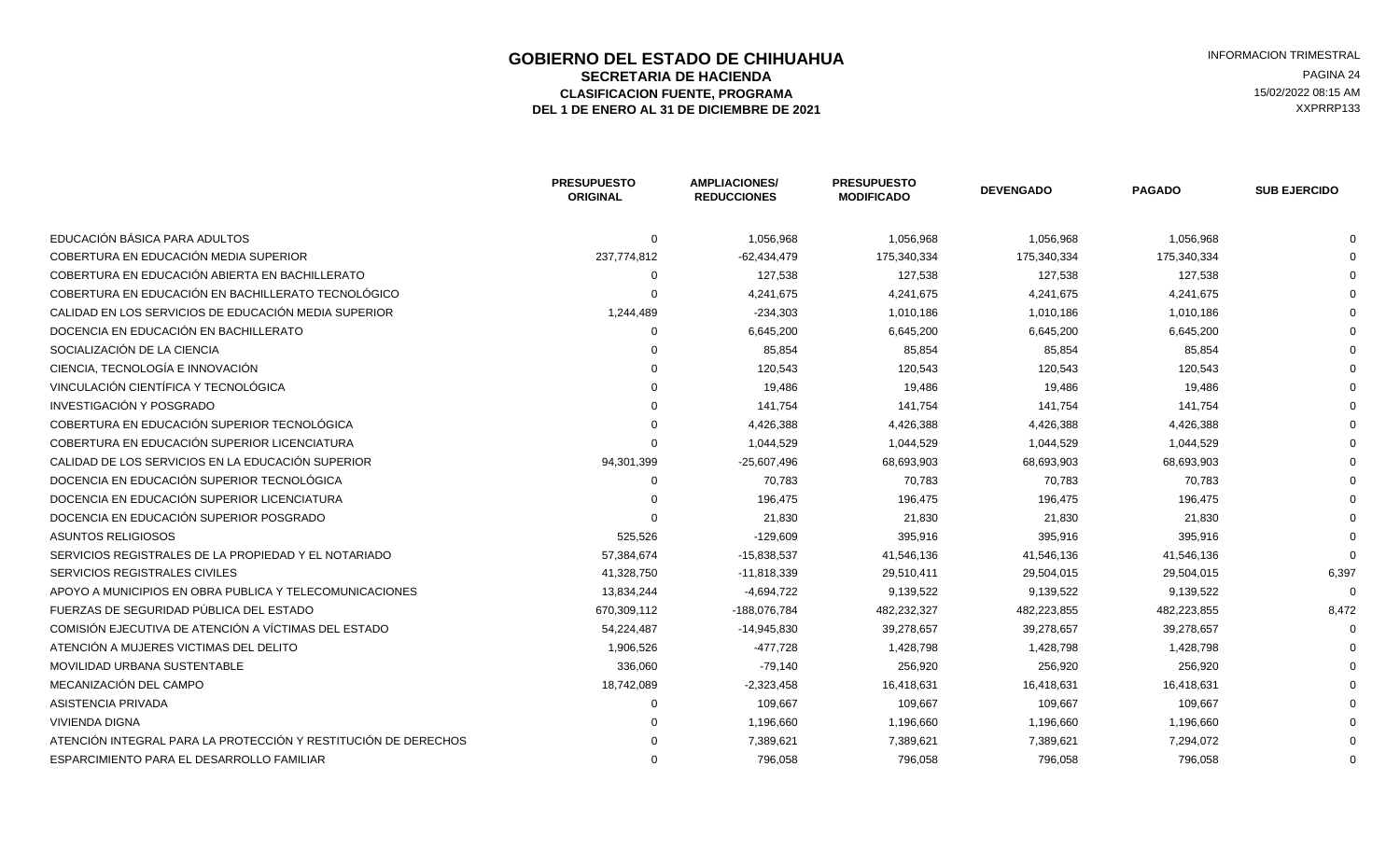### **GOBIERNO DEL ESTADO DE CHIHUAHUA EN ENTRE EN ENGLANDE DE COBIERNO DEL ESTADO DE CHIHUAHUA**<br>SECRETARIA DE HACIENDA **SECRETARIA DE HACIENDA** PAGINA 25<br>**ASIFICACION FUENTE. PROGRAMA** PAGINA ASIFICACION FUENTE. PROGRAMA ELASIFICACION FUENTE, PROGRAMA **15/02/2022 08:15 AM** 15/02/2022 08:15 AM 15/02/2022 08:15 AM 2013<br>L 1 DE ENERO AL 31 DE DICIEMBRE DE 2021 DEL 1 DE ENERO AL 31 DE DICIEMBRE DE 2021

|                                                                                                                      | <b>PRESUPUESTO</b><br><b>ORIGINAL</b> | <b>AMPLIACIONES/</b><br><b>REDUCCIONES</b> | <b>PRESUPUESTO</b><br><b>MODIFICADO</b> | <b>DEVENGADO</b> | <b>PAGADO</b> | <b>SUB EJERCIDO</b> |
|----------------------------------------------------------------------------------------------------------------------|---------------------------------------|--------------------------------------------|-----------------------------------------|------------------|---------------|---------------------|
| PRACTICAS DEPORTIVAS FORMATIVAS                                                                                      |                                       | 143,941                                    | 143,941                                 | 143,941          | 143,941       |                     |
| CONSERVACIÓN Y MANTENIMIENTO DE INSTALACIONES DEPORTIVAS                                                             |                                       | 705,834                                    | 705,834                                 | 705,834          | 705,834       |                     |
| EDUCACIÓN EN TELEBACHILLERATO COMUNITARIO                                                                            |                                       | 1,147,554                                  | 1,147,554                               | 1,147,554        | 1,147,554     |                     |
| EDUCACIÓN EN BACHILLERATO ESTADO-MUNICIPIO                                                                           |                                       | 1,482,786                                  | 1,482,786                               | 1,482,786        | 1,482,786     |                     |
| VINCULACIÓN, EXTENSIÓN Y SERVICIOS ACADÉMICOS EN EDUCACIÓN MEDIA<br><b>SUPERIOR Y SUPERIOR</b>                       |                                       | 27,110,569                                 | 27,110,569                              | 27,110,569       | 27,110,569    |                     |
| CALIDAD DE LOS SERVICIOS DE EDUCACIÓN SUPERIOR (COBERTURA Y DOCENCIA)                                                |                                       | 12,000,662                                 | 12,000,662                              | 12,000,662       | 12,000,662    |                     |
| FORTALECIMIENTO DE LA GESTIÓN EDUCATIVA, INCLUYENTE E INNOVADORA                                                     |                                       | 33,737,166                                 | 33,737,166                              | 33,737,166       | 33,737,166    |                     |
| SERVICIO DE EDUCACIÓN NORMAL Y POSGRADO                                                                              |                                       | 34,603                                     | 34,603                                  | 34,603           | 34,603        |                     |
| GESTIÓN PARA LA EDUCACIÓN BÁSICA                                                                                     |                                       | 8,874,928                                  | 8,874,928                               | 8,874,928        | 8,874,928     |                     |
| ACCIONES TRANSVERSALES PARA LA EDUCACIÓN BÁSICA                                                                      |                                       | 574,733                                    | 574,733                                 | 574,733          | 574,733       |                     |
| APOYO INSTITUCIONAL AL SISTEMA EDUCATIVO                                                                             |                                       | 798,977                                    | 798,977                                 | 798,977          | 798,977       |                     |
| FORMACIÓN EN EDUCACIÓN SUPERIOR TECNOLÓGICA                                                                          |                                       | 446,455                                    | 446,455                                 | 446,455          | 446,455       |                     |
| VINCULACIÓN DE GOBIERNO DEL ESTADO CON LOS CIUDADANOS RESIDENTES EN<br><b>OTROS ESTADOS</b>                          | 6,661,729                             | $-1,677,732$                               | 4,983,997                               | 4,983,997        | 4,983,997     |                     |
| FORTALECIMIENTO DEL ACCESO A LA INFORMACIÓN POR PARTE DE LA CIUDADANÍA                                               | 11,780,652                            | $-6,580,946$                               | 5,199,705                               | 5,199,705        | 5,199,705     |                     |
| ATENCIÓN MEDICA                                                                                                      | 131,309,189                           | 89,733,318                                 | 221,042,507                             | 221,042,507      | 221,042,507   |                     |
| CONCILIACIÓN Y ARBITRAJE MEDICO                                                                                      | 3,656,243                             | $-821,954$                                 | 2,834,289                               | 2,834,289        | 2,834,289     |                     |
| PROGRAMA PARA LA PERMANENCIA EN EDUCACIÓN SUPERIOR TECNOLÓGICA                                                       | $\Omega$                              | 1,472,115                                  | 1,472,115                               | 1,472,115        | 1,472,115     |                     |
| COORDINACIÓN, CONDUCCIÓN Y ASESORÍA JURÍDICA EN EL SECTOR RURAL                                                      | 2,948,291                             | $-800,285$                                 | 2,148,006                               | 2,148,006        | 2,148,006     |                     |
| MODERNIZACIÓN GUBERNAMENTAL Y DESARROLLO TECNOLÓGICO                                                                 | 12,567,957                            | $-3,214,936$                               | 9,353,022                               | 9,353,022        | 9,353,022     |                     |
| FORTALECIMIENTO DE LA SALUD PÚBLICA                                                                                  | 377,416                               | $-94,614$                                  | 282,802                                 | 282,802          | 282,802       |                     |
| ATENCIÓN A LA SALUD MENTAL                                                                                           | 1,683,838                             | $-708,218$                                 | 975,620                                 | 975,620          | 975,620       |                     |
| GASTO OPERATIVO DE INFRAESTRUCTURA DE VÍAS DE COMUNICACIÓN                                                           | $\Omega$                              | 26,189,097                                 | 26,189,097                              | 26,189,097       | 26,189,097    |                     |
| VINCULACIÓN CON LOS SECTORES PRODUCTIVOS, SOCIALES Y EDUCATIVOS                                                      |                                       | 17,352                                     | 17,352                                  | 17,352           | 17,352        |                     |
| PROGRAMA DE INGRESO A LA EDUCACIÓN SUPERIOR                                                                          |                                       | 11,935                                     | 11,935                                  | 11,935           | 11,935        |                     |
| FORMACIÓN EN EDUCACIÓN SUPERIOR TECNOLÓGICA                                                                          |                                       | 96.284                                     | 96.284                                  | 96.284           | 96,284        |                     |
| ADQUISICIÓN Y HABILITACIÓN DE RESERVAS TERRITORIALES                                                                 | 1,958,985                             | $-558,517$                                 | 1,400,468                               | 1,400,468        | 1,400,468     |                     |
| PROGRAMA DE DESARROLLO DE PROYECTOS PRIORITARIOS EN EL ESTADO                                                        | 6,733,971                             | $-2,306,217$                               | 4,427,754                               | 4,426,772        | 4,426,772     | 982                 |
| CAPACITACIÓN EN MATERIA DE ACCESO A LA INFORMACIÓN PUBLICA: PROTECCIÓN<br>DE DATOS PERSONALES Y RENDICIÓN DE CUENTAS | 4,781,374                             | $-2,627,143$                               | 2,154,231                               | 2,154,231        | 2,154,231     |                     |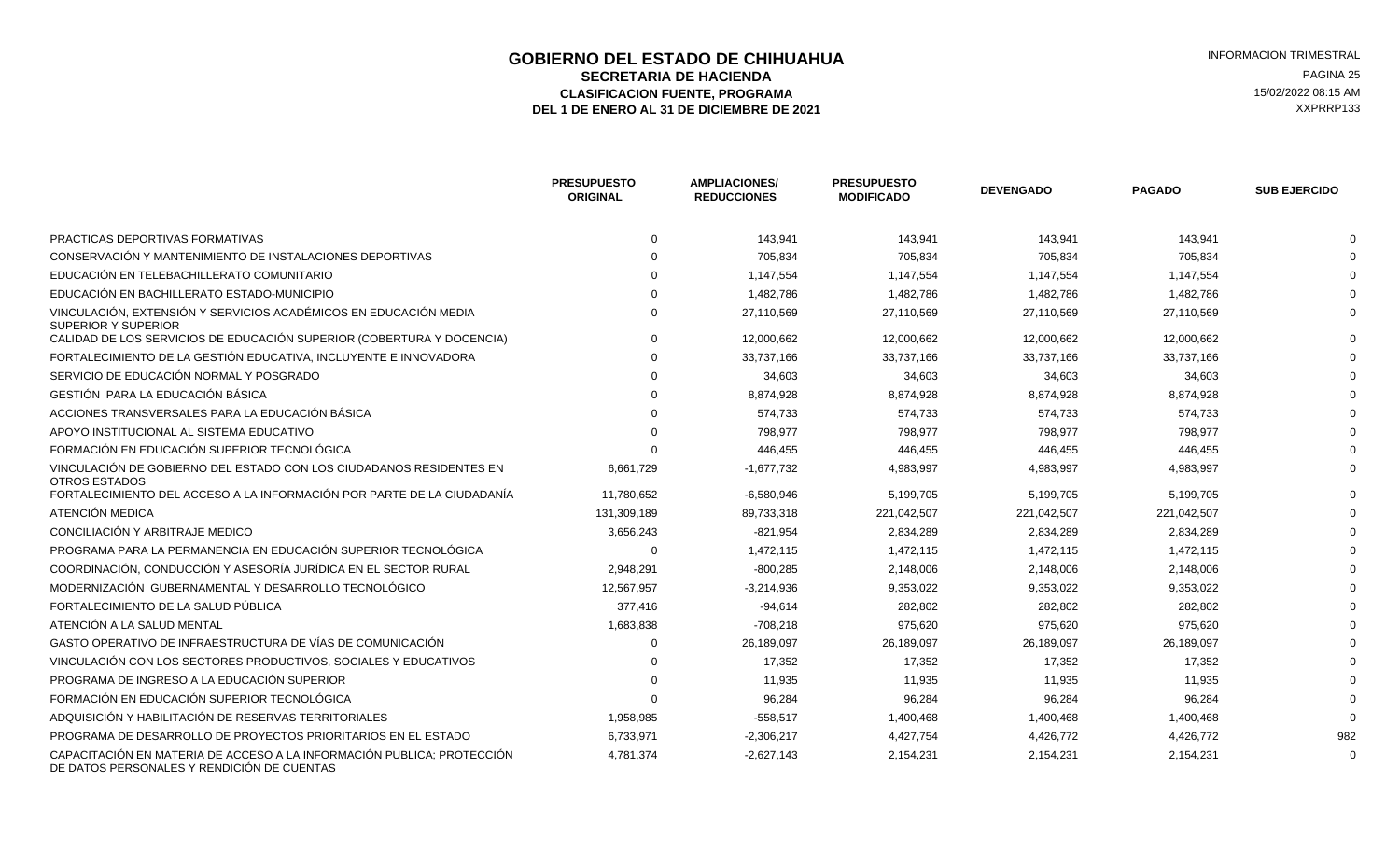### **GOBIERNO DEL ESTADO DE CHIHUAHUA EN ENGLÉ EN ENGLÉ ESTADO DE CHIHUAHUA EN ENGLÉ EN ENGLÉ EN ENGLÉ EN EL ESTRAL**<br>SECRETARIA DE HACIENDA **SECRETARIA DE HACIENDA** PAGINA 26<br>**ASIFICACION FUENTE. PROGRAMA** PAGINA ASIFICACION FUENTE. PROGRAMA ELASIFICACION FUENTE, PROGRAMA **15/02/2022 08:15 AM**<br>1 DE ENERO AL 31 DE DICIEMBRE DE 2021 **1999 - 1999 - 1999 - 1999 - 1999 - 1999 - 1999 - 1999 - 1999 - 1999 - 1**<br>1 DE ENERO AL 31 DE DICIEMBRE DE 2021 DEL 1 DE ENERO AL 31 DE DICIEMBRE DE 2021

|                                                                                                              | <b>PRESUPUESTO</b><br><b>ORIGINAL</b> | <b>AMPLIACIONES/</b><br><b>REDUCCIONES</b> | <b>PRESUPUESTO</b><br><b>MODIFICADO</b> | <b>DEVENGADO</b> | <b>PAGADO</b> | <b>SUB EJERCIDO</b> |
|--------------------------------------------------------------------------------------------------------------|---------------------------------------|--------------------------------------------|-----------------------------------------|------------------|---------------|---------------------|
| SERVICIO MEDICO Y CUIDADO DE LA SALUD                                                                        | 33,129,906                            | $-23,207,833$                              | 9,922,073                               | 9,922,073        | 9,922,073     |                     |
| SERVICIO MEDICO DE PENSIONES CIVILES DEL ESTADO                                                              |                                       | 815,703,324                                | 815,703,324                             | 815,703,324      | 815,703,324   |                     |
| INVESTIGACIÓN Y PERSECUCIÓN PENAL DE DELITOS POR HECHOS DE CORRUPCIÓN<br>Y DELITOS CONEXOS                   |                                       | 12,403,836                                 | 12,403,836                              | 12,403,836       | 12,403,836    |                     |
| PROGRAMA DE DIFUSIÓN Y COMUNICACIÓN SOCIAL                                                                   | 31,488,951                            | $-6,441,285$                               | 25,047,666                              | 25,047,534       | 25,047,534    | 132                 |
| DESARROLLO ARTÍSTICO Y CULTURAL                                                                              | 46,202,262                            | $-10,268,242$                              | 35,934,020                              | 35,933,949       | 35,933,949    | 71                  |
| INCLUSIÓN Y PARTICIPACIÓN DE LA CIUDADANÍA EN LA VIDA CULTURAL                                               | 1,762,144                             | $-411,515$                                 | 1,350,629                               | 1,350,629        | 1,350,629     |                     |
| FOMENTO AGRÍCOLA                                                                                             | 4,553,008                             | 1,868,710                                  | 6,421,718                               | 6,421,718        | 6,421,718     |                     |
| <b>FOMENTO ARTESANAL</b>                                                                                     | $\Omega$                              | 464,286                                    | 464,286                                 | 464,286          | 464,286       |                     |
| FOMENTO A LA ACTIVIDAD MINERA MEDIANTE EL DESARROLLO SUSTENTABLE                                             | 1,411,071                             | $-157,468$                                 | 1,253,603                               | 1,253,603        | 1,253,603     |                     |
| FORTALECIMIENTO Y APOYO A LAS UNIDADES DE PRODUCCIÓN PECUARIA                                                | 22,864,170                            | $-5,998,012$                               | 16,866,158                              | 16,866,158       | 16,866,158    |                     |
| FOMENTO Y DESARROLLO TURÍSTICO                                                                               | 5,898,549                             | $-1,406,707$                               | 4,491,842                               | 4,491,842        | 4,491,842     |                     |
| INSTRUMENTACIÓN DE ESQUEMAS DE FORMACIÓN EMPENDEDORA DE<br><b>AGRONEGOCIOS</b>                               | 3,299,841                             | $-820,080$                                 | 2,479,761                               | 2,479,761        | 2,479,761     |                     |
| CAPACITACIÓN DE ALTO NIVEL                                                                                   | $\Omega$                              | 324,937                                    | 324,937                                 | 324,937          | 324,937       |                     |
| PROTECCIÓN Y PRESERVACIÓN ECOLÓGICA                                                                          |                                       | 31,178                                     | 31,178                                  | 31,178           | 31,178        |                     |
| PROMOCIÓN PARA LA EFICIENCIA E INNOVACIÓN EN LA GENERACIÓN Y ABASTO DE<br><b>FUENTES DE ENERGÍA</b>          | 1,857,740                             | $-480,039$                                 | 1,377,702                               | 1,377,702        | 1,377,702     |                     |
| RESCATE, PRESERVACIÓN Y DIFUSIÓN DEL PATRIMONIO CULTURAL, ARTÍSTICO E<br><b>HISTÓRICO</b>                    | 9,023,797                             | $-3,695,458$                               | 5,328,340                               | 5,328,269        | 5,328,269     | 71                  |
| FOMENTO AL RESPETO DE LOS DERECHOS DE LAS Y LOS INDÍGENAS                                                    | 8,813,296                             | $-2,469,474$                               | 6,343,822                               | 6,343,233        | 6,343,233     | 589                 |
| PROGRAMA DE DIFUSIÓN DE LA CULTURA DE LA TRANSPARENCIA                                                       | 5,745,820                             | $-3,168,773$                               | 2,577,046                               | 2,577,046        | 2,577,046     |                     |
| PROGRAMA ESTATAL PARA EL DESARROLLO DE PRODUCTORES AGROPECUARIOS.<br>AGROINDUSTRIALES Y FORESTALES "PRODAAF" | 3,371,772                             | $-539,586$                                 | 2,832,186                               | 2,832,186        | 2,832,186     |                     |
| PROMOCIÓN DEPORTIVA                                                                                          | $\Omega$                              | 794,131                                    | 794,131                                 | 794,131          | 794,131       |                     |
| INCLUSIÓN PRODUCTIVA Y ECONOMÍA SOLIDARIA                                                                    | 1,232,576                             | $-349,495$                                 | 883,081                                 | 883,081          | 883,081       |                     |
| POLÍTICA DE FOMENTO AL LIBRO. LA LECTURA Y LA ESCRITURA DEL ESTADO DE<br><b>CHIHUAHUA</b>                    | 3,475,994                             | $-195,055$                                 | 3,280,940                               | 3,280,940        | 3,280,940     |                     |
| FORTALECER LA IMAGEN DEL EJECUTIVO CON LA SOCIEDAD CIVIL. ORGANISMOS Y<br><b>ENTIDADES</b>                   | 10,243,628                            | $-1,666,331$                               | 8,577,297                               | 8,577,297        | 8,577,297     |                     |
| CONTROL Y REGULACIÓN DEL CONSUMO DE ALCOHOLES                                                                | 11,632,516                            | $-3,258,223$                               | 8,374,293                               | 8,374,293        | 8,374,293     |                     |
| SUPERVISIÓN DEL SISTEMA ESTATAL DE INFORMACIÓN PUBLICA Y DE ARCHIVOS<br><b>GUBERNAMENTALES</b>               | 8,509,780                             | $-3,533,676$                               | 4,976,104                               | 4,976,104        | 4,976,104     |                     |
| PROMOCIÓN DE LAS NORMAS PARA LA CONSERVACIÓN DEL MEDIO AMBIENTE                                              | 7,997,504                             | $-2,704,683$                               | 5,292,822                               | 5,292,822        | 5,179,818     |                     |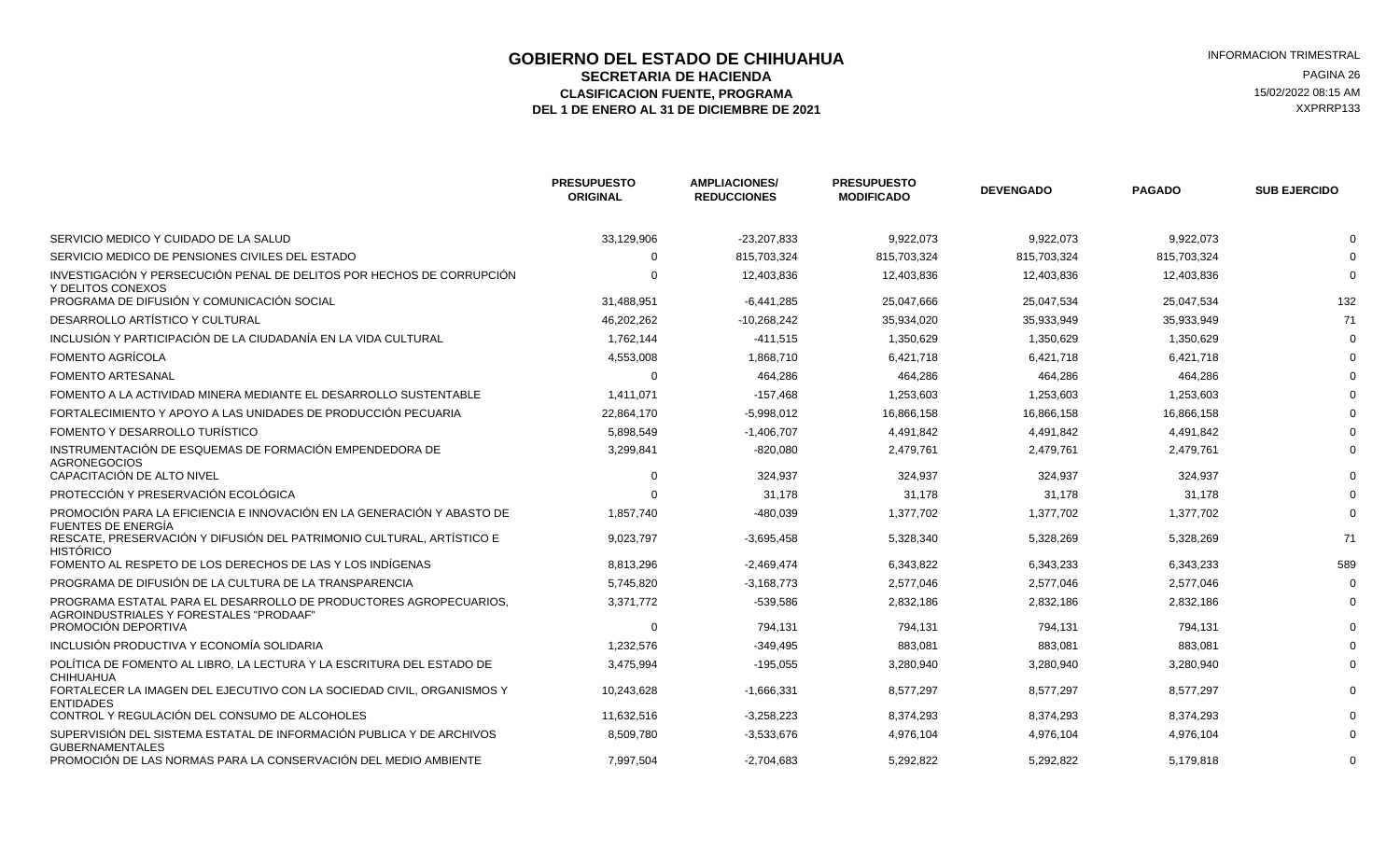### **GOBIERNO DEL ESTADO DE CHIHUAHUA EN ENGLÉ EN ENGLÉ ESTADO DE CHIHUAHUA EN ENGLÉ EN ENGLÉ EN EL ESTRAL EN ENGLÉ<br>SECRETARIA DE HACIENDA SECRETARIA DE HACIENDA** PAGINA 27<br>**ASIFICACION FUENTE. PROGRAMA** PAGINA ASIFICACION FUENTE. PROGRAMA ELASIFICACION FUENTE, PROGRAMA **15/02/2022 08:15 AM**<br>1 DE ENERO AL 31 DE DICIEMBRE DE 2021 **1999 - 1999 - 1999 - 1999 - 1999 - 1999 - 1999 - 1999 - 1999 - 1999 - 1**<br>1 DE ENERO AL 31 DE DICIEMBRE DE 2021 DEL 1 DE ENERO AL 31 DE DICIEMBRE DE 2021

|                                                                        | <b>PRESUPUESTO</b><br><b>ORIGINAL</b> | <b>AMPLIACIONES/</b><br><b>REDUCCIONES</b> | <b>PRESUPUESTO</b><br><b>MODIFICADO</b> | <b>DEVENGADO</b> | <b>PAGADO</b> | <b>SUB EJERCIDO</b> |
|------------------------------------------------------------------------|---------------------------------------|--------------------------------------------|-----------------------------------------|------------------|---------------|---------------------|
| REGULACIÓN ECOLÓGICA                                                   | 2,258,696                             | $-580,933$                                 | 1,677,762                               | 1,677,762        | 1,677,762     |                     |
| PROTECCIÓN AL MEDIO AMBIENTE                                           | $\Omega$                              | 167,709                                    | 167,709                                 | 167,709          | 167,709       |                     |
| NORMATIVIDAD JURÍDICA                                                  | 14,289,697                            | $-3,731,118$                               | 10,558,579                              | 10,558,579       | 10,558,579    |                     |
| REPRESENTACIÓN JURÍDICA DEL PODER EJECUTIVO                            | 8,325,684                             | $-1,442,686$                               | 6,882,998                               | 6,882,998        | 6,882,998     |                     |
| PROGRAMA DE INFRAESTRUCTURA DE SALUD                                   | $\Omega$                              | 2,568,952                                  | 2,568,952                               | 2,568,952        | 2,568,952     |                     |
| INFRAESTRUCTURA EDUCATIVA BÁSICA                                       | 25,660,274                            | 15,720,733                                 | 41,381,006                              | 24,405,258       | 24,405,258    | 16,975,748          |
| INFRAESTRUCTURA EDUCATIVA SUPERIOR                                     | 0                                     | 32,025,862                                 | 32,025,862                              | 32,025,862       | 32,025,862    |                     |
| <b>INFRAESTRUCTURA EDUCATIVA MEDIA SUPERIOR</b>                        | 0                                     | 595,779                                    | 595,779                                 | 595,779          | 595,779       |                     |
| CAMINOS Y PUENTES FEDERAL-CAPUFE                                       | 2,200,000                             | $-453,517$                                 | 1,746,483                               | 1,569,368        | 1,569,368     | 177,115             |
| <b>INFRAESTRUCTURA EDUCATIVA COBACH</b>                                |                                       | 900,000                                    | 900,000                                 | 900,000          | 900,000       |                     |
| PROGRAMA ESTATAL DE INFRAESTRUCTURA DE VÍAS DE COMUNICACIÓN            |                                       | 82,923,533                                 | 82,923,533                              | 82,923,533       | 82,923,533    |                     |
| PROGRAMA DE INFRAESTRUCTURA MUNICIPAL                                  |                                       | 22,334,140                                 | 22,334,140                              | 22,334,140       | 22,334,140    |                     |
| PROGRAMA DE INFRAESTRUCTURA, DESARROLLO, PAZ Y REENCUENTRO             |                                       | 60,036,208                                 | 60,036,208                              | 60,036,208       | 60,036,208    |                     |
| PROGRAMA DE SEGURIDAD PÚBLICA DEL ESTADO                               |                                       | 2,245,588                                  | 2,245,588                               | 2,245,588        | 2,245,588     |                     |
| PROGRAMA DE INFRAESTRUCTURA FISCALÍA GENERAL DE ESTADO                 |                                       | 1,361,650                                  | 1,361,650                               | 1,361,650        | 1,361,650     |                     |
| INFRAESTRUCTURA DE EDUCACIÓN MEDIA SUPERIOR Y SUPERIOR                 | 28,097,828                            | $-10,800,000$                              | 17,297,828                              | 0                | $\Omega$      | 17,297,828          |
| CONTROL. EVALUACIÓN Y PROFESIONALIZACIÓN                               | 77,732,521                            | $-25,982,244$                              | 51,750,277                              | 51,645,620       | 51,645,620    | 104,657             |
| <b>GOBIERNO ABIERTO E INCLUYENTE</b>                                   | 11,373,016                            | $-835,552$                                 | 10,537,464                              | 10,537,464       | 10,537,464    |                     |
| CULTURA DE INCLUSIÓN LABORAL                                           | 11,818,064                            | $-2,542,143$                               | 9,275,922                               | 9,275,922        | 9,275,922     |                     |
| PROGRAMA DEL SISTEMA ESTATAL DE EVALUACIÓN DEL DESEMPEÑO               | 4,552,182                             | $-1,325,527$                               | 3,226,655                               | 3,226,655        | 3,226,655     |                     |
| POLÍTICA Y PLANEACIÓN DEL DESARROLLO URBANO                            | 18,707,246                            | $-5,487,252$                               | 13,219,995                              | 13,219,995       | 13,219,995    |                     |
| DEFINICIÓN Y CONDUCCIÓN DE LA PLANEACIÓN DEL DESARROLLO RURAL          | 30,138,846                            | $-8,586,034$                               | 21,552,812                              | 21,552,670       | 21,552,670    | 142                 |
| PLANEACIÓN, EVALUACIÓN Y CONDUCCIÓN DEL DESARROLLO ECONÓMICO           | 20,360,068                            | $-6,478,925$                               | 13,881,143                              | 13,881,143       | 13,881,143    |                     |
| CONDUCCIÓN Y SUPERVISIÓN DE OBRA PUBLICA                               | 37,000,332                            | $-13,054,542$                              | 23,945,790                              | 23,944,356       | 23,944,356    | 1,433               |
| COORDINACIÓN INTERINSTITUCIONAL E INTERCAMBIO DE INFORMACIÓN DELICTIVA | 65,625,280                            | $-16,691,876$                              | 48,933,404                              | 48,933,404       | 48,933,404    |                     |
| ADMINISTRACIÓN Y APLICACIÓN DE FONDOS EN MATERIA DE SEGURIDAD PUBLICA  | 11,662,698                            | $-2,951,042$                               | 8,711,656                               | 8,711,656        | 8,711,656     |                     |
| PROGRAMA DE PLANEACIÓN Y PROGRAMACIÓN MUNICIPAL                        | 11,395,060                            | $-3,391,906$                               | 8,003,154                               | 8,003,154        | 8,003,154     |                     |
| PROGRAMA DE DESARROLLO COMUNITARIO MUNICIPAL                           | 14,094,991                            | 284,259                                    | 14,379,251                              | 14,378,809       | 14,378,809    | 442                 |
| INSTITUCIONALIZACIÓN DE LA PERSPECTIVA DE GENERO EN LA ADMINISTRACIÓN  | 0                                     | 110,466                                    | 110,466                                 | 110,466          | 110,466       | 0                   |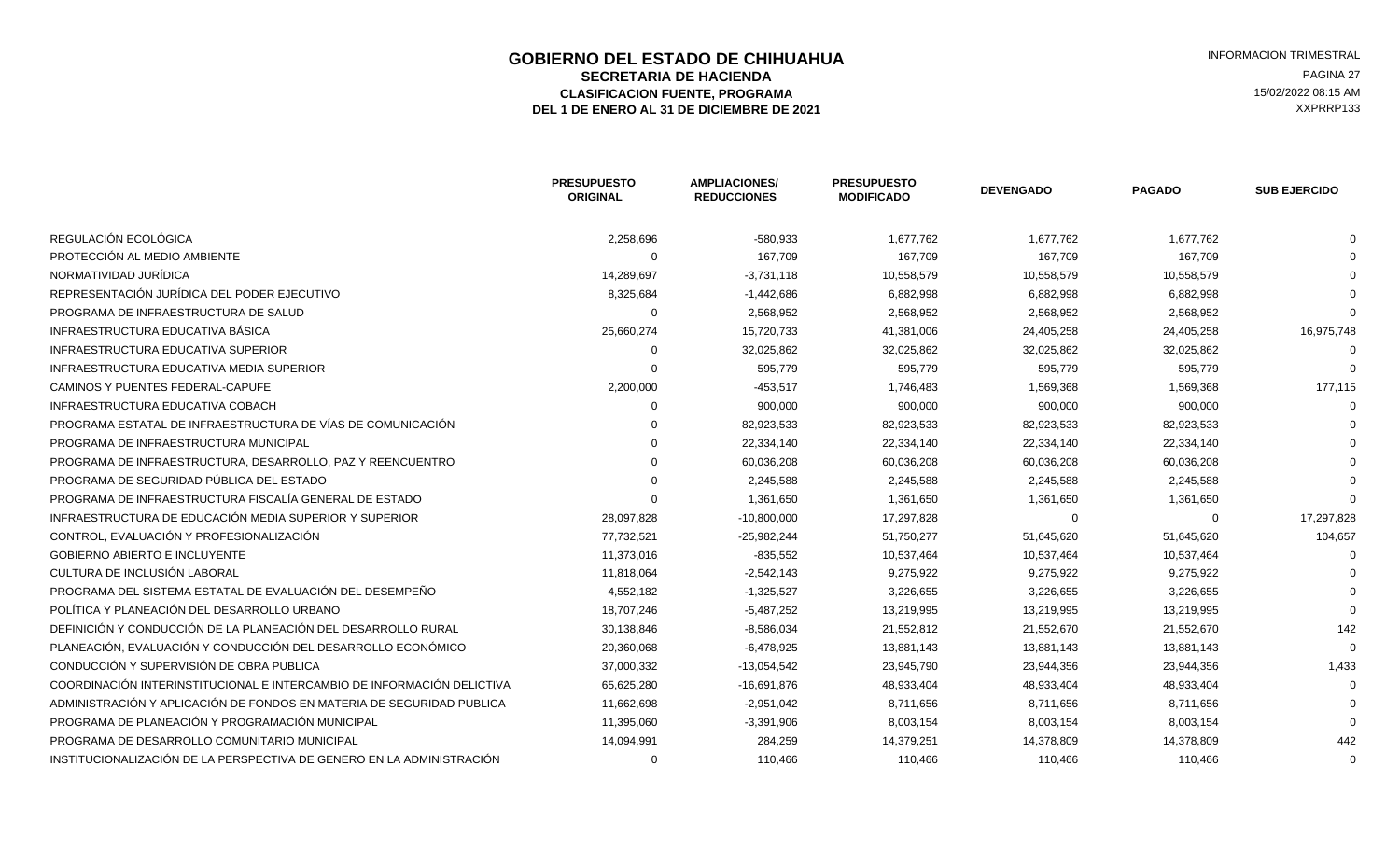# **GOBIERNO DEL ESTADO DE CHIHUAHUA EN ENGLÉ EN ENGLÉ ESTADO DE CHIHUAHUA**<br>SECRETARIA DE HACIENDA EN ENGLÉ EN ENGLÉ EN ENGLÉ EN ENGLÉ EN ENGLÉ EN ENGLÉ EN ENGLÉ EN ENGLÉ EN ENGLÉ EN EN **SECRETARIA DE HACIENDA** PAGINA 28<br>ASIFICACION FUENTE, PROGRAMA PAGINA EN EL ENTREGADO DE EL ENTREGADO DE EL ENTREGADO DE EL ENTREGADO DE EL ENTR ELASIFICACION FUENTE, PROGRAMA **15/02/2022 08:15 AM** 15/02/2022 08:15 AM 15/02/2022 08:15 AM 2013<br>L 1 DE ENERO AL 31 DE DICIEMBRE DE 2021 DEL 1 DE ENERO AL 31 DE DICIEMBRE DE 2021

|                                                                                                                   | <b>PRESUPUESTO</b><br><b>ORIGINAL</b> | <b>AMPLIACIONES/</b><br><b>REDUCCIONES</b> | <b>PRESUPUESTO</b><br><b>MODIFICADO</b> | <b>DEVENGADO</b> | <b>PAGADO</b> | <b>SUB EJERCIDO</b> |
|-------------------------------------------------------------------------------------------------------------------|---------------------------------------|--------------------------------------------|-----------------------------------------|------------------|---------------|---------------------|
| <b>PUBLICA</b>                                                                                                    |                                       |                                            |                                         |                  |               |                     |
| PLANEACIÓN INSTITUCIONAL                                                                                          | 17,884,354                            | $-2,505,917$                               | 15,378,437                              | 15,377,210       | 15,377,210    | 1,228               |
| <b>GOBIERNO ABIERTO</b>                                                                                           | 10,517,706                            | $-2,533,751$                               | 7,983,955                               | 7,983,827        | 7,983,827     | 128                 |
| CONTROL Y SEGUIMIENTO DE LOS PROGRAMAS FEDERALES                                                                  | 2,934,420                             | $-715,055$                                 | 2,219,366                               | 2,219,366        | 2,219,366     |                     |
| PROGRAMACIÓN DE INVERSIONES                                                                                       | 15,541,220                            | $-3,804,793$                               | 11,736,427                              | 11,736,427       | 11,736,427    |                     |
| DEFINICIÓN DE POLÍTICAS PUBLICAS                                                                                  | 27,922,042                            | $-10,619,264$                              | 17,302,777                              | 17,302,777       | 17,302,777    |                     |
| PLANEACIÓN, EVALUACIÓN Y DESARROLLO INSTITUCIONAL                                                                 | 59,310,878                            | -49,291,820                                | 10,019,058                              | 10,019,058       | 10,019,058    |                     |
| INSTITUCIONALIZACIÓN DE LA PERSPECTIVA DE JUVENTUDES                                                              | $\Omega$                              | 17,050                                     | 17,050                                  | 17,050           | 17,050        |                     |
| APOYO A LA GESTIÓN DEL SECTOR SOCIAL                                                                              | 35,177,487                            | $-9,748,488$                               | 25,428,999                              | 25,428,999       | 25,428,999    |                     |
| MEJORA DE REGULACIONES Y SIMPLIFICACIÓN DE TRAMITES GUBERNAMENTALES                                               | 2,911,333                             | $-751,783$                                 | 2,159,550                               | 2,159,550        | 2,159,550     |                     |
| PROGRAMA PARA LA GESTIÓN CULTURAL                                                                                 | 14,646,253                            | $-4,459,145$                               | 10,187,108                              | 10,186,957       | 10,186,957    | 151                 |
| GESTIÓN. TRANSVERSALIZACION Y SEGUIMIENTO DE PROGRAMAS Y PROYECTOS<br>SOCIALES, DIRIGIDOS A LA POBLACION INDIGENA | 16,737,039                            | $-4,529,379$                               | 12,207,660                              | 12,207,660       | 12,207,660    |                     |
| APOYO INSTITUCIONAL A LA EDUCACIÓN SUPERIOR TECNOLÓGICA                                                           | $\Omega$                              | 75,600                                     | 75,600                                  | 75,600           | 75,600        |                     |
| GESTIÓN DE ADMINISTRACIÓN DEL COLEGIO DE BACHILLERES DEL ESTADO DE<br><b>CHIHUAHUA</b>                            | $\Omega$                              | 5,640,094                                  | 5,640,094                               | 5,640,094        | 5,640,094     |                     |
| <b>GESTIÓN INSTITUCIONAL DIF</b>                                                                                  | $\Omega$                              | 2,915,036                                  | 2,915,036                               | 2,915,036        | 2,915,036     |                     |
| COORDINACIÓN INTERINSTITUCIONAL PARA EL FOMENTO A LA SALUD                                                        | 5,421,891                             | $-924,682$                                 | 4,497,209                               | 4,497,209        | 4,497,209     |                     |
| APOYO A LA GESTIÓN INSTITUCIONAL DEL SECTOR SALUD                                                                 | 7,064,622                             | $-2.096.599$                               | 4,968,023                               | 4,968,023        | 4,968,023     |                     |
| VINCULACIÓN CON DEPENDENCIAS, ORGANISMOS, INSTITUCIONES, MUNICIPIOS,<br>ESTADOS Y CON LA COMUNIDAD                | 4,753,204                             | $-1,718,279$                               | 3,034,925                               | 3,034,925        | 3,034,925     |                     |
| SISTEMA ESTATAL DE PROTECCIÓN INTEGRAL DE NIÑAS, NIÑOS Y ADOLESCENTES                                             | 3,173,745                             | $-837,417$                                 | 2,336,328                               | 2,336,328        | 2,336,328     |                     |
| ADMINISTRACIÓN DE LOS RECURSOS HUMANOS, MATERIALES Y FINANCIEROS Y<br>EVALUACIÓN POR RESULTADOS                   | 12,599,327                            | $-7,405,198$                               | 5,194,129                               | 5,194,129        | 5,194,129     |                     |
| PROGRAMA DE INTELIGENCIA POLICIAL Y OPERATIVA                                                                     | 75,032,211                            | $-5,298,775$                               | 69,733,436                              | 69,692,905       | 69,692,905    | 40,531              |
| PLANEACION Y DESARROLLO INSTITUCIONAL DEL CENTRO DE CONCILIACION                                                  | $\Omega$                              | 92,616                                     | 92,616                                  | 92,616           | 92,616        |                     |
| PRERROGATIVAS DE LOS PARTIDOS POLÍTICOS                                                                           | 260,879,368                           | $-7,192,367$                               | 253,687,001                             | 253,687,001      | 253,687,001   |                     |
| ASAMBLEA LEGISLATIVA                                                                                              | 454,907,078                           | -180,446,668                               | 274,460,410                             | 274,460,410      | 274,460,410   |                     |
| ORGANIZACIÓN DE PROCESOS DE CONSULTAS PUBLICAS CON PARTICIPACIÓN<br><b>CIUDADANA</b>                              | 457,629,160                           | $-80,487,091$                              | 377,142,069                             | 377,142,069      | 377,142,069   |                     |
| IMPARTICIÓN DE JUSTICIA ADMINISTRATIVA                                                                            | 66,960,767                            | $-38,179,149$                              | 28,781,618                              | 28,781,618       | 28,781,618    |                     |
| ADMINISTRACIÓN DE LOS RECURSOS                                                                                    | 271,758,065                           | -91,605,463                                | 180,152,602                             | 180,152,602      | 180,152,602   |                     |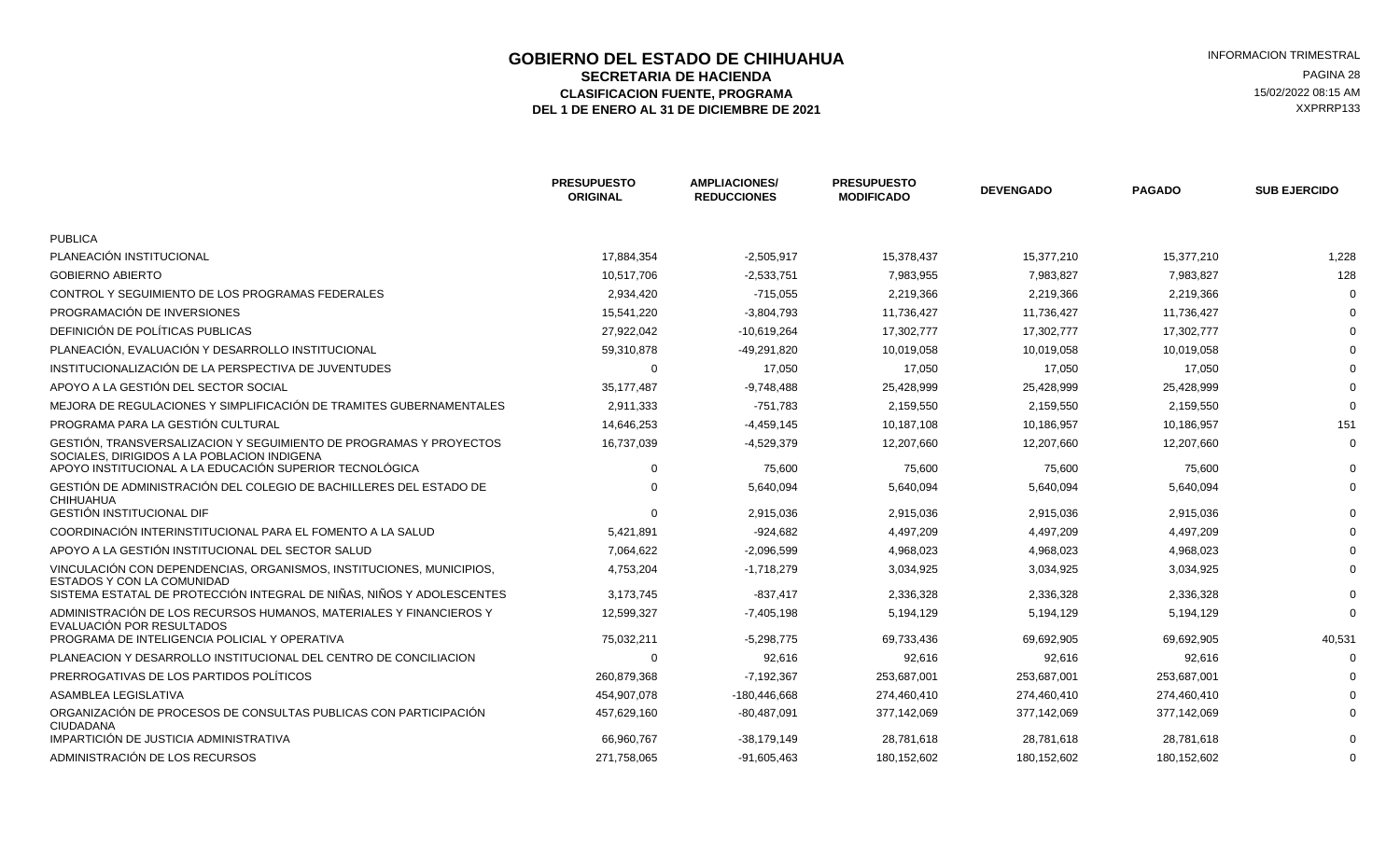# **GOBIERNO DEL ESTADO DE CHIHUAHUA EN ENTRE EN ENGLANDE DE COBIERNO DEL ESTADO DE CHIHUAHUA**<br>SECRETARIA DE HACIENDA **SECRETARIA DE HACIENDA** PAGINA 29<br>ASIFICACION FUENTE. PROGRAMA PAGINA ELECCIÓN EL ENTREGADO DE ELECCIÓN EL ENTREGADO DE ELECCIÓN EN EL EL EL ENT ELASIFICACION FUENTE, PROGRAMA **15/02/2022 08:15 AM** 15/02/2022 08:15 AM 15/02/2022 08:15 AM 2013<br>L 1 DE ENERO AL 31 DE DICIEMBRE DE 2021 DEL 1 DE ENERO AL 31 DE DICIEMBRE DE 2021

|                                                                                                                 | <b>PRESUPUESTO</b><br><b>ORIGINAL</b> | <b>AMPLIACIONES/</b><br><b>REDUCCIONES</b> | <b>PRESUPUESTO</b><br><b>MODIFICADO</b> | <b>DEVENGADO</b> | <b>PAGADO</b> | <b>SUB EJERCIDO</b> |
|-----------------------------------------------------------------------------------------------------------------|---------------------------------------|--------------------------------------------|-----------------------------------------|------------------|---------------|---------------------|
| ADMINISTRACIÓN FINANCIERA Y DE DEUDA PUBLICA                                                                    | 2,062,945                             | $-584,978$                                 | 1,477,967                               | 1,477,967        | 1,477,967     |                     |
| PRESUPUESTACIÓN Y CONTROL DE RECURSOS PÚBLICOS                                                                  | 33,603,132                            | $-5,024,228$                               | 28,578,903                              | 28,578,903       | 28,578,903    |                     |
| FONDO DE REASIGNACIÓN PRESUPUESTARIA DEL GASTO OPERATIVO                                                        | $\Omega$                              | $\Omega$                                   | $\Omega$                                | $\Omega$         |               |                     |
| EFICIENCIA GUBERNAMENTAL                                                                                        | 5,567,231                             | $-727,336$                                 | 4,839,896                               | 4,839,896        | 4,839,896     |                     |
| PLANEACIÓN, PROGRAMACIÓN, PRESUPUESTACIÓN Y CONTROL DE RECURSOS EN<br>BASE AL MODELO DE GESTIÓN PARA RESULTADOS | 18,718,248                            | $-4,617,190$                               | 14,101,058                              | 14,101,058       | 14,101,058    |                     |
| FISCALIZACIÓN DE LAS CUENTAS PUBLICAS                                                                           | 162,829,627                           | $-58,165,001$                              | 104,664,626                             | 104,664,626      | 104,664,626   |                     |
| CONTROL Y EVALUACIÓN DE LA GESTIÓN PUBLICA                                                                      | 53,191,118                            | $-6,816,921$                               | 46,374,197                              | 46,374,197       | 46,374,197    |                     |
| SEGUIMIENTO Y EVALUACIÓN DE POLÍTICAS PÚBLICAS ANTICORRUPCIÓN                                                   |                                       | 282,827                                    | 282,827                                 | 282,827          | 282,827       |                     |
| PROGRAMA PARA LA ATENCIÓN DE CONTINGENCIAS SOCIALES                                                             |                                       | 66,666,667                                 | 66,666,667                              | 66,666,667       | 66,666,667    |                     |
| PRESTACIONES SOCIOECONÓMICAS A JUBILADOS, PENSIONADOS Y<br>TRABAJADORES AL SERVICIO DEL ESTADO                  |                                       | 2,326,053,377                              | 2,326,053,377                           | 2,326,053,377    | 2,326,053,377 |                     |
| SEGURIDAD SOCIAL A LOS TRABAJADORES AL SERVICIO DEL ESTADO                                                      | 1,291,015,434                         | -195,812,292                               | 1,095,203,141                           | 1,095,203,141    | 1,095,203,141 |                     |
| PARTICIPACIONES E INCENTIVOS FISCALES A MUNICIPIOS                                                              | 6,076,030,887                         | 117,217,678                                | 6,193,248,565                           | 6,193,248,565    | 6,193,248,565 |                     |
| DEUDA INTERNA CON INSTITUCIONES DE CRÉDITO CUPÓN CERO BANOBRAS<br><b>PROFISSE</b>                               | 53,839,584                            | $\Omega$                                   | 53,839,584                              | 53,839,584       | 53,839,584    |                     |
| CRÉDITO A LARGO PLAZO POR LA INSTITUCIÓN DE BANOBRAS \$5,000 MDP (.45)                                          | 472,139,736                           | $-204,612,579$                             | 267,527,157                             | 267,527,157      | 267,527,157   |                     |
| CRÉDITO A LARGO PLAZO POR LA INSTITUCIÓN DE BANOBRAS \$5,000 MDP (.50)                                          | 474,663,599                           | $-204,612,570$                             | 270,051,029                             | 270,051,029      | 270,051,029   |                     |
| CRÉDITO A LARGO PLAZO POR LA INSTITUCIÓN DE BANOBRAS \$4,416.50 MDP (.55)                                       | 421,499,692                           | -180,734,282                               | 240,765,410                             | 240,765,410      | 240,765,410   |                     |
| CRÉDITO A LARGO PLAZO POR LA INSTITUCIÓN DE BBVA BANCOMER \$3,000MDP (.60)                                      | 296,493,935                           | $-125,816,857$                             | 170,677,078                             | 170,677,078      | 170,677,078   |                     |
| CRÉDITO A LARGO PLAZO POR LA INSTITUCIÓN DE BAN BAJIO \$1,500MDP (.60)                                          | 154,602,772                           | $-61,406,558$                              | 93,196,214                              | 93,196,214       | 93,196,214    |                     |
| CRÉDITO A LARGO PLAZO POR LA INSTITUCIÓN DE BBVA BANCOMER \$1,852.53MDP<br>(.65)                                | 181,094,492                           | $-76,511,459$                              | 104,583,034                             | 104,583,034      | 104,583,034   |                     |
| CRÉDITO A LARGO PLAZO POR LA INSTITUCIÓN DE SANTANDER \$1,350MDP (.60)                                          | 135,058,190                           | -58,063,536                                | 76,994,655                              | 76,994,655       | 76,994,655    |                     |
| CRÉDITO A LARGO PLAZO POR LA INSTITUCIÓN DE SANTANDER \$1,750MDP (.65)                                          | 178,255,273                           | $-77,368,797$                              | 100,886,475                             | 100,886,475      | 100,886,475   |                     |
| CRÉDITO A LARGO PLAZO POR LA INSTITUCIÓN DE SANTANDER \$1,900MDP (.75)                                          | 201,092,804                           | $-89,640,911$                              | 111,451,893                             | 111,451,893      | 111,451,893   |                     |
| CRÉDITO A LARGO PLAZO POR LA INSTITUCIÓN DE HSBC \$500MDP (.77)                                                 | 48,181,361                            | $-20,211,749$                              | 27,969,612                              | 27,969,612       | 27,969,612    |                     |
| CRÉDITO A LARGO PLAZO POR LA INSTITUCIÓN DE MULTIVA \$1,740MDP (.88)                                            | 117,175,015                           | $-48,533,108$                              | 68,641,907                              | 68,641,907       | 68,641,907    |                     |
| CRÉDITO A LARGO PLAZO POR LA INSTITUCIÓN DE BANORTE \$3.397MDP                                                  | 323,641,449                           | -138,357,750                               | 185,283,699                             | 185,283,699      | 185,283,699   |                     |
| CRÉDITO A LARGO PLAZO POR LA INSTITUCIÓN DE BAN BAJIO \$500MDP                                                  | 51,081,143                            | $-20,339,912$                              | 30,741,231                              | 30,741,231       | 30,741,231    |                     |
| CRÉDITO A LARGO PLAZO POR LA INSTITUCIÓN DE BAN BAJIO \$250MDP                                                  | 26,061,867                            | $-10,247,085$                              | 15,814,781                              | 15,814,781       | 15,814,781    |                     |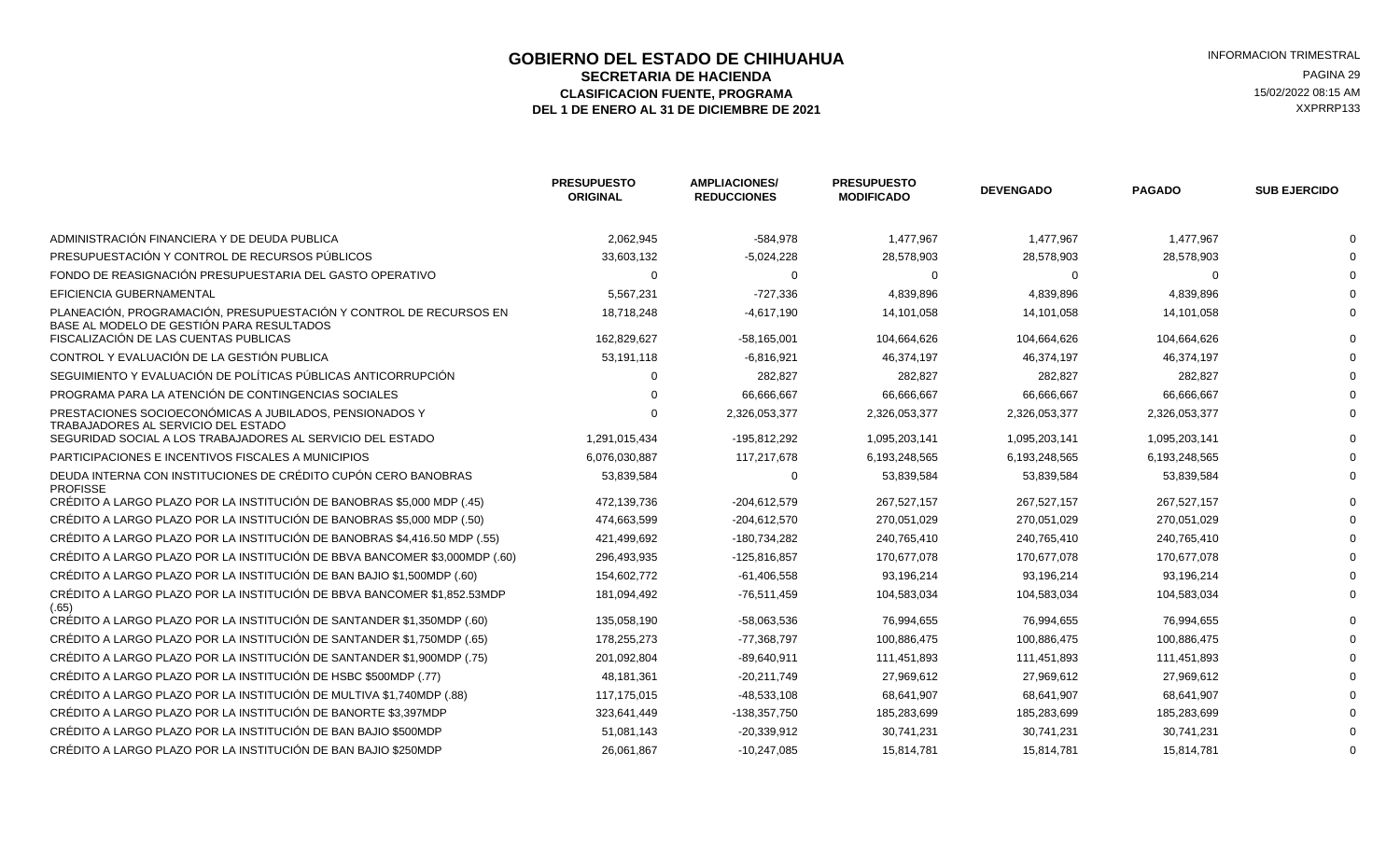### **GOBIERNO DEL ESTADO DE CHIHUAHUA EN ENTRE EN ENGLANDE DE CORTE DE CORTE DE LA ENFORMACION TRIMESTRAL<br>SECRETARIA DE HACIENDA SECRETARIA DE HACIENDA** PAGINA 30<br>ASIFICACION FUENTE. PROGRAMA PAGINA AND EXPLORER A SIFICACION FUENTE. PROGRAMA ELASIFICACION FUENTE, PROGRAMA **15/02/2022 08:15 AM**<br>1 DE ENERO AL 31 DE DICIEMBRE DE 2021 **1999 - 1999 - 1999 - 1999 - 1999 - 1999 - 1999 - 1999 - 1999 - 1999 - 1**<br>1 DE ENERO AL 31 DE DICIEMBRE DE 2021 DEL 1 DE ENERO AL 31 DE DICIEMBRE DE 2021

|                                                                        | <b>PRESUPUESTO</b><br><b>ORIGINAL</b> | <b>AMPLIACIONES/</b><br><b>REDUCCIONES</b> | <b>PRESUPUESTO</b><br><b>MODIFICADO</b> | <b>DEVENGADO</b> | <b>PAGADO</b> | <b>SUB EJERCIDO</b> |
|------------------------------------------------------------------------|---------------------------------------|--------------------------------------------|-----------------------------------------|------------------|---------------|---------------------|
| CRÉDITO A LARGO PLAZO POR LA INSTITUCIÓN DE BBVA \$1000MDP             | 97,273,446                            | -39,977,630                                | 57,295,815                              | 57,295,815       | 57,295,815    |                     |
| CRÉDITO A LARGO PLAZO POR LA INSTITUCIÓN DE BBVA \$830MDP              | 38,189,543                            | $-15,068,799$                              | 23,120,744                              | 23,120,744       | 23,120,744    |                     |
| CRÉDITO A CORTO PLAZO POR LA INSTITUCIÓN DE BBVA \$100MDP              | 47,281,275                            | $-12,547,577$                              | 34,733,698                              | 34,733,698       | 34,733,698    |                     |
| CRÉDITO A CORTO PLAZO POR LA INSTITUCIÓN DE HSBC \$500MDP              | 236,297,988                           | $-62,627,794$                              | 173,670,194                             | 173,670,194      | 173,670,194   |                     |
| CRÉDITO A CORTO PLAZO POR LA INSTITUCIÓN DE BANORTE \$600MDP           | 354,243,974                           | $-16,571,551$                              | 337,672,423                             | 337,672,423      | 337,672,423   |                     |
| CRÉDITO A CORTO PLAZO POR LA INSTITUCIÓN DE MULTIVA \$100MDP           | 82,252,105                            | $-799,710$                                 | 81,452,394                              | 81,452,394       | 81,452,394    |                     |
| CRÉDITO A CORTO PLAZO POR LA INSTITUCIÓN DE MULTIVA \$300MDP           | 246,380,466                           | $-2,383,899$                               | 243,996,567                             | 243,996,567      | 243,996,567   |                     |
| CRÉDITO A CORTO PLAZO POR LA INSTITUCIÓN DE BBVA \$200MDP              | 164,113,148                           | $-1,596,449$                               | 162,516,699                             | 162,516,699      | 162,516,699   |                     |
| CRÉDITO A CORTO PLAZO POR LA INSTITUCION DE BANSI \$100MDP             | 2,315,116                             | 78,861,218                                 | 81,176,334                              | 81,176,334       | 81,176,334    |                     |
| CRÉDITO A CORTO PLAZO POR LA INSTITUCIÓN DE BANSI \$200MDP             | 91,328,366                            | 70,925,302                                 | 162,253,668                             | 162,253,668      | 162,253,668   |                     |
| CRÉDITO A CORTO PLAZO POR LA INSTITUCIÓN DE MULTIVA \$300MDP           | 56,966,907                            | 187,202,483                                | 244,169,390                             | 244,169,390      | 244,169,390   |                     |
| CRÉDITO A CORTO PLAZO POR LA INSTITUCIÓN DE BANSI \$200MDP SEPTIEMBRE  |                                       | 162,399,021                                | 162,399,021                             | 162,399,021      | 162,399,021   |                     |
| CRÉDITO A CORTO PLAZO POR LA INSTITUCIÓN DE SANTANDER \$150MDP         |                                       | 131,757,175                                | 131,757,175                             | 131,757,175      | 131,757,175   |                     |
| CRÉDITO A CORTO PLAZO POR LA INSTITUCIÓN DE SANTANDER \$100MDP         |                                       | 87,865,561                                 | 87,865,561                              | 87,865,561       | 87,865,561    |                     |
| CRÉDITO A CORTO PLAZO POR LA INSTITUCIÓN DE BANSI \$300MDP OCTUBRE     |                                       | 286,588,669                                | 286,588,669                             | 286,588,669      | 286,588,669   |                     |
| CRÉDITO A CORTO PLAZO POR LA INSTITUCIÓN DE BANSI \$300MDP NOVIEMBRE   | $\Omega$                              | 287,100,062                                | 287,100,062                             | 287,100,062      | 287,100,062   |                     |
| <b>DERIVADOS FINANCIEROS</b>                                           | 441,334,003                           | 237,104,820                                | 678,438,824                             | 678,438,824      | 678,438,824   |                     |
| CRÉDITO A CORTO PLAZO POR LA INSTITUCIÓN DE BANSI \$100MDP DICIEMBRE   | 0                                     | 101,342,554                                | 101,342,554                             | 101,342,554      | 101,342,554   |                     |
| CRÉDITO A CORTO PLAZO POR LA INSTITUCIÓN DE BANORTE \$500MDP DICIEMBRE |                                       | 505,667,518                                | 505,667,518                             | 505,667,518      | 505,667,518   |                     |
| CRÉDITO A CORTO PLAZO POR LA INSTITUCIÓN DE BANORTE \$800MDP           |                                       | 15,005,067                                 | 15,005,067                              | 15,005,067       | 15,005,067    |                     |
| CRÉDITO A CORTO PLAZO POR LA INSTITUCIÓN DE BANORTE \$750MDP           |                                       | 71,360,008                                 | 71,360,008                              | 71,360,008       | 71,360,008    |                     |
| CRÉDITO A CORTO PLAZO POR LA INSTITUCIÓN DE BBVA \$250MDP              |                                       | 14,622,326                                 | 14,622,326                              | 14,622,326       | 14,622,326    |                     |
| CRÉDITO A CORTO PLAZO POR SANTANDER \$250MDP                           |                                       | 3,941,285                                  | 3,941,285                               | 3,941,285        | 3,941,285     |                     |
| CRÉDITO A CORTO PLAZO POR BBVA \$150MDP                                |                                       | 2,364,062                                  | 2,364,062                               | 2,364,062        | 2,364,062     |                     |
| CRÉDITO A CORTO PLAZO POR HSBC \$150MDP.77%                            |                                       | 2,375,729                                  | 2,375,729                               | 2,375,729        | 2,375,729     |                     |
| 67%. CRÉDITO A CORTO PLAZO POR HSBC \$150MDP                           |                                       | 2,390,312                                  | 2,390,312                               | 2,390,312        | 2,390,312     |                     |
| CRÉDITO A CORTO PLAZO POR HSBC \$100MDP                                |                                       | 1,598,403                                  | 1,598,403                               | 1,598,403        | 1,598,403     |                     |
| CRÉDITO A CORTO PLAZO POR SANTANDER \$200MDP 1.11%                     |                                       | 3,092,750                                  | 3,092,750                               | 3,092,750        | 3,092,750     |                     |
| CRÉDITO A CORTO PLAZO POR SANTANDER \$200MDP 1.21%                     |                                       | 3,109,972                                  | 3,109,972                               | 3,109,972        | 3,109,972     |                     |